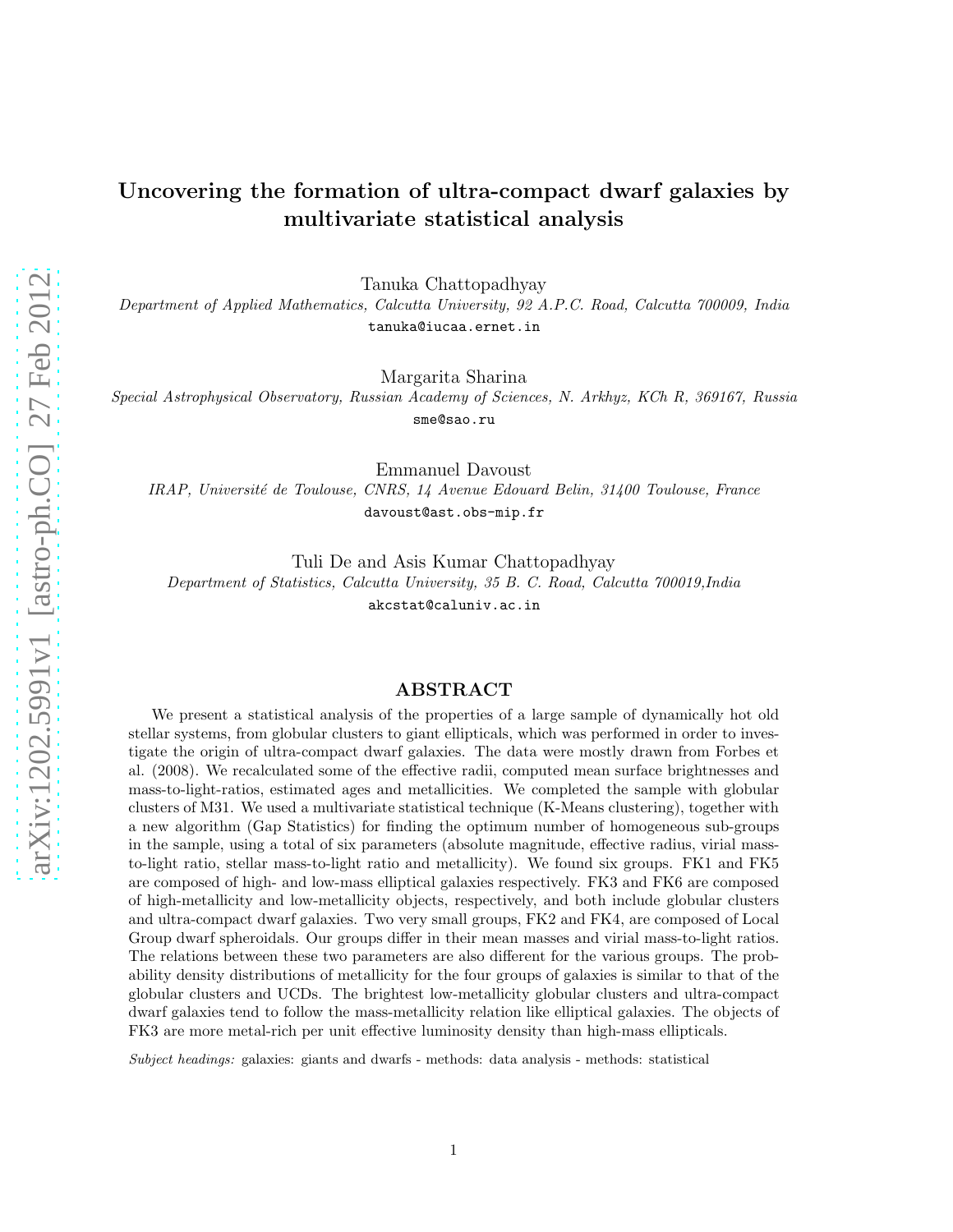## 1. Introduction

The variety of astrophysical structures in the Universe, from galaxies and galaxy clusters to stellar remnants, is well described by essential physical principles [\(Padmanabhan 2000](#page-14-0)). However, their origin, in particular that of globular clusters (hereafter GCs), is still a matter of debate. GCs are an intermediate cell of structure between stars and galaxies, and their formation process is a cornerstone for our understanding the Universe [\(Peebles 1969;](#page-14-1) [Ashman & Zepf](#page-12-0) [1992;](#page-12-0) [Harris et al. 1995;](#page-13-0) Côté et al. 1998). If we consider star clusters as a single class of astrophysical objects, there are many well-known and poorly understood phenomena, which make their origin enigmatic. For example, the color bimodality of GC systems existing in most galaxies, the absence of a clear mass-metallicity relation for the population of red GCs, the correlation between color and integrated magnitude among the brighter metal-poor GCs [\(Strader & Smith 2008\)](#page-15-0), the differences in luminosity functions and surface density profiles between young and old cluster systems (e.g. [Brodie & Strader 2006;](#page-12-2) [Lee et al. 2010,](#page-14-2) and references therein). Spherical stellar systems, whether globular clusters, elliptical galaxies, or substructures of spiral galaxies, are considered virialized [\(Antonov 1973](#page-12-3)). The origin of GCs is ultimately linked to the evolution of larger pressure-supported structures within the cosmological hierarchy (e.g. [Hwang et al. 2008](#page-14-3), and references therein).

In the last decade a new type of astronomical object has been discovered by a number of astrophysicists [\(Hilker et al. 1999;](#page-13-1) [Phillipps et al. 2001;](#page-14-4) [Drinkwater et al. 2000,](#page-13-2) [2003;](#page-13-3) [Mieske et al. 2006\)](#page-14-5) while making a spectroscopic survey in the Fornax cluster. These objects called ultra-compact dwarf galaxies (UCDs), dwarf globular transition objects or sometimes intermediate massive objects, are different from the classical globular clusters or dwarf elliptical galaxies in terms of their radii, relaxation time and V-band mass-to-light ratios. They are more massive, more luminous, and have higher mass-to-light ratio than globular clusters, but are fainter and more compact than dwarf elliptical galaxies.

Several formation scenario have been proposed for understanding their physical properties. [Kroupa \(1998](#page-14-6)) and [Fellhauer & Kroupa \(2002\)](#page-13-4) suggested that UCDs are the results of merger of many young star clusters formed in galaxygalaxy encounters whereas [Mieske et al. \(2002\)](#page-14-7) suggested that they are the luminous extension of massive GCs. The formation of UCDs from the mass threshing of the envelopes of nucleated galaxies has also been suggested [\(Bassino et al.](#page-12-4) [1994;](#page-12-4) [Zinnecker et al. 1988;](#page-15-1) [Bekki et al. 2003;](#page-12-5) [Goerdt et al. 2008\)](#page-13-5) while along another line of thought UCDs are considered fundamental building blocks of galaxies [\(Drinkwater et al. 2004\)](#page-13-6). Special efforts were made to unite old dynamically hot stellar systems, from GCs, UCDs and dwarf spheroidals (dSphs) to giant elliptical galaxies [\(Zaritsky et al. 2006;](#page-15-2) [Forbes et al. 2008;](#page-13-7) [Dabringhausen et al. 2008](#page-12-6)) to reveal the nature of UCDs. [\(Mieske & Kroupa 2008\)](#page-14-8) have studied the internal dynamics of a large sample of UCDs in Fornax. They argue that UCDs are dynamically unrelaxed and dynamical evolution has probably not influenced their present dynamical M/L ratio.

All these findings originated while studying two-point correlations between different projections of the fundamental plane of galaxies (FP) defined by velocity dispersion, size (or effective radius) and surface brightness (or mass density). For example, relations were found between size and luminosity, mass and metallicity, mass-to-light ratio and dynamical mass, luminosity and velocity dispersion etc. Considering two parameters at a time means disregarding the combining effects of others which in turn are responsible for losing significant information.

For a unique and robust theory of the formation of UCDs, a multivariate approach is more appropriate. The present work is based on a data set covering a broad spectrum of objects, including Galactic and extragalactic GCs, UCDs, young massive star clusters, nuclei of dwarf ellipticals and pressure-supported galaxies, presented in Section 2. We have used the multivariate statistical method of K-Means cluster analysis (presented in Section 3), to classify these diverse objects with respect to a set of physical parameters. Six homogeneous groups have been identified by this objective method, they are described in Section 4, and their properties have been studied by several two-point correlations and regressions (Section 5). Finally conclusions have been drawn in Section 6.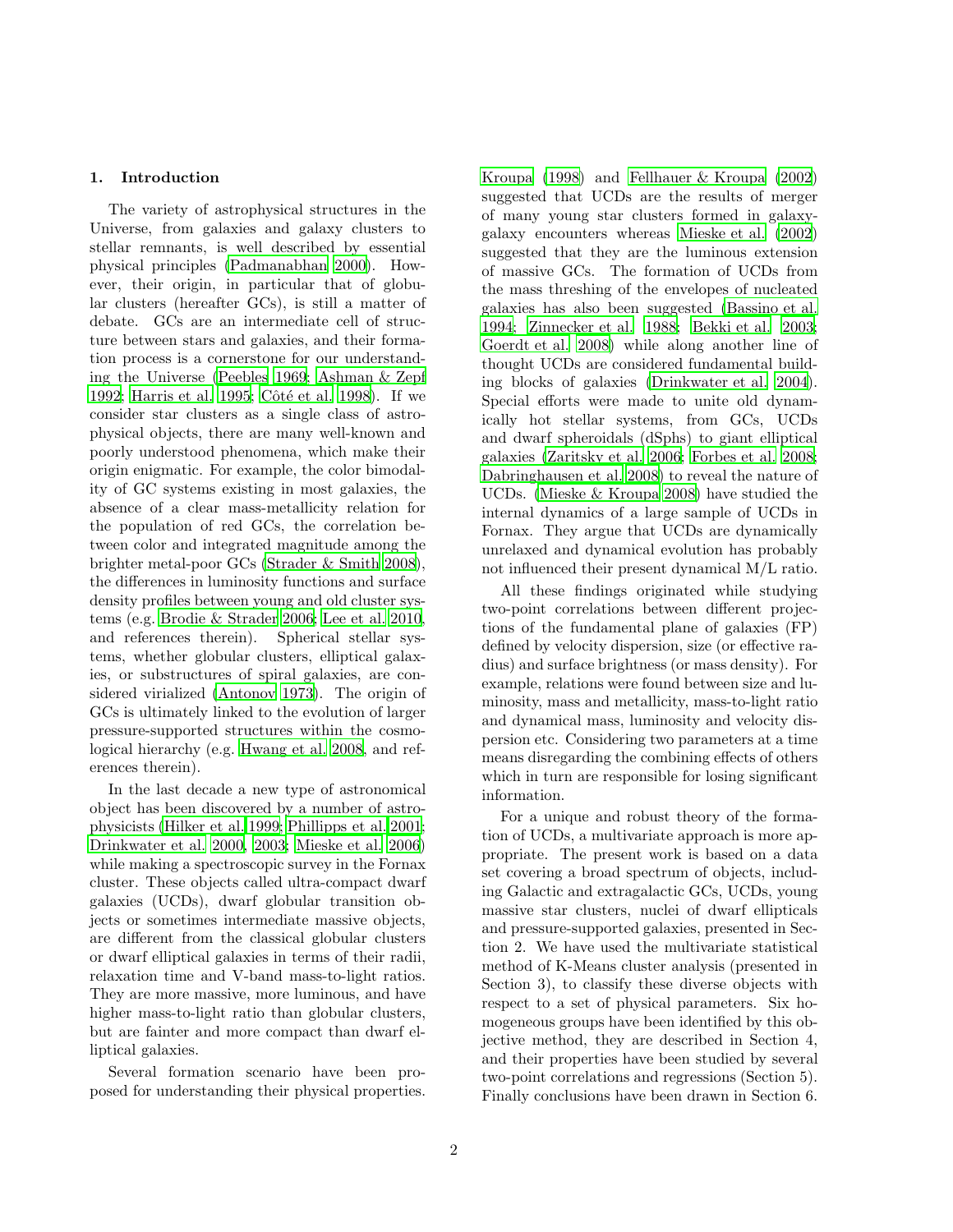## 2. The data

The present sample is composed of 370 objects from the paper of [Forbes et al. \(2008\)](#page-13-7), hereafter F08, to which we added 19 GCs in M31. We did not use all objects of F08 because we were not able to document all the values of the additional parameters (age, metallicity, colors) used in the present study. We took the distance, central velocity dispersion  $\sigma_o$ , effective radius  $R_h$  and apparent K magnitude  $m_K$  from Table 1 of F08. We did not use the  $R_h$  values of the galaxies given in Table 1 of F08 as they did not agree with Fig.3 of F08. Instead we recalculated  $R_h$  using  $R_{20}$  following the method outlined in F08. To that end we needed the axis ratio of the galaxies. We obtained  $R_{25}$  from the hyperleda database<sup>[1](#page-15-3)</sup>.  $log R_{25}$ is the logarithm of the axis ratio at the isophote 25  $\text{mag}/\text{arcsec}^2$  in the B band. It was available for all galaxies except two (NGC1273 and PER195), which were removed from the sample. The  $R_h$ values that we obtained agree qualitatively with those plotted in Fig.3 of F08 (see Fig. [1\)](#page-16-0). To that sample we added 19 GCs in M31. For these additional GCs the structural parameters were taken from [Peacock et al. \(2009\)](#page-14-9), the velocity dispersion from [Strader et al. \(2009](#page-15-4)) and the K magnitude from [Galleti et al. \(2004\)](#page-13-8). Hereafter we use the term IMO to designate dSphs and what F08 call intermediate-mass objects, which include UCDs, young massive stellar clusters, nuclei of dEs and M32.

We then derived the virial mass  $(M_{vir})$  using the method outlined in F08, the absolute K magnitude  $M_K$  and the virial mass-to-light ratio in the K band  $(M_{vir}/L_K)$ . We derived the effective luminosity density  $I_e$  in the K band (in  $L_{K,\odot}/pc^2$  and the effective surface brightness  $\mu_{h,K}$  (in  $mag/arcsec^2$ ) using the relations

$$
Log I_e = 0.4(M_{K,\odot} - M_K) - log(2\pi) - 2log R_h \text{ (1)}
$$

$$
\mu_{h,K} = M_{K,\odot} + 21.572 - 2.5\log I_e \tag{2}
$$

where  $M_{K,\odot} = 3.28$ .

Next we derived or collected from the literature the metallicity, broad-band colors, stellar mass-tolight ratio and age. The age is the most poorly known parameter of all, except perhaps for the Galactic GCs, whose relative ages are well known from studies of deep color-magnitude diagrams (e.g. [De Angeli et al. 2005](#page-13-9); [Marin-Franch et al.](#page-14-10) [2009\)](#page-14-10). The term "age" is defined precisely only for stars and globular clusters, which originated in a single star forming burst. For galaxies different methods give different age estimates. Integrated characteristics, like colors, or narrow-band indices are simultaneously influenced by metallicity and age, resulting in a degeneracy. In this paper the term "age" designates the age of the main star formation period, and the metallicity of a galaxy is its mean metallicity. Table 1 lists all the parameters considered in the present work.

## 2.1. Galactic GCs

Metallicities in the [Zinn & West \(1984](#page-15-5)) scale were extracted from the McMaster catalog [\(Harris](#page-13-10) [2003\)](#page-13-10). Ages in the [Zinn & West \(1984\)](#page-15-5) scale were computed from the corresponding relative ages in that scale extracted from [De Angeli et al. \(2005\)](#page-13-9), [Marin-Franch et al. \(2009\)](#page-14-10), [Forbes & Bridges \(2010](#page-13-11)).  $M/L_V$  were computed using the [Bruzual & Charlot](#page-12-7) [\(2003\)](#page-12-7) models with the Padova (1994) tracks and the Chabrier IMF and GC colors, corrected for Galactic extinction.

## 2.2. GCs in M31

Metallicities were (i) extracted from the catalog of [Galleti et al. \(2009\)](#page-13-12) and (ii) calculated using a full set of Lick indices published by [Puzia al.](#page-15-6) [\(2005\)](#page-15-6) and [Beasley et al. \(2004](#page-12-8), [2005\)](#page-12-9) and the program of interpolation and chi-square minimization of [Sharina et al. \(2006](#page-15-7)) and [Sharina & Davoust](#page-15-8) [\(2009\)](#page-15-8). Ages were calculated using the full set of Lick indices published by [Puzia al. \(2005\)](#page-15-6) and [Beasley et al. \(2004,](#page-12-8) [2005\)](#page-12-9) and the program of interpolation and chi-square minimization of [Sharina et al. \(2006](#page-15-7)) and [Sharina & Davoust](#page-15-8) [\(2009\)](#page-15-8). For clusters without Lick indices we used data from SED and fitting of [Wang et al.](#page-15-9) [\(2010\)](#page-15-9). For the other clusters only broad-band colors from [Galleti et al. \(2004](#page-13-8)) and Mg2, Mgb, Fe5270, and Fe5335 from [Galleti et al. \(2009\)](#page-13-12) are available. We obtained approximate ages using simple stellar population (SSP) models and the color/index data. The latter ages are the least accurate.  $M/L_V$  were estimated using the

<sup>1</sup>http://leda.univ-lyon1.fr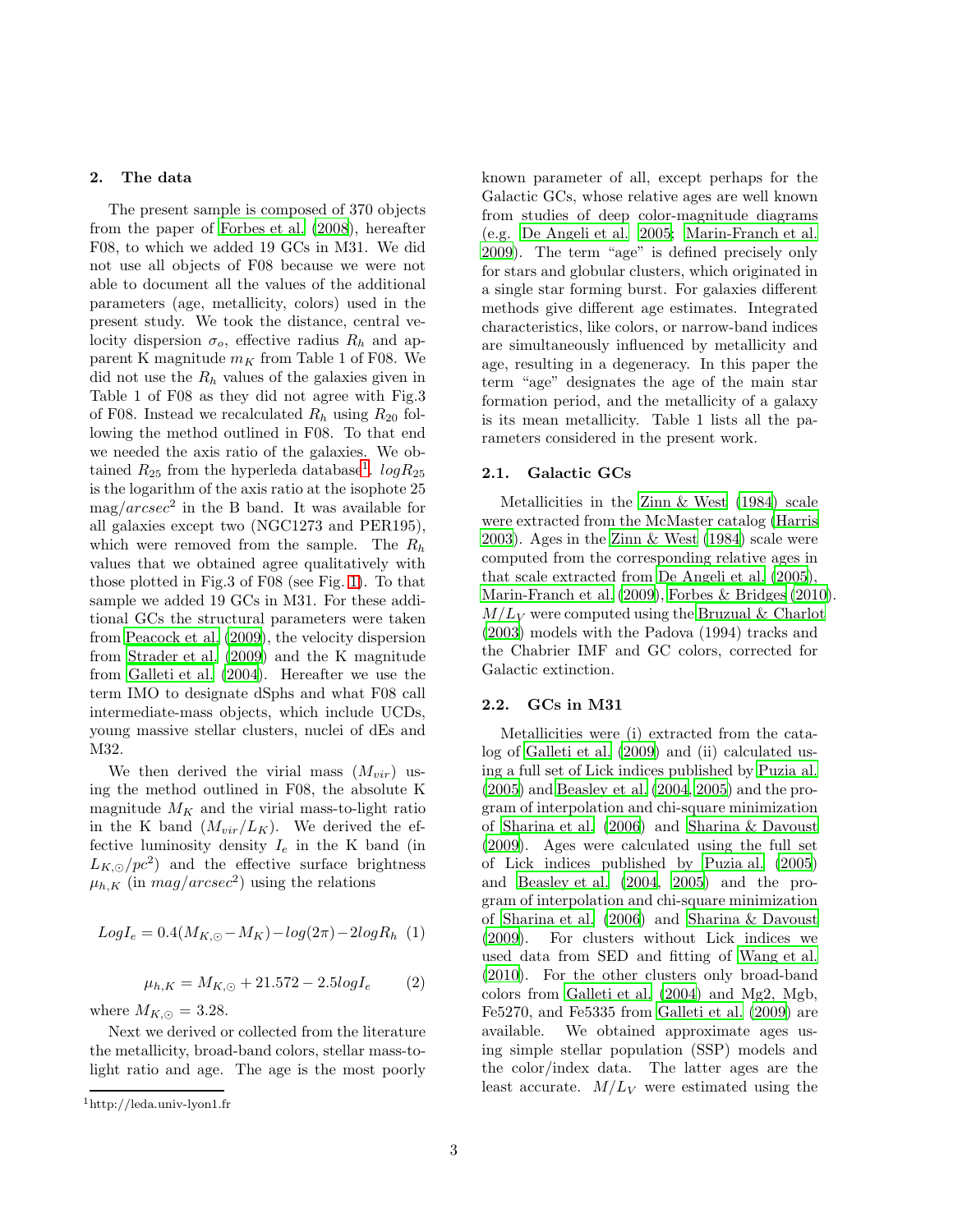[Bruzual & Charlot \(2003\)](#page-12-7) model dependence between age and  $M/L_V$  at a given age and  $[Fe/H]$ . All the derived data are in agreement with the parameters published by [Caldwell et al. \(2011\)](#page-12-10).

#### 2.3. GCs in NGC5128

Metallicities were taken from Table 4 of Dabringhausen [\(2008\)](#page-12-6). For GCs without metallicity from the literature we calculated metallicities using a relation from [Salaris & Cassisi \(2007](#page-15-10)):  $[Fe/H] = (3.87 \pm$  $(0.07)(V-I) - (5.14 \pm 0.08)$ . Ages and  $M/L_V$  were estimated using broad-band colors from hyperleda, extinction data and the [Bruzual & Charlot](#page-12-7) [\(2003\)](#page-12-7) models. Internal extinction in NGC5128 was included.

#### 2.4. IMOs

Age and metallicities of the young star clusters in the remnant of the "wet" merger NGC34 (W3, W30, G114) were taken from [Schweizer & Seitzer](#page-15-11) [\(2007\)](#page-15-11).  $M/L_V$  were calculated using SSP models and photometric results presented in that paper. We used broad-band photometry, metallicities, Lick indices and  $M/L_V$  for VUCD 3, 4, 5 from [Evstigneeva et al. \(2007](#page-13-13)) to calculate their approximate age. Evolutionary parameters and photometry results of the dwarf-globular transition objects in the Virgo cluster (H8005, S314 to S999) were adopted from [Hasegan et al. \(2005\)](#page-13-14). Photometry and metallicity for the four UCDs in the Fornax cluster (UCD2 to 5) were provided by [Mieske et al. \(2006\)](#page-14-5). Ages, metallicities and  $M/L_V$  of the UCDs in the Fornax cluster (F-5 to F59) were determined by [Chilingarian et al.](#page-12-11) [\(2011\)](#page-12-11). The evolutionary parameters of the UCD M59cO were taken from [Chilingarian & Mamon](#page-12-12) [\(2008\)](#page-12-12). The metallicity for the dE VCC1254N was taken from [Durrell et al. \(1996\)](#page-13-15).

Colors and metallicities of dSphs in the Local Group were taken from [Mateo \(1998](#page-14-11)). The peculiar dwarf galaxy M32 was included in the list of IMOs (not Es) by F08 with morphological type cE (compact elliptical). We used the data from [Mateo \(1998\)](#page-14-11) for all its parameters, except metallicity. Since M32 is seen through the disk of M31, its very crowded surroundings make it a complex case for photometry and spectroscopy. We used the results of deep CMD studies for the metallicity estimate [\(Grillmair et al. 1996;](#page-13-16) [Monachesi et al. 2011](#page-14-12)) ( $[Fe/H] = -0.2$  dex). The difference between the early [\(Davidge & Jones](#page-12-13) [1992\)](#page-12-13) ( $[Fe/H] = -1.1 \pm 0.2$ ) and later estimates is huge. However, a large spread of metallicities and ages for stars has recently been found in M32 [\(Coelho et al. 2010](#page-12-14); [Monachesi et al. 2011\)](#page-14-12). The ages were taken equal to 13 Gyr for all dSphs, because all of them show ancient periods of star formation according to CMD studies.

#### 2.5. Giant and dwarf elliptical galaxies

We extracted  $M/L_V$ , ages and metallicities for 105 galaxies from the literature [\(Jerjen et al. 2004;](#page-14-13) [Proctor et al. 1994;](#page-15-12) Sánchez-Blázquez et al. 2006; [Li et al. 2007](#page-14-14); [Serra et al. 2008;](#page-15-14) [Annibali et al.](#page-12-15) [2007;](#page-12-15) [Chilingarian 2009\)](#page-12-16). These all are spectroscopic determinations, except in the first paper. For many of the sample ellipticals we have only broad-band colors corrected for extinction from HyperLeda. We used SSP models of [Bruzual & Charlot \(2003\)](#page-12-7) and a Chabrier IMF to derive  $M/L_V$ , ages and  $[Fe/H]$  using broad-band integrated colors and magnitudes.

Integrated colors not only depend on both mean metallicity and age of a galaxy, but may also be affected by internal extinction, possible ionized gas emission near the galactic center, etc. There is a large number of unknown parameters. To model the influence of age and metallicity on integrated colors, we use the fundamental luminosity-metallicity relation common for dwarf and giant ellipticals [\(Prugniel et al.](#page-14-15) [1993;](#page-14-15) [Thomas et al. 2003\)](#page-15-15). We used the results of simulations of a galaxy with exponentially declining star burst to derive the approximate dependence of the broad-band colors on  $M/L_V$ , age, and  $[Fe/H]$  [\(Bell & de Jong 2001;](#page-12-17) [Matkovic & Guzman 2005\)](#page-14-16). We selected colors more sensitive to age or to metallicity.  $I - K$ shows a minimal dependence on age and  $M/L_V$ . There is a strong correlation between  $B - R$  and stellar M/L ratio independent of metallicity or star formation rate [\(Bell & de Jong 2001\)](#page-12-17).  $U - B$ is very sensitive to the age of a stellar system and its M/L ratio. The slope of the color-magnitude relation, and the color – velocity dispersion  $(\sigma)$ relation mainly depend on metallicity. Since mass is correlated with  $\sigma$  for Es, the color – velocity dispersion  $(\sigma)$  relation is equivalent to the mass metallicity relation. The age difference be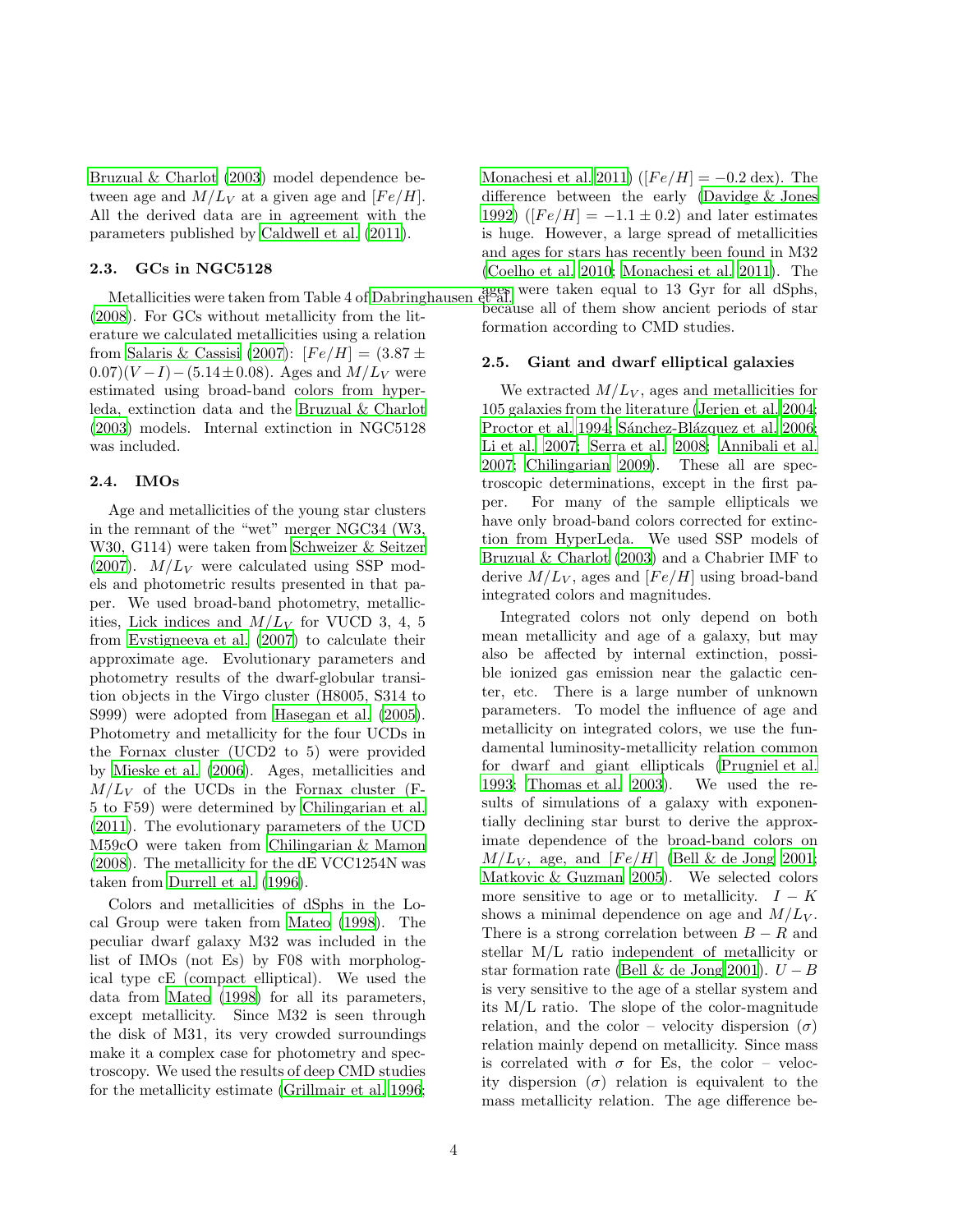tween galaxies contributes mainly to the scatter of the mass-metallicity relation. Fig.2 compares our metallicity estimates for 105 ellipticals of our sample with values from the literature.

Table 1 summarizes the data described in Sec. 2. The successive columns give : name,  $log R_h$  ( $R_h$ ) in pc),  $M_K$ ,  $\mu_{h,K}$ ,  $M_{vir}/L_K$ ,  $M/L_V$ , the broadband colors  $(U - B)$ ,  $(B - V)$ ,  $(V - I)$  and  $(B - K)$ , the metallicity ( $[Fe/H]$ ) and age determined by us, the metallicity and age from the literature, the reference to the latter two data, and finally the group. Our main contribution to the data is to have derived ages and metallicities for 26 GCs in M31, ages and metallicities for Es, and stellar mass-to-light ratios for most objects of the sample.

#### 3. The K-Means clustering technique

Cluster analysis (CA) is the art of finding groups in data. Over the last forty years different algorithms and softwares have been developed for CA. The choice of a clustering algorithm depends both on the type of data available and on the particular purpose.

In the present study we have used the K-Means partitioning algorithm [\(MacQueen 1967](#page-14-17)) for clustering. This algorithm constructs K clusters i.e. it classifies the data into K groups which together satisfy the requirement of a partition such that each group must contain at least one object and each object must belong to exactly one group. So there are at most as many groups as there are objects  $(K \leq n)$ . Two different clusters cannot have an object in common and the K groups together add up to the full data set. Partitioning methods are applied if one wants to classify the objects into K clusters where K is fixed (which should be selected optimally). The aim is usually to uncover a structure that is already present in the data. K-Means is probably the most widely applied partitioning clustering technique.

To perform K-Means clustering we used the MINITAB package. The K-means clustering technique depends on the choice of initial cluster centers. But this effect can be minimized if one chooses the cluster centers through group average method [\(Milligan 1980](#page-14-18)). As a result, the formation of the final groups will not depend heavily on the initial choice and hence will remain almost the same according to physical properties irrespective

of initial centers.

With this algorithm we first determine the structures of sub populations (clusters) for varying numbers of clusters taking  $K = 2, 3, 4$ , etc. Then using the Gap Statistics (see below) we determine the optimum number of groups.

#### 3.1. The Gap Statistics

In order to find the optimum number of groups we follow the algorithm of Gap Statistics [\(Tibshirani et al. 2001\)](#page-15-16). Suppose that a data set  $y_{il}$ , i = 1, 2, ..., n, 1 = 1, 2, ..., p, consists of p features measured on n independent observations. Let  $d_{ij}$  denote the distance between observations i and j. The squared Euclidean distance  $\sum_{l}(y_{il} - y_{jl})^2$  is used as a most common choice for  $d_{ij}$ . Suppose that the data have been grouped into k groups G1, G2, ..., Gk, with Gr denoting the indices of observations in group r, and  $n_r$  is the number of observations in group r. Let

$$
D_r = \sum_{i,j \in G_r} d_{ij} \tag{3}
$$

be the sum of the pairwise distances for all points in cluster r, and let

$$
W_k = \sum \frac{1}{2n} D_r \tag{4}
$$

In the case that d is the squared Euclidean distance,  $W_k$  will be the pooled within-cluster sum of squares. The graph of  $log(W_k)$  is standardized by comparing it with its expectation under an appropriate null reference distribution of the data. The estimate of the optimal number of clusters is then the value of k for which  $log(W_k)$  falls the farthest below this reference curve. Hence the gap is defined by

$$
Gap_n(k) = E_n^* log(W_k) - log(W_k)
$$
 (5)

where  $E_n^*$  denotes the expectation from the reference distribution. The estimate  $\kappa$  will be the value maximizing  $Gap_n(k)$  on the basis of the corresponding sampling distribution. As a motivation for the Gap Statistics, one may consider clustering n uniform data points in p dimensions, with k centers. Then assuming that the centers align themselves in an equally spaced fashion, the expectation of  $log(W_k)$  is approximately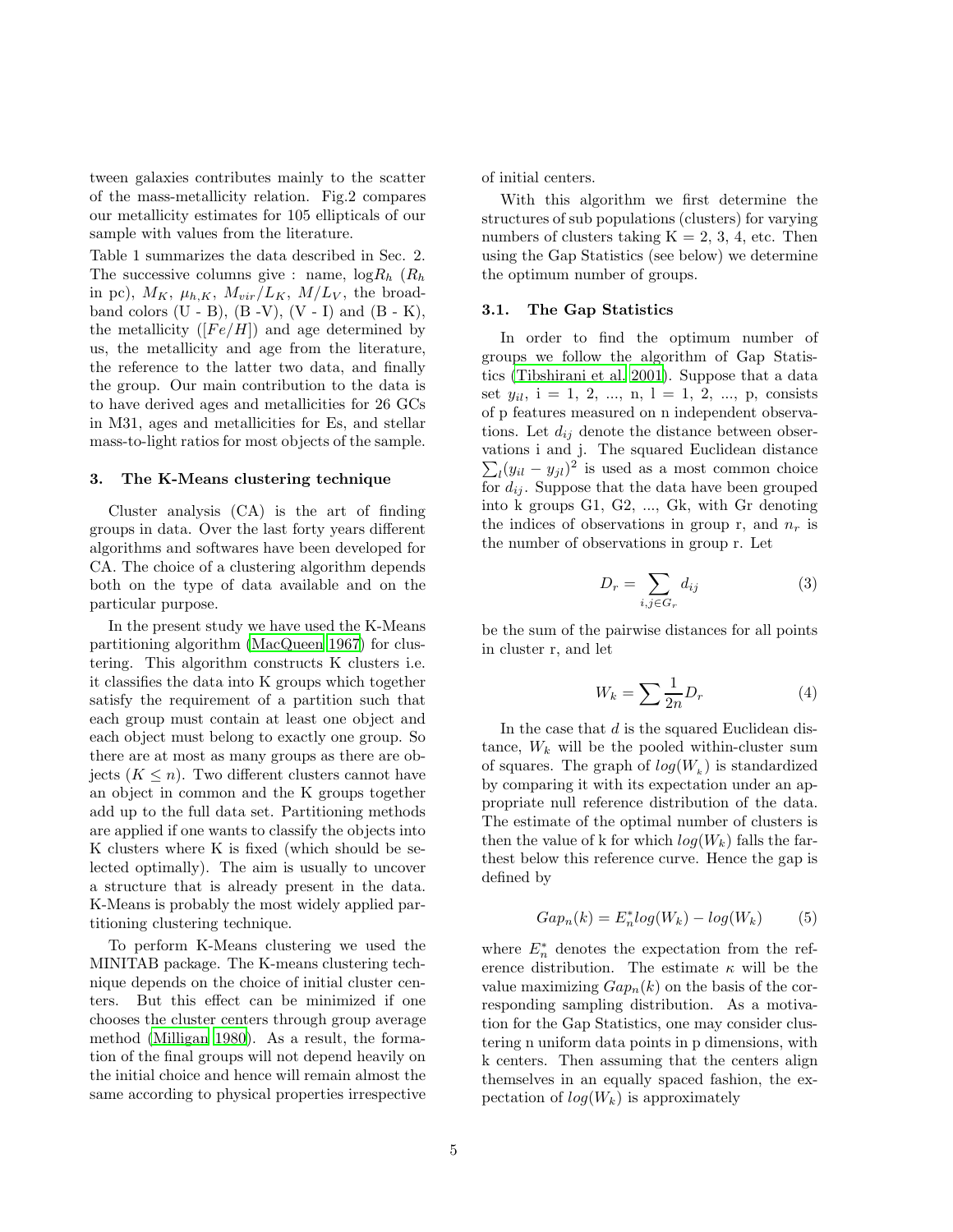$$
log(pn/12) - (2/p)log(k) + constant \t(6)
$$

In other words, the Gap Statistics is defined as the difference between the log of the Residual Orthogonal Sum of Squared Distances (denoted  $log(W_k)$  and its expected value derived using bootstrapping under the null hypothesis that there is only one cluster. In this implementation, the reference distribution used for the bootstrapping is a random uniform hypercube, transformed by the principal components of the underlying data set. If the data actually have K well-separated clusters, then it is expected that  $log(W_k)$  will decrease faster than its expected rate  $(2/p)log(k)$  for  $k \leq K$ . When  $k \geq K$ , then a cluster center is essentially added in the middle of an approximately uniform cloud and simple algebra shows that  $log(W_k)$  should decrease more slowly than its expected rate. Hence the Gap Statistics should be largest when  $k = K$ .

## 3.2. The algorithm to find the Gap Statistics

Two common choices for the reference distribution are : (a) each reference feature is generated uniformly over the range of the observed values for that feature; (b) the reference features are generated from a uniform distribution over a box aligned with the principal components of the data.

In other words, if  $X$  is an  $n \times p$  data matrix, it is assumed that the columns have mean 0 and then the singular value decomposition  $X = U D V^T$ is performed. It is transformed through  $Y = XV$ and then uniform features, say T, are drawn over the ranges of the columns of Y, as in method (a) above. Finally it is back-transformed via  $Z = TV<sup>T</sup>$ to give reference data, say Z. Method (a) has the advantage of simplicity. Method (b) takes into account the shape of the data distribution and makes rotationally invariant, as long as the clustering method itself is invariant.

In each case,  $E_n^*log(W_k)$  is estimated by an average of B copies  $log(W_k^*)$ , each of which is computed from a Monte Carlo sample  $Y_1^*, Y_2^*, ..., Y_n^*$ drawn from the chosen reference distribution. Finally, one needs to access the sampling distribution of the Gap Statistics. Let  $s_d(k)$  denote the standard deviation of the B Monte Carlo replicates

 $log(W_k^*)$ . Accounting additionally for the simulation error in  $E_n^*log(W_k)$  results in the quantity  $s_k = \sqrt{\left(1 + 1/B\right)} s_d(k)$ . Using this the estimated cluster size  $\kappa$  is chosen to be the smallest k such that  $Gap(k) \geq Gap(k+1)-s_{k+1}$ , where  $s_{k+1}$  is a function of standard deviation of the bootstrapped estimates.

The computation of the Gap Statistics proceeds as follows:

- Step 1: The observed data is clustered by varying the total number of clusters from  $k= 1, 2, ..., K$ , giving within-dispersion measures  $W_k$ ,  $k = 1, 2, ..., K$ .
- Step 2: B reference data sets are generated using the uniform prescription (a) or (b) above and each one is clustered giving within-dispersion measures  $W_{kb}^*$ , b = 1, 2, ..., B,  $k = 1, 2, ..., K$ . Then the estimated Gap Statistics is calculated as follows:  $Gap(k) =$  $(1/B)\sum_b log(W_{kb}^*)$ -log(W<sub>k</sub>).
- Step 3. Let  $\bar{l} = (1/B) \sum_b log(W_{kb}^*)$ , then the standard deviation is computed as

 $sd_k = [(1/B) \sum_b log(W_{kb}^*) - \overline{l}^2]^{\frac{1}{2}}$ and  $s_k$  is defined as  $s_k = sd_k\sqrt{(1 + 1/B)}$ .

Finally that number of clusters are chosen such that  $\kappa$ =smallest k and

$$
Gap(k) \ge Gap(k+1) - s_{k+1} \tag{7}
$$

In other words the optimum number of clusters is that k for which the difference

$$
u_k = Gap(k) - (Gap(k+1) - s_{k+1}) \ge 0 \tag{8}
$$

#### 4. Results

The parameter set chosen for CA consists of  $M_K$ ,  $log(\sigma_0)$ ,  $logR_h$ ,  $M_{vir}/L_K$ ,  $[Fe/H]$ ,  $M/L_V$ . Parameters like  $M_{vir}$ ,  $\mu_{h,K}$  and age are not used.  $M_K$ 

is very highly correlated with  $M_{vir}$  and  $\mu_{h,K}$ , so inclusion of these parameters does not influence the clustering. Age is excluded because of the large uncertainties associated to it. The remaining parameters are not used because of the large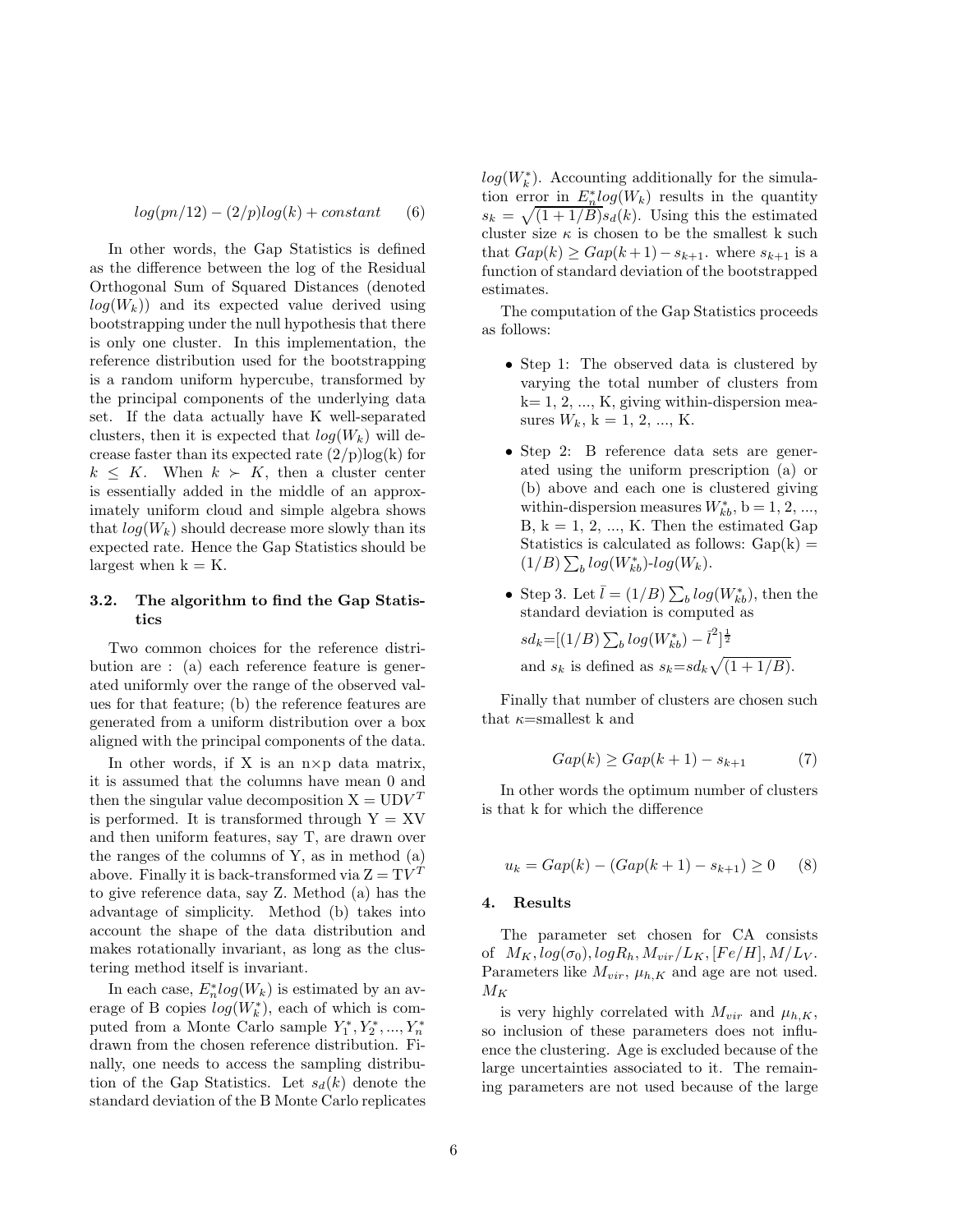number of missing values. But, once the substructures are identified, all the parameters are used to identify the distinctive properties of the groups.

We have calculated the Gap Statistics for the set of six above parameters, and the output suggests that the optimum number of clusters is either four or six because the criterion used in Gap Statistics to find the optimal number of clusters, i.e.  $u_k = Gap(k)-(Gap(k+1)-s_{k+1})\geq 0$  is satisfied for  $k = 4$  and  $k = 6$ . Table 2 and Fig.3 show that the value of  $u_k$  exceeds 0 for  $k = 4$  and  $k = 6$ and there is a sharp decline of the graph after the value  $k = 6$ . Hence, considering all the criteria discussed above, the optimal number of clusters for the present sample is  $k = K = 6$ . The six clusters (hereafter named groups to avoid confusion with star clusters) are designated FK1 to FK6, and their average properties are given in Table 2.

The elliptical galaxies were divided into two groups by the CA: high-mass ellipticals (gEs) in FK1 and low-mass ones (dEs) in FK5. Note that the labels "gE" and "dE" do not refer strictly to the morphological types commonly used in astronomy. We use these designations conditionally, to stress the statistical difference in mass between the objects of FK1 and FK5.

FK3 has the high-metallicity GCs and the bright and high-metallicity IMOs. The brightest IMOs are UCD2 ( $M_K = -16.32$ ), VUCD3  $(M_K = -16.21)$ , and UCD3  $(M_K = -16.215)$ [\(Hilker et al. 2007;](#page-13-17) [Evstigneeva et al. 2007\)](#page-13-13).

FK6 is composed of IMOs, of the most massive GCs in the Galaxy, in M31, and in NGC5128, (these GCs are all of low metallicity), and of dSphs of the Local group : Leo I ( $Dist = 0.25$  Mpc) and Sculptor ( $Dist = 0.08$  Mpc).

Two groups, FK2 and FK4, have a negligibly small number of members compared to the other groups : they contain three members each. These are Local Group dSphs, listed according to their distances from the Sun in Mpc: UMi (FK2, 0.066), Draco (FK2, 0.086), Sextans (FK2, 0.086), Carina (FK4, 0.1), Fornax (FK4, 0.14), Leo II (FK4, 0.21). We unfortunately do not have the full set of parameters for the other dSphs in the Local Group and nearby groups to include them in the analysis. A probable reason why these six objects were classified in such a way is their M/L ratio, which is higher than for the other galaxies. These two groups are considered only briefly, as their study is the subject of a separate and elaborate study. So there are essentially four groups found as a result of our cluster analysis.

We show in Fig.4 how the various types of objects are distributed among the different groups in  $M_K$  - log $R_h$  space. The six groups are indicated by different symbols, colored according to the morphological type of the objects: GCs in black, IMOs in green, and ellipticals in red.

To justify our choice of sample, and to show that it is representative of stellar systems in the local Universe, we compare it to that of [\(Misgeld & Hilker 2011\)](#page-14-19), (hereafter MH2011) who, like us and F08, studied a sample of stellar systems covering a large range in masses, sizes and luminosities.

The sample of MH2011 is larger than ours, but the associated data do not include velocity dispersions, metallicities or ages, so we could not perform a similar analysis with their data. Nevertheless, our sample covers basically the same space in absolute magnitudes and effective radii, as shown in Fig.4, which can be compared to Fig.1 of MH2011. The main difference is that the sample of MH2011 has many more dEs (in the Hydra I and Centaurus clusters of galaxies), and extragalactic GCs (mostly GC candidates in Virgo) and they included much fainter dwarf galaxies of the Local Group, for which velocity dispersions would be very difficult to measure. In short, our sample does not appear to be biased against any particular type of object.

We also computed the probability density distribution (PDF) of  $M_K$  in our sample and compared it to the same distribution for the MH2011 sample (see Fig.5). The method of non-parametric density estimates is described in a previous paper [\(Chattopadhyay et al. 2009\)](#page-12-18). The bin width for computing the density estimates is the same as for the histograms shown in Fig.5. Since MH2011 gives  $M_V$  rather than  $M_K$ , we simply shifted their V magnitudes by 2.90, which is the average value of  $(V - K)$  in our sample. There are three main populations in both samples, the faintest one being much more important in MH2011. Anticipating on our results, we expect the distribution of metallicities for the F08 and MH2011 samples to be similar due to the fact that Es follow the fundamental luminosity-metallicity rela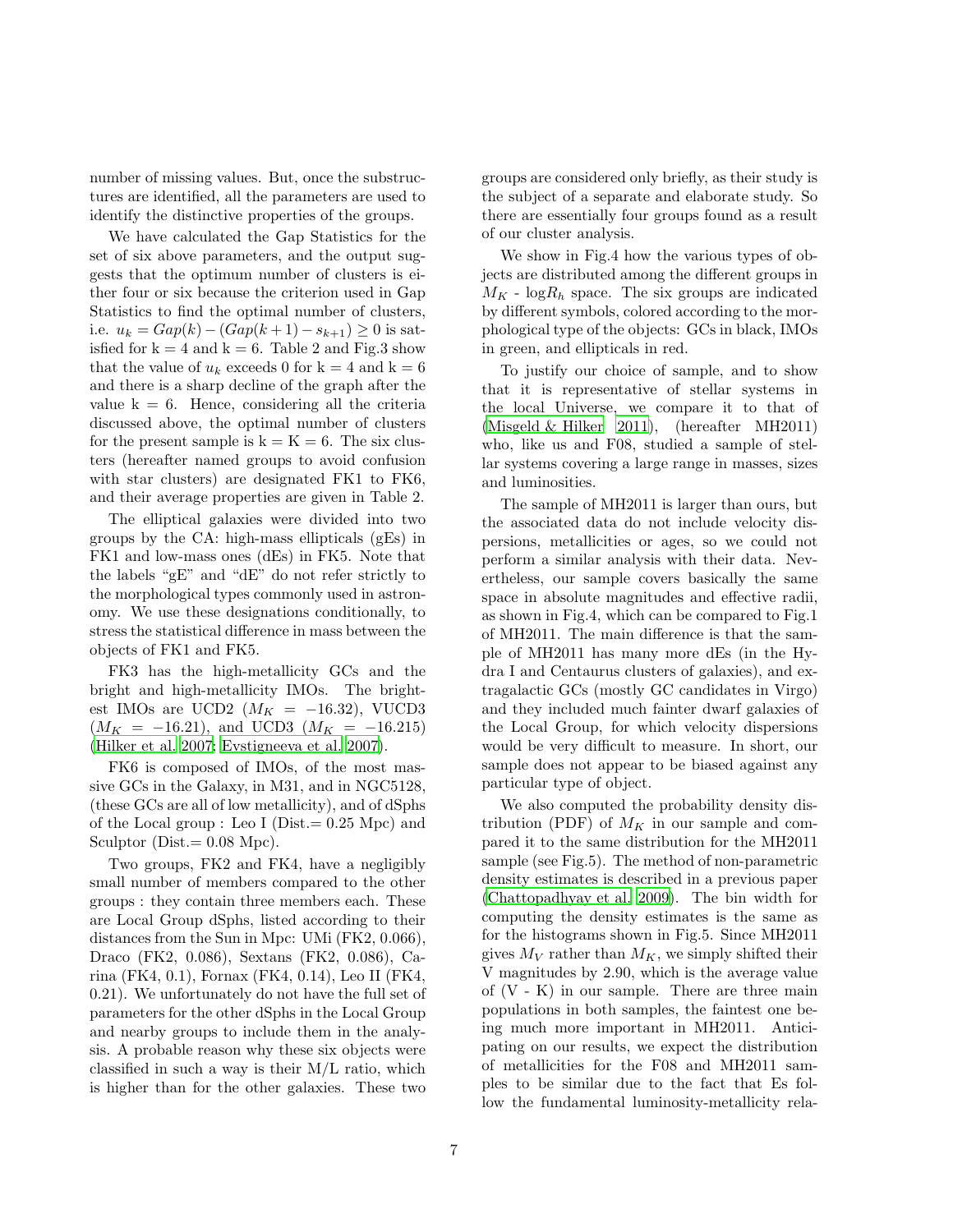tion [\(Prugniel et al. 1993;](#page-14-15) [Thomas et al. 2003](#page-15-15)).

The successive peaks are at  $M_K = -24.8$ , -19.7, -13.3, -11 in our sample, and at  $M_K = -$ 25, -19.4, -14.8 in the sample of MH2011. The first peak in both samples corresponds to bulges and the brightest elliptical galaxies. The next peak appears at the location where the linear size - luminosity relation, common for ellipticals and UCDs (MH2011), splits into two : one relation for dwarf galaxies and one for compact ellipticals and GCs. This occurs at about  $R_h = 1.3$ kpc and  $Mass = 10^{10} M_{\odot}$ . So, galaxies in this group have roughly constant effective radii. The faintest objects in this group have luminosities similar to M32,  $M_K \sim 18.5$ , but their stellar densities are two orders of magnitude lower (see Fig.5 in MH2011). The highest stellar density for this group may be a characteristic scale, dividing stellar systems into two systems. The internal acceleration for one group is within the limits postulated in MONDian dynamics, while for the other groups it is outside those limits. See also the caption of Fig.7 of MH2011. The faintest broad PDF peaks (-13.3 and -11 in our sample and -14.8 in MH2011) are different for both samples. However, this is just a selection effect : as mentioned above, our sample contains fewer dEs.

So, again, our sample does not differ significantly from another large sample of stellar systems. Our sample does not reflect the local luminosity function for individual types of objects, and neither does the sample of MH2011. We suggest that the relative intensity of the PDF peaks in both samples reflects the way in which the samples were selected.

We also examined whether our choice of objects in the F08 sample (370 out of 499) could bias the results in some way. We have computed the mean  $\pm$  standard error values of  $M_K$  and  $log(\sigma_0)$  in the sub samples 1, 2, and 3 considered by F08 as well as for our corresponding sub samples. The number of objects is of course different in the present sample and in the F08 sample. But from Table 4 it is quite clear that this feature does not introduce any significant bias as the mean values are very similar.

We now present the distinctive properties of the groups, and look for possible physical reasons for the differences and similarities between the groups.

#### 5. Properties of the groups

## 5.1. Mass-to-luminosity ratios and binding energies

We will discuss the virial M/L ratio, and it is important for what follows to keep in mind that the stellar  $M/L_V$  derived using photometric data and SSP models is not necessarily identical to the true baryonic M/L. This is due to the difficulty to correctly take into account the star formation history (SFH) and initial mass function of stellar populations (e.g. [Trager et al. 2008,](#page-15-17) MH2011). Furthermore, a disagreement between virial and baryonic M/L may be due to the presence of dark matter, if the stellar population model including SFH and initial mass function is correct.

The difference between virial and stellar M/L for our sample can be seen from Table 1. It is seen that both the virial  $(M_{vir}/L_K)$  and the baryonic  $(M/L_V)$  mass-to-light ratios differ at a high level of significance among the four main groups. Hereafter we will concentrate on  $M_{vir}/L_K$  and simply call it M/L. It is well known that UCDs tend to have higher M/L than GCs [\(Dabringhausen et al.](#page-12-6) [2008,](#page-12-6) F08), and that dwarf spheroidal galaxies have very high M/L from direct radial velocity measurements of their brightest stars (e.g. [Simon & Geha 2007\)](#page-15-18). Additionally, UCDs, like galaxies, have relaxation times greater than the Hubble time [\(Kroupa 1998\)](#page-14-6). This is usually demonstrated by plotting the data in the  $k_1 - k_3$ space introduced by [Bender et al. \(1992](#page-12-19)), and this is well discussed in the aforementioned papers.

For the present data, these parameters are :

$$
k_1 = (log\sigma_0^2 + logR_h)/\sqrt{2}
$$

$$
k_2 = (log\sigma_0^2 + 2logI_e - logR_h)/\sqrt{6}
$$

and

$$
k_3 = (log\sigma_0^2 - logI_e - logR_h)/\sqrt{3}
$$

where  $I_e$  is given by Eq. 1. These coordinates are simply related to physical quantities  $: k_1$  is proportional to the logarithm of mass,  $k_2$  is proportional to the effective surface brightness times M/L, and  $k_3$  is proportional to the logarithm of M/L.

The differences in mass (represented by  $k_1$ ) and  $M/L$  (represented by  $k_3$ ) between the groups are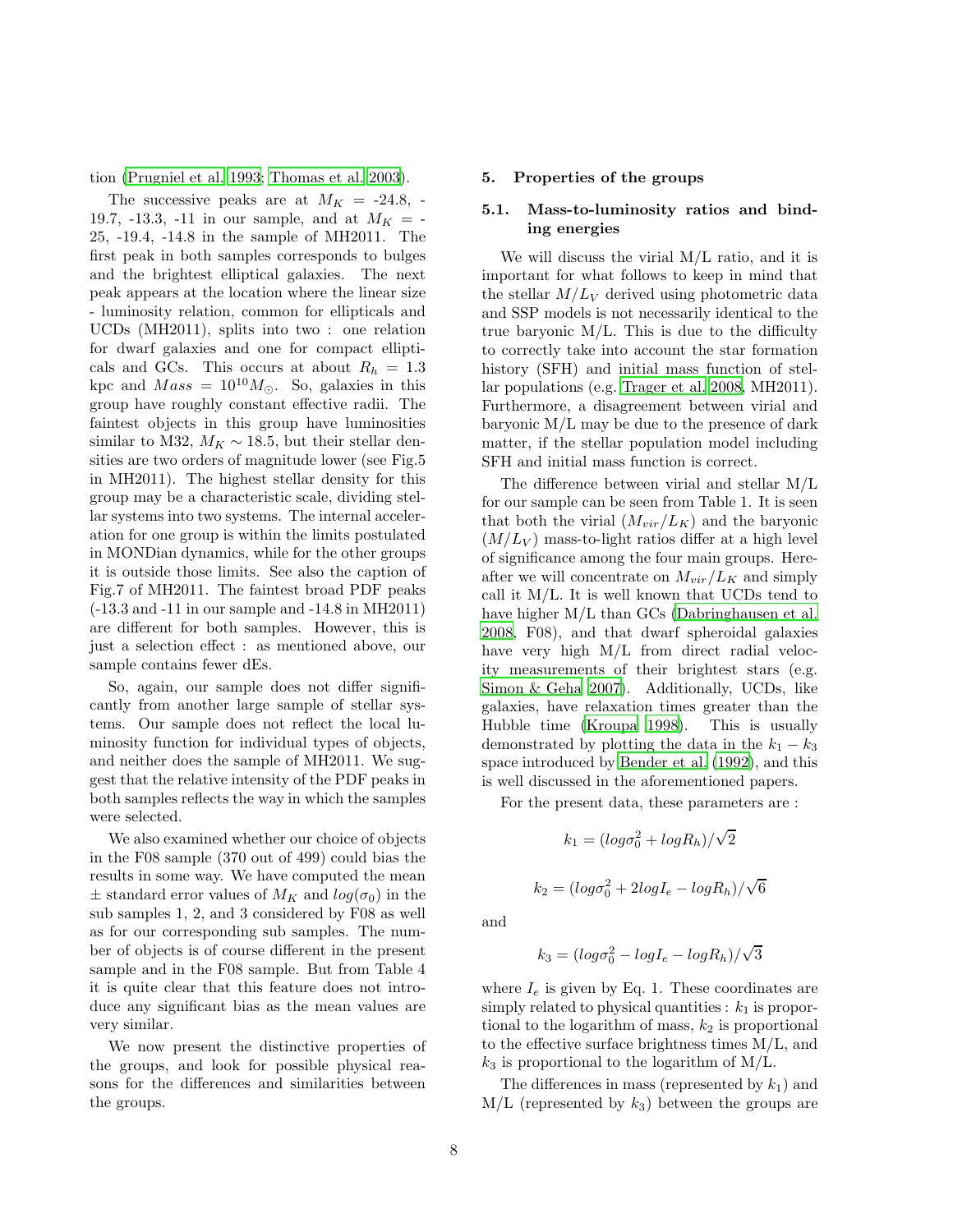shown in Fig.6. The groups occupy different locations in this projection of the FP, except FK3 and FK6. For these two groups there is no continuity break in the  $k_1$ ,  $k_3$  parameter distributions as for other groups. Both FK3 and FK6 contain objects with high M/L. FK3 includes IMOs, and FK6 contains dSphs (Sculptor and Leo I) and IMOs. We also note that the four main groups show wide and different ranges in both mass and M/L. In each group, more massive objects show higher M/L, but the slope of the correlation is different for each group.

To quantify this, we performed robust multilinear regressions of the form  $k_3 = a + bk_1$  on the four main groups. The resulting fits are listed in Table 5. The regression lines for the groups FK3, FK5, and FK6 correspond to the relation  $M/L\propto M^{0.2}$  within the errors.  $M/L$  is proportional to  $M^{0.31}$  for the group FK1. The position of the different objects within the groups on the FP reflects not only differences in M/L, but also in surface density, luminosity, and kinematical structure [\(Djorgovski & Davis 1987](#page-13-18)). According to the slopes of the relations, the objects in FK1 are much more influenced by the above three factors than the objects in FK3, FK5 and FK6.

We now move on to discuss the edge-on projection of the Fundamental Plane [\(Djorgovski & Davis](#page-13-18) [1987;](#page-13-18) [Faber & Jackson 1976;](#page-13-19) [Kormendy 1977;](#page-14-20) [Djorgovski 1995](#page-13-20)) shown in Fig.7. This figure is a representation of the Virial Theorem:  $r_e \propto \sigma_0^2 I_e^{-1} (M/L)^{-1}$ , usually applied to galaxies [\(Faber et al. 1989](#page-13-21); [Djorgovski et al. 1989\)](#page-13-22). This figure also serves to compare the binding energies of GCs [\(McLaughlin 2000](#page-14-21)). The most compact and luminous GCs have larger binding energies.

The groups FK3, FK5, and FK6 (i.e. GCs, IMOs and dEs) follow roughly the same relation in the edge-on projection of the FP (Fig.7). We obtained a bivariate least squares solution fitted through  $\mu_{h,K}$ :

$$
log R_h - 2log \sigma_0 = 0.4(1.07(\pm 0.03)\mu_{h,K} + 19.1(\pm 0.1))
$$

which corresponds to  $r_e \propto \sigma_0^2 I_e^{-1.1}$ . The gEs of FK1 are concentrated in a parallel sequence, shifted towards lower surface brightnesses  $(\mu_{h,K})$ . The bivariate correlation for FK1 gives:

$$
logR_{h} - 2log\sigma_{0} = 0.4(1.04(\pm 0.06)\mu_{h,K} + 20.0(\pm 0.13))
$$

These two solutions are close to the one that satisfies the Virial Theorem. The different slope  $(1.07 \text{ in the first case}, 1.04 \text{ in the second})$  is referred to as the tilt in the FP, whose cause is still under debate (see [Fraix-Burnet et al. 2010,](#page-13-23) and references therein). The tilt of the virial mass - total stellar mass relation common for gEs, cEs and UCDs/GCs has been discussed in F08. The difference in the zero points includes three components (e.g. [Kormendy 1989,](#page-14-22) and references therein). The first one reflects the density, luminosity and kinematic structure of objects. The second factor indicates whether the system is gravitationally bound or virialized. If the deviation from the FP is due to mass-to-light ratio, this implies the scaling relation  $M/L \propto M^{0.2}$ . The systematic shift between gEs and the groups of GCs, IMOs, and dEs is mainly due to the approximately ten times larger M/L for gEs [\(Dabringhausen et al. 2008\)](#page-12-6).

The objects of FK3 and FK6 are well mixed together in Fig.7, with a tendency for FK3, which contains IMOs, to have higher binding energy. The objects with the strongest deviation from the relation are IMOs: e.g. B001, M59cO, UCD3; the globular cluster NGC2419, and some dEs, like IC3779, with  $\mu_{h,K} > 20$  mag arcsec<sup>-2</sup>. M32 has a very high binding energy, similar to that of IMOs. Some gEs also fall in the same region of the diagram, as M32, but no other dE does. [Bekki et al.](#page-12-20) [\(2001\)](#page-12-20) and [Graham \(2002\)](#page-13-24) argued that M32 is the stripped core of a larger galaxy. NCG2419 shows a lower binding energy than other GCs. [Dabringhausen et al. \(2008\)](#page-12-6) considered it as the most likely candidate to host dark matter.

The  $\mu_{h,K}$  versus  $logR_h$  diagram (Fig.8) illustrates the difference in stellar densities between the GCs of FK3 and FK6. It shows that the GCs in FK3 have higher  $\mu_{h,K}$  than those in FK6 at a given  $R_h$ . In other words, FK6 has statistically shallower surface brightness profiles than FK3. On the other hand, the IMOs and GCs in FK3 are more massive/luminous and compact in general than those in FK6. Jordán et al.  $(2005)$  found a significant correlation between half-light radius and color for early-type galaxies in the Virgo cluster in the sense that the red GCs are smaller than the blue ones.

Having studied how mass is related to luminosity in our different groups, we now examine how mass is related to metallicity.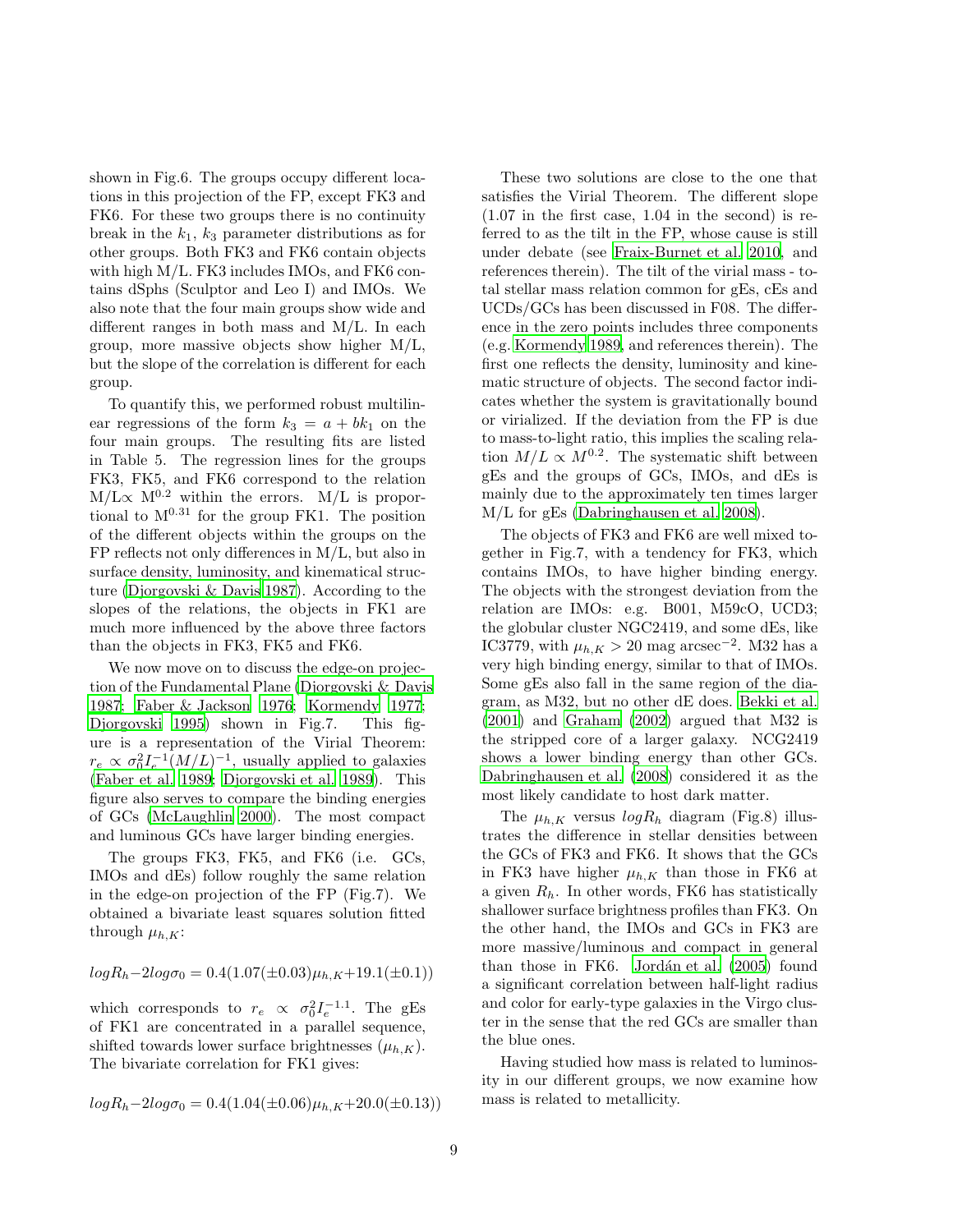#### 5.2. Mass-metallicity relation

It is now well established that more massive galaxies are also more metal rich; this is a consequence of the hierarchical formation of galaxies in the Universe. But does such a relation hold for all types of stellar systems?

#### 5.2.1. A boundary line

The mass-metallicity relation (hereafter MMR) for our sample objects is shown in Fig.9a, where  $k_1$ , which is equivalent to mass, is plotted versus  $[Fe/H].$ 

This figure shows that, except for a few objects, all types of stellar systems lie above a boundary line. It was plotted to stress the tendency, but its slope is surprisingly close to a MMR of the form  $Z \propto Mass^{0.4}$ . The correlation is very weak for the objects in FK3  $(r(M_K, [Fe/H]) = -0.382)$  and FK6  $(r(M_K, [Fe/H]) = -0.177)$ , if we consider them globally. Only the brightest low-metallicity GCs (FK6) and IMOs at a given metallicity are close to the MMR. The picture is almost the same if we plot absolute K magnitude versus  $[Fe/H]$ (Fig.9b). However, here the slope of the boundary line is slightly different from that of the MMR:  $[Z/H] \sim -3.5 - 0.14 M_K.$ 

What could be the origin of the boundary line? It is unlikely to be caused by an observational selection effect. We would presumably not see it if we included in the sample only highmetallicity GCs and galaxies of other morphological types. Many of the GCs are the brightest GCs of our Galaxy, and their metallicities are very accurate. Extragalactic GCs and IMOs are also bright. Their metallicities were obtained mainly via spectroscopy, and are not very much influenced by observational errors and the age-metallicity degeneracy. The only really uncertain metallicities are those of ellipticals, because of the agemetallicity degeneracy and uncertainties due to possible internal extinction, light-element abundance variations, and large age and metallicity spreads within individual galaxies. But, in spite of these uncertainties, the ellipticals do follow the relation.

The slope of the boundary line is similar to that of the luminosity-metallicity relation found in the literature. A luminosity-metallicity relation,  $[Z/H] = -3.6 - 0.19M_B$ , was found for dwarf and giant ellipticals in nearby galaxy clusters by [Thomas et al. \(2003\)](#page-15-15). It is equivalent to the equation  $Z \propto L^{0.4}$ , found for dwarf galaxies in the Local Group by [Dekel & Silk \(1986\)](#page-13-25), since  $[Z/H] = [Fe/H] + 0.94[\alpha/Fe]$  [\(Thomas et al.](#page-15-15) [2003\)](#page-15-15),  $log(L_B/L_{\odot}) = 0.4(5.48 - M_B)$ , and  $log Z \sim$  $0.977[Fe/H] - 1.699$  [\(Bertelli et al. 1994\)](#page-12-21). We used here the solar value  $\left[\alpha/Fe\right] = 0$ . However, the deviations from this relation for massive ellipticals may be large due to strong variations in  $\alpha/Fe$  for Es:  $\sim 0.2 \div 0.5$  dex [\(Thomas et al. 2003;](#page-15-15) [Puzia et al. 2006,](#page-15-19) and references therein). The median of the metallicity distribution for elliptical galaxies and galactic bulges from the Sloan Digital Sky Survey obtained by [Gallazzi et al. \(2005](#page-13-26)) as a function of stellar mass is also close to the relation  $Z \propto M^{0.4}$  (see also [Dabringhausen et al. 2008\)](#page-12-6).

The origin of the luminosity-metallicity and mass-metallicity relations for different morphological types of galaxies is still an open issue (e.g. [Grebel et al. 2003](#page-13-27); [Finlator & Dave 2008;](#page-13-28) [Kunth & Ostlin 2000](#page-14-24)). Does star formation define the shape of the MMR? Does the boundary line mean a lower fraction of matter capable of being transformed into stars under special physical conditions? It might result from the interplay between internal and environmental factors: mergers and interactions, inflows and outflows of gas, star formation histories of individual galaxies in hierarchical galaxy formation.

The luminosity-metallicity relation for brightest GCs has been extensively studied [\(Harris et al.](#page-13-29) [2006;](#page-13-29) [Mieske et al. 2006;](#page-14-5) [Peng et al. 2009\)](#page-14-25). Using linear color-metallicity relations for blue GCs, these studies derive scaling relations between GC luminosity L and metallicity Z consistent with  $Z \propto L^{0.5}$  (e.g. [Strader & Smith 2008\)](#page-15-0). The slope depends on the SSP models and on the lightelement abundances. According to [Carney \(1996\)](#page-12-22) the mean  $\left[\alpha/Fe\right]$  for Galactic GCs is 0.3 dex. The same value was used by [Dabringhausen et al.](#page-12-6)  $(2008)$  to calculate  $[Z/H]$  for IMOs.

The metallicity of the faintest GCs close to the MMR is intriguing. It corresponds approximately to extreme abundances of Population II stars, i.e. stars formed immediately after the initial pollution of interstellar medium by massive Population III stars:  $Z \sim 0.01 Z_{\odot}$  [\(Silk 1985\)](#page-15-20).

The Color-magnitude diagram (CMD) and chemical composition of some GCs located near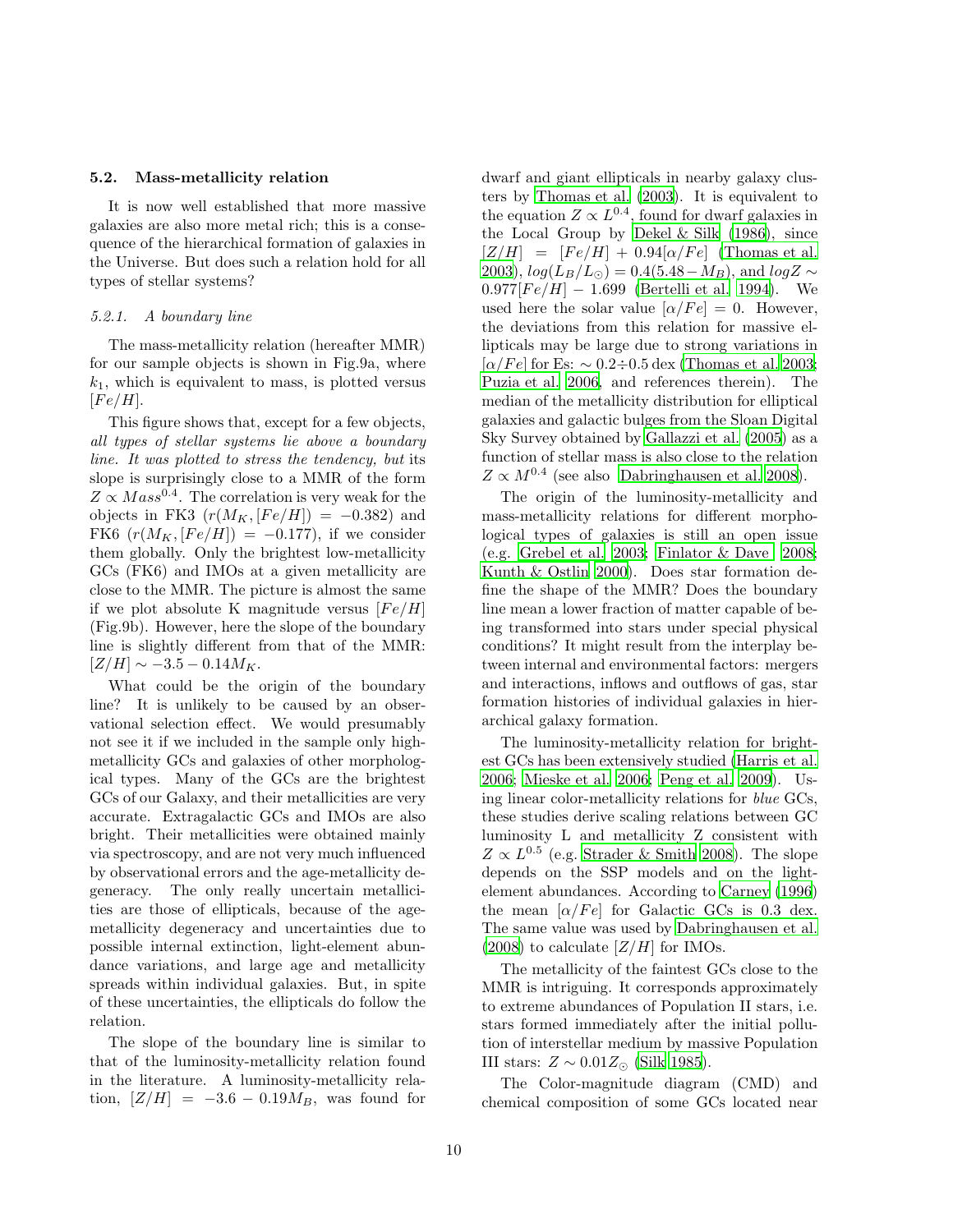the border line (i.e.  $\Omega$ Cen, NGC2419, NGC 6341) are unusual. For example, NGC2419 is considered a remnant of a dwarf galaxy due to its peculiar chemical composition [\(Cohen et al. 2010\)](#page-12-23). The CMDs of most of these GCs show the existence of multiple stellar populations, a fact that is still not fully understood (see e.g. [Bedin et al.](#page-12-24) [2008;](#page-12-24) [Marin-Franch et al. 2009](#page-14-10); [Renzini 2008,](#page-15-21) and references therein). Since these GCs and IMOs are close to the MMR, they were probably the brightest parts (nuclei) of tidally destructed host galaxies [\(Zinnecker et al. 1988;](#page-15-1) [Bekki et al.](#page-12-5) [2003\)](#page-12-5). They may also be geniune compact dwarf galaxies originating from small-scale peaks in the primordial dark matter power spectrum [\(Drinkwater et al. 2004\)](#page-13-6). GCs may have formed in dark matter minihaloes [\(Mashchenko et al. 2005\)](#page-14-26). However, it has not been established whether they actually contain dark matter haloes [\(Jordi et al.](#page-14-27) [2009;](#page-14-27) [Baumgardt et al. 2009\)](#page-12-25).

The Local Group dSphs and some GCs definitely fall below the border line in the k1 versus  $[Fe/H]$  diagram. The reason has been studied extensively for dSphs. Dwarf galaxies with luminosities below some limit lose gas effectively because of their low gravitational potentials, too shallow to prevent stellar outflows following star formation episodes (e.g. [Dekel & Silk 1986;](#page-13-25) [Grebel et al.](#page-13-27) [2003\)](#page-13-27).

## 5.2.2. Metallicity bimodality

There is a gap between the groups FK6 and FK3 in Figs.9(a, b). It is located near  $[Fe/H] =$ −1.0 and is not horizontal. The low-metallicity peak is near  $[Fe/H] = -1.6 \pm 0.4$  dex, the highmetallicity one is near  $[Fe/H] = -0.6 \pm 0.04$  dex. Similar metallicity peaks and the dividing line were identified for the GC system of our Galaxy by [\(Harris 1989\)](#page-13-30). GC systems of massive Es and many spirals follow a bimodal color distribution [\(Harris et al. 1996](#page-13-31); [Gebhardt & Kissler-Patig](#page-13-32) [1999;](#page-13-32) [Larsen et al. 2001](#page-14-28); [Peng et al. 2006\)](#page-14-29). A new feature shown in Fig.9 is that the metallicity distributions of IMOs and extragalactic GCs fall in the same range as the GCs of our Galaxy. Extragalactic objects are gathered in two homogeneous groups together with Galactic GCs.

Fig.10 shows the probability density distribution of  $[Fe/H]$  for all galaxies  $(FK1 + FK5 + FK4)$  $+$  FK2), and for GCs and UCDs (FK6  $+$  FK3). The distribution is computed in the same way as the PDF shown in Fig.5. Although the groups are not plotted with different colors, they are clearly distinguishable from the PDF peaks. The local maximum in the distribution for group FK3 at  $[Fe/H] \sim -0.6$  is close to that of FK5 ("dEs"), which is composed of galaxies having a roughly constant effective radius and departing from the size - mass relation common for gEs and UCDs (MH2011). The corresponding PDF peak is also present in the probability density distribution of luminosities (see discussion at the end of Sec.4). The PDF for group FK6 corresponds to that of groups FK2+4, i.e. galaxies less massive than  $10^8$ stellar masses. Interestingly, there is another gap at the level of  $[Fe/H] \sim -0.3$ , between six IMOs (M59cO, W3, W30, G114, VUCD 3, S490) and the other objects in FK3. M32 with a central velocity dispersion of  $\sigma_0 \sim 79 \text{ km/s}$  also falls in this metallicity range. However, since the luminosity and metallicity distributions of galaxies are influenced by sample selection effect, the correlation is not sufficient to establish the tidal origin of nuclear GCs and UCDs.

The nature of the bimodality in the metallicity distribution is a complex, still unanswered question. Due to the stochastic nature of galaxy formation and star formation, hierarchical scenarios do not reproduce the metallicity bimodality well. The dependence of the galactic SFH on stellar mass is not straightforward [\(Thomas et al.](#page-15-22) [2005;](#page-15-22) [Renzini 2009](#page-15-23)). Additionally, there is a strong morphology-density relation, the environmental dependence between stellar mass, structure, star formation and nuclear activity in galaxies (e.g. [Kauffmann et al. 2004;](#page-14-30) [Renzini 2006\)](#page-15-24). Recent spectroscopic studies have revealed strong age and metallicity gradients of different slopes and values between the nuclear and outer regions of elliptical galaxies [\(Koleva et al. 2011,](#page-14-31) and references therein). Nuclear activity in galaxies often continues longer than in the outer regions, because the fuel for star formation falls towards the gravitational center. So, nuclei may contain multiple stellar populations, and be on average younger and more metal-rich than the rest of the galaxy. There are anomalous objects in both FK3 and FK6. In the low-metallicity group GCs like ΩCen, NGC2419 and NGC 6341 show evidence of multiple stellar populations. The metal-rich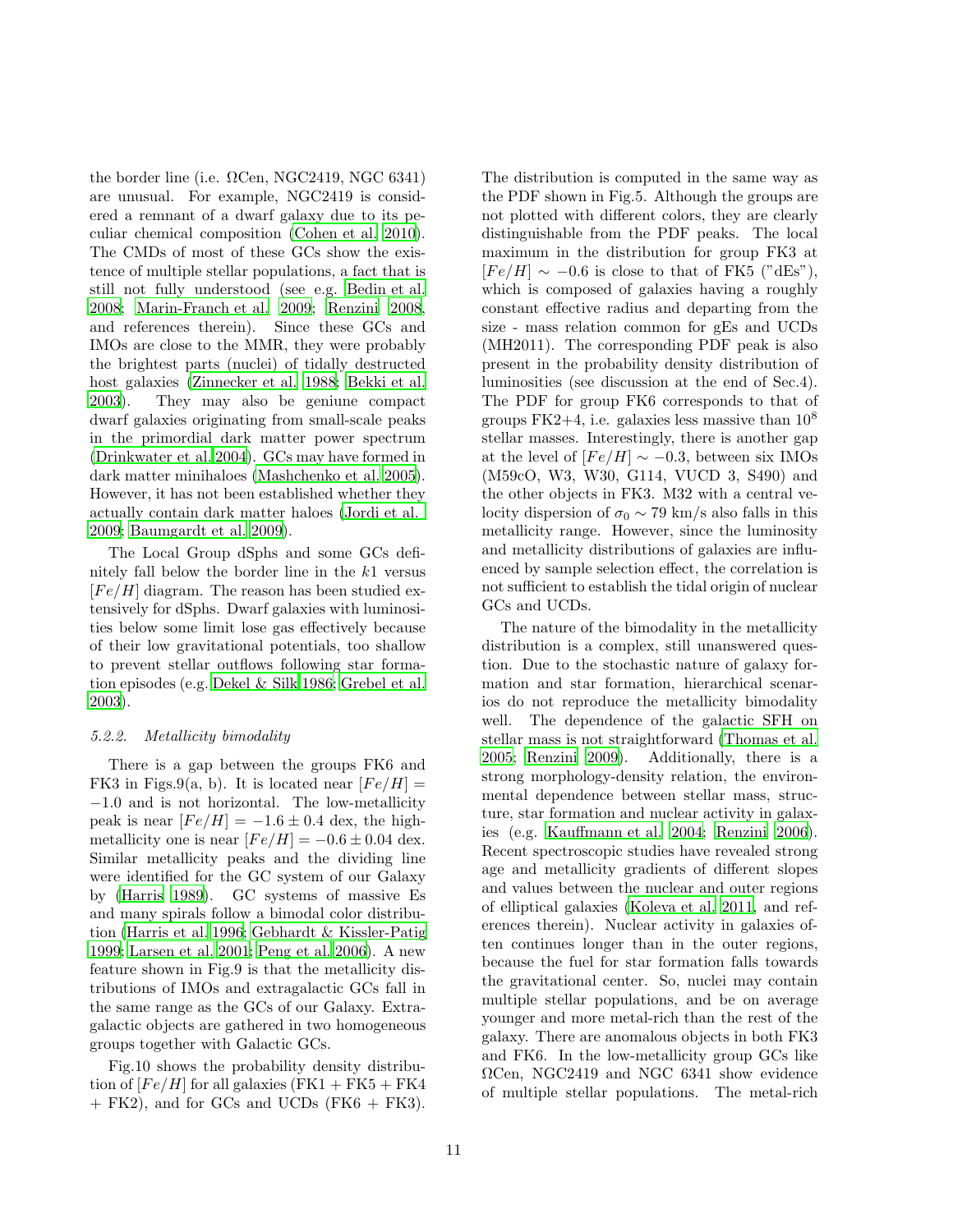GCs NGC6441 and NGC6338 have prominent blue extensions in the horizontal branch [\(Rich et al.](#page-15-25) [1997\)](#page-15-25), which are not typically associated with a globular cluster of this metallicity, like 47 Tuc.

It has been proposed that the outer-halo GCs of the Galaxy were accreted from the satellite galaxies (e.g. [Mackey & Gilmore 2004;](#page-14-32) [Chattopadhyay & Chattopadhyay 2007;](#page-12-26) Chattopadhyay [2007;](#page-12-27) [Mondal et al. 2008\)](#page-14-33). [Shapiro et al. \(2010\)](#page-15-26) suggest that high-metallicity old GCs were formed from super star-forming clumps with radii 1-3 kpc and masses  $10^8$  to  $10^9 M_{\odot}$ , which are known as a key component of star-forming galaxies at  $z \sim 2$ .

#### 5.2.3. Efficiency of metal production

Is there a similar physical quantity for dynamically hot stellar systems lying close to the MMR? For young stellar systems, for example, the star formation rate is known to be an important factor influencing the MMR [\(Mannucci et al. 2010,](#page-14-34) and references therein). In Fig.11 we plot the dependence of  $[Fe/H]$  on the metallicity per unit effective luminosity density in the K band. We call the last term "metal production efficiency" (MPE) by analogy with the star formation efficiency (SFE), which is the fraction of gas converted into stars at a particular evolutionary stage of galaxies [\(Kennicutt 1998\)](#page-14-35). MPE also reflects the stellar density and the size of dynamically hot stellar systems. Fig.11 shows that GCs and UCDs in FK6 have MPE in the same range as Es: gEs (FK1) (MPE=  $2.7 \pm 0.25$ ), and dEs (FK5) (MPE=  $1.7 \pm 0.4$ ). Galaxies with stellar masses  $M < 10^{10} M_{\odot}$ , including dSphs and GCs + UCDs (FK3+FK6), are in two separate sequences, both showing a tendency for metallicity to increase linearly with MPE. The two sequences intersect at the location of the brightest UCDs and M32-like objects. Fig.11 also shows that the objects of FK3 are the most metal-rich per unit effective luminosity density. So, at least for these GCs and UCDs in our sample, it is reasonable to assume that they are the densest parts of galaxies accumulating fuel for star formation.

#### 6. Conclusion

A multivariate statistical technique, K-Means clustering, has been carried out on a data set taken

from the paper of [Forbes et al. \(2008\)](#page-13-7). It consists of elliptical galaxies, intermediate mass objects, Local Group dwarf spheroidals, nuclei of dwarf ellipticals, young massive objects and globular clusters. The sample properties were completed by data from the literature or derived by us. Our aim was to investigate the existence of interconnectedness, if any, among the six groups found by our multivariate analysis.

In order to inquire into the physical origin of IMOs, we considered different projections of the fundamental plane using the results of the statistical analysis along with observational data on velocity dispersion, effective radii and effective surface brightness calculated from the total absolute magnitude in the K band. We found that our groups are different in terms of virial M/L ratios, and dependences between virial M/L ratios and mass.

The value of our study is that we include metallicities along with other data in addition to the list of parameters of F08, which definitely helps us to provide an objective classification into groups. We consider a unified mass-metallicity dependence for all the sample objects. It shows that (i) there are GCs and UCDs in the low-metallicity group sharing MMR with galaxies; (ii) there are signatures of bimodality/multimodality in the metallicity distribution that are common for GCs and IMOs on one hand, and for low- and high-mass Es on the other hand. We speculate that the rate of SF at the epoch when the objects were young is the probable reason for the above two features. It appears that the mean metallicities per effective K-band luminosity density (MPE) for GCs and UCDs in FK6 lie in the same range as for elliptical galaxies, suggesting similar physical processes and SFE. However, MPE is much higher for GCs and UCDs in FK3. This confirms that these objects originated as the densest parts of the present day Es.

According to our findings, IMOs may be divided into two physical groups: (i) Dwarf galaxy - globular cluster transition objects formed in the same way and from the same material as old galaxies and (ii) nuclei stripped from dwarf and normal ellipticals during their dynamical evolution in groups and clusters. Note that since UCDs were found only in dense environments, the last suggestion is highly probable. Extensive theoretical and observational studies are needed to establish the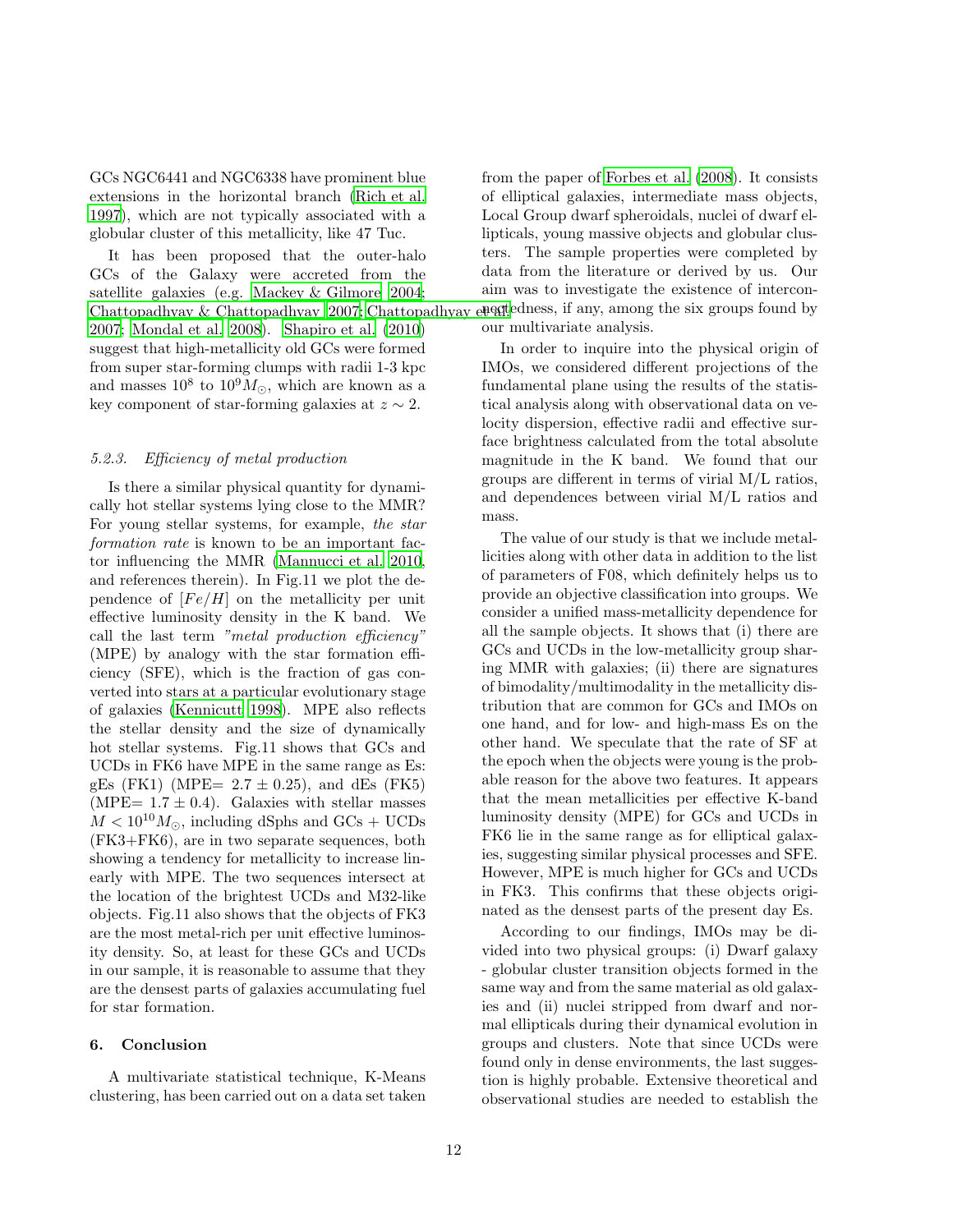reasons for the described features and the exact nature of UCDs.

#### 7. Acknowledgements

T. C. thanks DST, India for supporting her a Major Research Grant. M. S. acknowledges partial support of grants GK. 14.740.11.0901, RFBR 11-02-90449 UKR-f-a, RFBG 11-02-00639-a, and thanks IRAP for its hospitality. We thank the anonymous referee for detailed comments which helped to improve the paper.

#### REFERENCES

- <span id="page-12-15"></span>Annibali, F., Bressan, A., Rampazzo, R., Zeilinger, W., & Danese, L. 2007, A&A 463, 455
- <span id="page-12-3"></span>Antonov, V.A. 1973, In: The Dynamics of Galaxies and Star Clusters, p. 139, ed. G.B. Omarov, Nauka, Alma Ata
- <span id="page-12-0"></span>Ashman, K.M. & Zepf, S.E. 1992 ApJ 384, 50
- <span id="page-12-4"></span>Bassino, L.P., Muzzino, J.C. & Rabolli, M. 1994, ApJ, 431, 634.
- <span id="page-12-25"></span>Baumgardt, H., Côté, P., Hilker, M., Rejkuba, M., Meske, S., Djorgovski, S. G., Stetson, P., 2009, MNRAS, 396, 2051
- <span id="page-12-8"></span>Beasley, M.A., Brodie, J.P., Strader, J., Forbes, D.A., Proctor, R.N., Barmby, P. & Huchra, J.P. 2004, AJ, 128, 1623
- <span id="page-12-9"></span>Beasley, M.A., Brodie, J.P., Strader, J., Forbes, D.A., Proctor, R.N., Barmby, P. & Huchra, J.P. 2005, AJ, 129, 1412
- <span id="page-12-24"></span>Bedin, L. R., Salaris, M., Piotto, G., Cassisi, S., Milone, A. P., Anderson, J. & King, I. R. 2008, ApJ, 679L, 29
- <span id="page-12-20"></span>Bekki, K., Couch, W.J., Drinkwater, M.J. & Gregg M.D. 2001, ApJ, 557L, 39
- <span id="page-12-5"></span>Bekki, K., Couch, W.J., Drinkwater, M.J. & Shioya, Y. 2003, MNRAS, 344, 399.
- <span id="page-12-17"></span>Bell, E.F. & de Jong, R.S. 2001, ApJ, 550, 212
- <span id="page-12-19"></span>Bender, R., Burstein, D. & Faber, S.M. 1992, ApJ, 399, 462.
- <span id="page-12-21"></span>Bertelli, G., Bressan, A., Chiosi, C., Fagotto, F., & Nasi, E. 1994, A&AS, 106, 275
- <span id="page-12-2"></span>Brodie J.P. & Strader J. 2006, ARA&A, 44, 193
- <span id="page-12-7"></span>Bruzual, G. & Charlot, S. 2003, MNRAS, 344, 1000.
- <span id="page-12-10"></span>Caldwell, N., Schiavon R., Morrison H., Rose J. A. & Harding, P. 2011, AJ, 141, 61
- <span id="page-12-22"></span>Carney, B.W. 1996, PASP, 108, 900
- <span id="page-12-26"></span>Chattopadhyay, T. & Chattopadhyay, A.K. 2007, A&A, 472, 131.
- <span id="page-12-27"></span>Chattopadhyay, T., Misra, R., Chattopadhyay, A.K. & Naskar, M. 2007, ApJ, 667, 1017.
- <span id="page-12-18"></span>Chattopadhyay, A., Chattopadhyay, T., Davoust, E., Mondal, S. & Sharina, M. 2009, ApJ, 705, 1533
- Chattopadhyay, T., Sharina, M. & Karmakar, P. 2010, ApJ, 724, 678.
- <span id="page-12-16"></span>Chilingarian I. V. 2009, MNRAS, 394, 1229
- <span id="page-12-12"></span>Chilingarian, I.V. & Mamon, G.A. 2008, MNRAS, 385, L83.
- <span id="page-12-11"></span>Chilingarian, I.V., Mieske, S., Hilker, M. & Leopoldo, I. 2011, MNRAS, 412, 1627.
- Ciotti, L. 1997, Galaxy Scaling Relations: Origins, Evolution and Applications, proceedings from the ESO Workshop held November, 1996, edited by Luiz Nicolaci da Costa and Alvio Renzini (Springer-Verlag), p. 38.
- <span id="page-12-14"></span>Coelho, P., Mendes de Oliveira, C. & Cid Fernandes, R., 2010, Stellar Populations, Planning for the Next Decade, Proceedings of the International Astronomical Union, IAU Symposium, Vol. 262, p. 143
- <span id="page-12-23"></span>Cohen, J. G., Kirby, E. N., Simon, J. D. & Geha, M. 2010, ApJ, 725, 288
- <span id="page-12-1"></span>Côté P., Marzke R. O. & West M. J. 1998, ApJ, 501, 554
- <span id="page-12-6"></span>Dabringhausen, J., Hilker, M. & Kroupa, P. 2008, MNRAS, 386, 864.
- <span id="page-12-13"></span>Davidge, T.J. & Jones, J.H. 1992, AJ, 104, 1365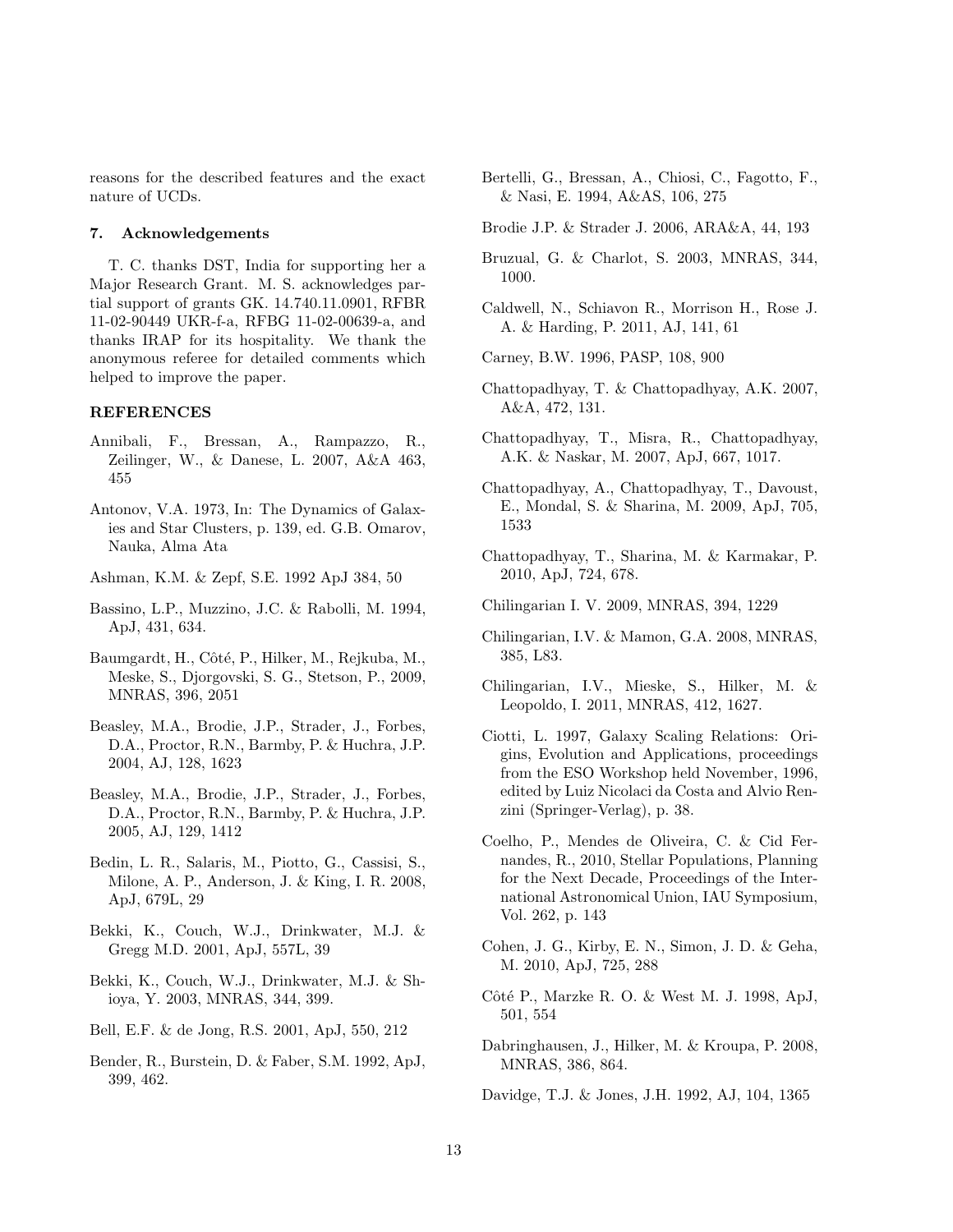<span id="page-13-25"></span>Dekel, A. & Silk, J. 1986, ApJ, 303, 39.

<span id="page-13-9"></span>De Angeli, F., Piotto, G., Cassisi, S., Busso, G., Recio-Blanco, A., Salaris, M., Aparicio, A., Rosenberg, A., et al. 2005, AJ, 130, 116.

<span id="page-13-18"></span>Djorgovski, S. & Davis, M., 1987, ApJ, 313, 59

<span id="page-13-22"></span>Djorgovski, S., de Carvalho, R., Han, M.-S. 1989. In The Extragalactic Distance Scale, ed. S. van den Bergh, C.J. Pritchet, p. 329. San Francisco: Astron. Soc. Pac.

<span id="page-13-20"></span>Djorgovski, S. 1995, ApJL, 438, L29.

- <span id="page-13-6"></span>Drinkwater, M.J., Gregg, M. D., Couch, W. J., Ferguson, H. C., Hilker, M., Jones, J. B., Karick, A. & Phillipps, S. 2004, PASA, 21, 375.
- <span id="page-13-3"></span>Drinkwater, M.J., Gregg, M.D., Hilker, M., Bekki, K., Couch, W.J., Ferguson, H.C., Jones, J.B. & Phillipps, S. 2003, Natur, 423, 519.
- <span id="page-13-2"></span>Drinkwater, M.J., Jones, J.B., Gregg, M.D. & Phillipps, S. 2000, PASA, 17, 227.
- <span id="page-13-15"></span>Durrell, P.R., McLaughlin, D.E., Harris, W.E. & Hanes, D.A. 1996, ApJ, 463, 543.
- <span id="page-13-13"></span>Evstigneeva, E.A., Drinkwater, M.J., Jwek, R., Firth, P., Jones, J.B., Gregg, M.D. & Phillipps, S. 2007, 378, 1036.
- <span id="page-13-21"></span>Faber, S. M., Wegner, Gary, Burstein, D., Davies, Roger L., Dressler, A., Lynden-Bell, D. & Terlevich, R. J. 1989, ApJS, 71, 173
- <span id="page-13-19"></span>Faber, S.M., & Jackson, R.E. 1976, ApJ 204, 668
- <span id="page-13-4"></span>Fellhauer, M. & Kroupa, P. 2002, MNRAS, 330, 642.
- <span id="page-13-28"></span>Finlator, K. & Dave, R. 2008, MNRAS, 385, 2181
- <span id="page-13-7"></span>Forbes, D.A., Lasky, P., Graham, A.W. & Spitler, L. 2008, MNRAS, 389, 1924.
- <span id="page-13-11"></span>Forbes, D.A. & Bridges, T. 2010, MNRAS, 404, 1203.
- Forbes, D.A., Brodie, J.P. & Grillmair, C. J. 1997, AJ, 113, 1652
- <span id="page-13-23"></span>Fraix-Burnet, D., Dugué, M., Chattopadhyay, T., Chattopadhyay, A. & Davoust, E. 2010, MN-RAS, 407, 2207
- <span id="page-13-26"></span>Gallazzi, A., Charlot, S., Brinchmann, J., White, S. D. M. & Tremonti, C.A. 2005, MNRAS, 362, 41
- <span id="page-13-12"></span>Galleti, S., Bellazzini, M., Buzzoni, A., Federici, L. & Fusi Pecci, F. 2009, A&A, 508, 1285.
- <span id="page-13-8"></span>Galleti, S., Federici, L., Bellazzini, M., Fusi Pecci, F. & Macrina, S. 2004, A&A, 416, 917.
- <span id="page-13-32"></span>Gebhardt, K. & Kissler-Patig, M. 1999, AJ, 118, 1526
- <span id="page-13-5"></span>Goerdt, T., Moore, B., Kazeantzidis, S., Kaufmann, T., Macció, A. W. & Stadel, J. 2008, 385, 2136.

<span id="page-13-24"></span>Graham, A.W. 2002, ApJ, 568, L13.

<span id="page-13-27"></span>Grebel, E. K., Gallagher, J. S. & Harbeck, D. 2003, AJ, 125, 1926

<span id="page-13-16"></span>Grillmair K.J. 1996, AJ, 112, 1975

<span id="page-13-14"></span>Hasegan, M., Jordán, A., Côté, P., Djorgovski, S. G., McLaughlin, D. E. & Blakeslee, J. P. 2005, ApJ, 627, 203.

Harris, W.E. 1997, AJ, 114, 1030

<span id="page-13-10"></span>Harris, W.E. 2003, "Catalog of parameters for Milky Way globular clusters : The Database" <http://physwww.physics.mcmaster.ca/7Eharris/mwgc.dat>

Harris, W.E. 2009, ApJ, 699, 254

<span id="page-13-31"></span>Harris, W.E. 1996, AJ, 112, 1487

- <span id="page-13-0"></span>Harris, W.E., Pritchet C.J. & McClure R.D. 1995, ApJ, 441,120
- <span id="page-13-30"></span>Harris, W. E. 1989, in B.W. Carney and W.E. Harris 2001, Star Clusters: Saas-Fee Advanced Course 28, ed. L.Labhardt and B.Binggeli, Springer, Swiss Society for Astrophysics and Astronomy, p. 223
- <span id="page-13-29"></span>Harris W.E., Whitmore, B. C., Karakla, D., Okoń, W., Baum, W. A., Hanes, D. A. & Kavelaars, J. J. 2006, ApJ, 636, 90
- <span id="page-13-17"></span>Hilker, M., Baumgardt, H., Infante, L., Drinkwater, M., Evstigneeva, E., & Gregg, M. 2007, A&A, 463, 119
- <span id="page-13-1"></span>Hilker, M., Infante, L., Viera, G., Kissler-Patig, M. & Richtler, T. 1999, A&AS, 134, 75.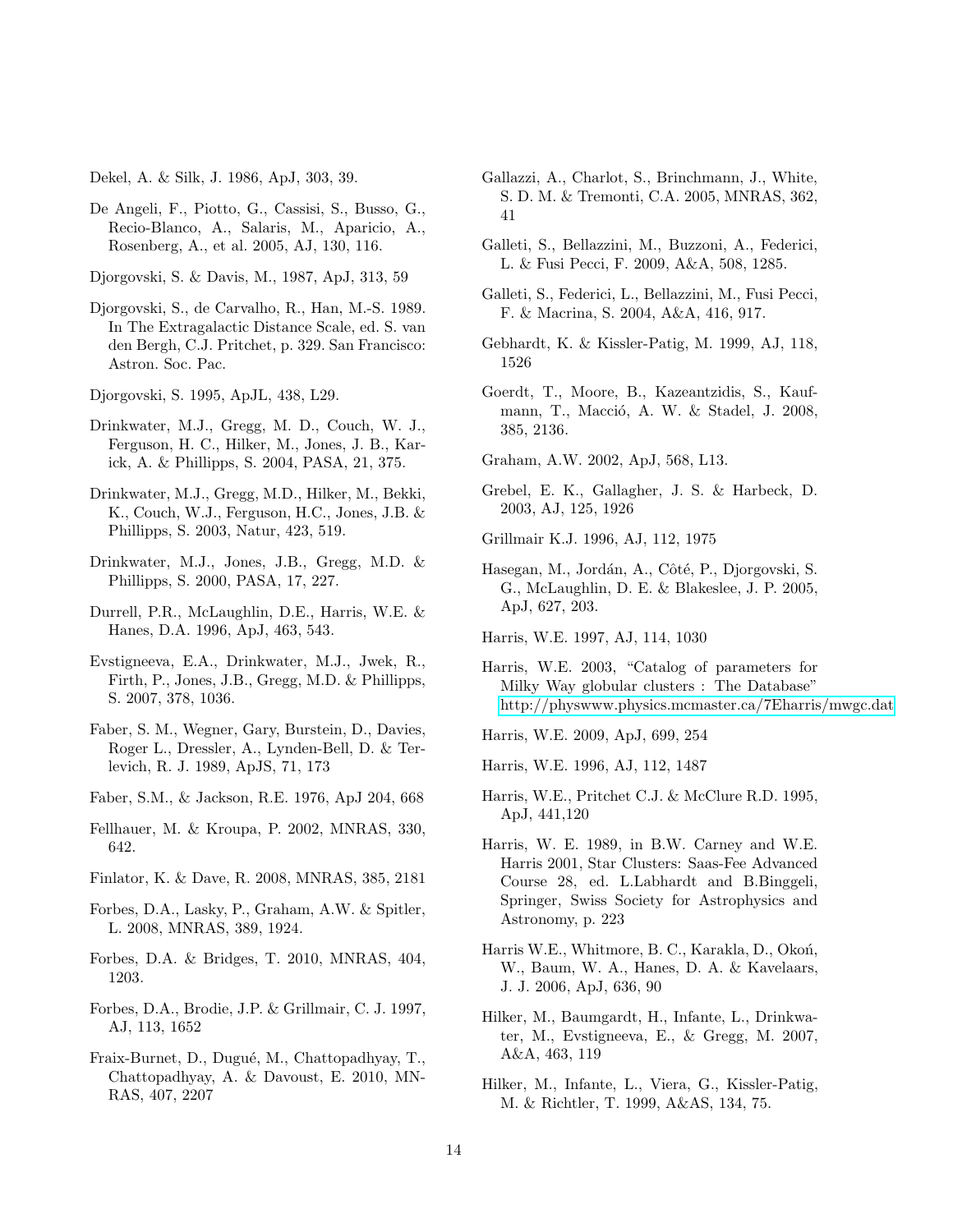- <span id="page-14-3"></span>Hwang H.S., Lee, M. G., Park, H. S., Kim, S. C., Park, J.H., Sohn Y.-J., Lee, S.-G., Rey, S.-C., Lee, Y.-W. & Kim, H.-I. 2008, ApJ 674, 869
- <span id="page-14-13"></span>Jerjen, H., Binggeli, B. & Barazza, F. D. 2004, AJ, 127, 771

<span id="page-14-23"></span>Jordán A. et al., 2005, ApJ, 634, 1002

- <span id="page-14-27"></span>Jordi, K., Grebel, E. K., Hilker, M., Baumgardt, H., Frank, M., Kroupa, P., Haghi, H., Côté, P. & Djorgovski, S. G., 2009, AJ, 137, 4586
- <span id="page-14-30"></span>Kauffmann G., White S. D. M., Heckman T. M., Menard B., Brinchmann J., Charlot S., Tremonti C. & Brinkmann J. 2004, MNRAS, 353, 713
- <span id="page-14-35"></span>Kennicutt R. C. Jr., 1998, ARA&A, 36, 189
- <span id="page-14-31"></span>Koleva, M., Prugniel, Ph., de Rijcke, S. & Zeilinger, W. W. 2011, MNRAS, 417, 1643
- Kormendy, J., Fisher, D. B., Cornell, M. E. & Bender, R. 2009, ApJS, 182, 216
- <span id="page-14-22"></span>Kormendy, J. 1989, ARA&A, 27, 235

<span id="page-14-20"></span>Kormendy, J. 1977, ApJ, 218, 333

- <span id="page-14-6"></span>Kroupa, P. 1998, MNRAS, 300, 200.
- <span id="page-14-24"></span>Kunth, D. & Ostlin, G. 2000, A&ARv, 10, 1
- <span id="page-14-28"></span>Larsen, S.S., Brodie, J.P., Huchra, J.P., Forbes, D.A. & Grillmair, C.J. 2001, AJ 121, 2974
- <span id="page-14-2"></span>Lee, M. G., Park, H. S., Hwang, H.S., Arimoto, N., Tamura, N. & Onodera, M. 2010, ApJ, 709, 1083
- <span id="page-14-14"></span>Li, Z., Han, Z., & Zhang, F. A&A 464, 853, 2007
- <span id="page-14-32"></span>Mackey, A.D. & Gilmore, G.F. 2004, MNRAS, 355, 504.
- <span id="page-14-34"></span>Mannucci F., Cresci G., Maiolino A. & Gnerucci A., 2010, MNRAS, 408, 2115
- <span id="page-14-10"></span>Marin-Franch, A., Aparicio, A., Piotto, G., Rosenberg, A., Chaboyer, B., et al. 2009, ApJ, 694, 1498.
- <span id="page-14-16"></span>Matkovic, A. & Guzman, R. 2005, MNRAS, 362, 289
- <span id="page-14-11"></span>Mateo, M.L. 1998, ARA&A, 36, 435.
- <span id="page-14-17"></span>MacQueen, J. 1967, in Proc. Fifth Berkeley Symp. on Mathematical Statistics and Probability, Vol. 1, (Berkeley, CA: Univ. California Press), 281.
- <span id="page-14-26"></span>Mashchenko,S.. Couchman,H.M.P. & Sills, A. 2005, ApJ, 624, 726

<span id="page-14-21"></span>McLaughlin, D. E. 2000, ApJ, 539, 618

- Mieske, S., Hilker, M., Jordán, A., Infante, L., Kissler-Patig, M. et al. 2008, A&A 487, 921
- <span id="page-14-8"></span>Mieske, S. & Kroupa P. 2008, ApJ 677, 276
- <span id="page-14-5"></span>Mieske, S., Hilker, M., Infante, L. & Jordán, A. 2006, AJ, 131, 2442.
- <span id="page-14-7"></span>Mieske, S., Hilker, M. & Infante, L. 2002, A& A, 383, 823.
- <span id="page-14-18"></span>Milligan, G.W. 1980, Psychometrika, 45, 325.
- <span id="page-14-19"></span>Misgeld, I. & Hilker, M. 2011, MNRAS, 414, 3699
- <span id="page-14-12"></span>Monachesi, A., Tragger, S.C, Lauer, T.R., Freedman, W., Dressler, A., Grillmair, C. & Mighell, K.J. 2011, ApJ, 727, 55
- <span id="page-14-33"></span>Mondal, S., Chattopadhyay, A.K. & Chattopadhyay, T. 2008, ApJ, 683, 172.
- <span id="page-14-9"></span>Peacock, M.B., Maccarone, T. J., Waters, C. Z., Kundu, A., Zepf, S. E., Knigge, C. & Zurek, D. R. 2009, MNRAS, 392, L55.
- <span id="page-14-0"></span>Padmanabhan T. 2000, Theoretical Astrophysics, Volume I: Astrophysical Processes,. Cambridge Univ. Press., Cambridge
- Paudel, S., Lisker, T., Kuntschner, H., Grebel, E. K. & Glatt, K. 2010, MNRAS, 405, 800

<span id="page-14-1"></span>Peebles, P.J.E. 1969, ApJ 155, 393

- <span id="page-14-29"></span>Peng, E.W., Jordán, A., Côté, P., Blakeslee, J. P., Ferrarese, L. et al., 2006, ApJ, 639, 95
- <span id="page-14-25"></span>Peng, E.W., Jordán, A., Blakeslee, J. P., Mieske, S., Côté, P. et al., 2009, ApJ, 703, 42
- <span id="page-14-4"></span>Phillipps, S., Drinkwater, M. J., Gregg, M. D., & Jones, J. B. 2001, ApJ, 560, 201
- <span id="page-14-15"></span>Prugniel, Ph., Bica, E., Klotz, A. & Alloin, D. 1993, A&AS, 98, 229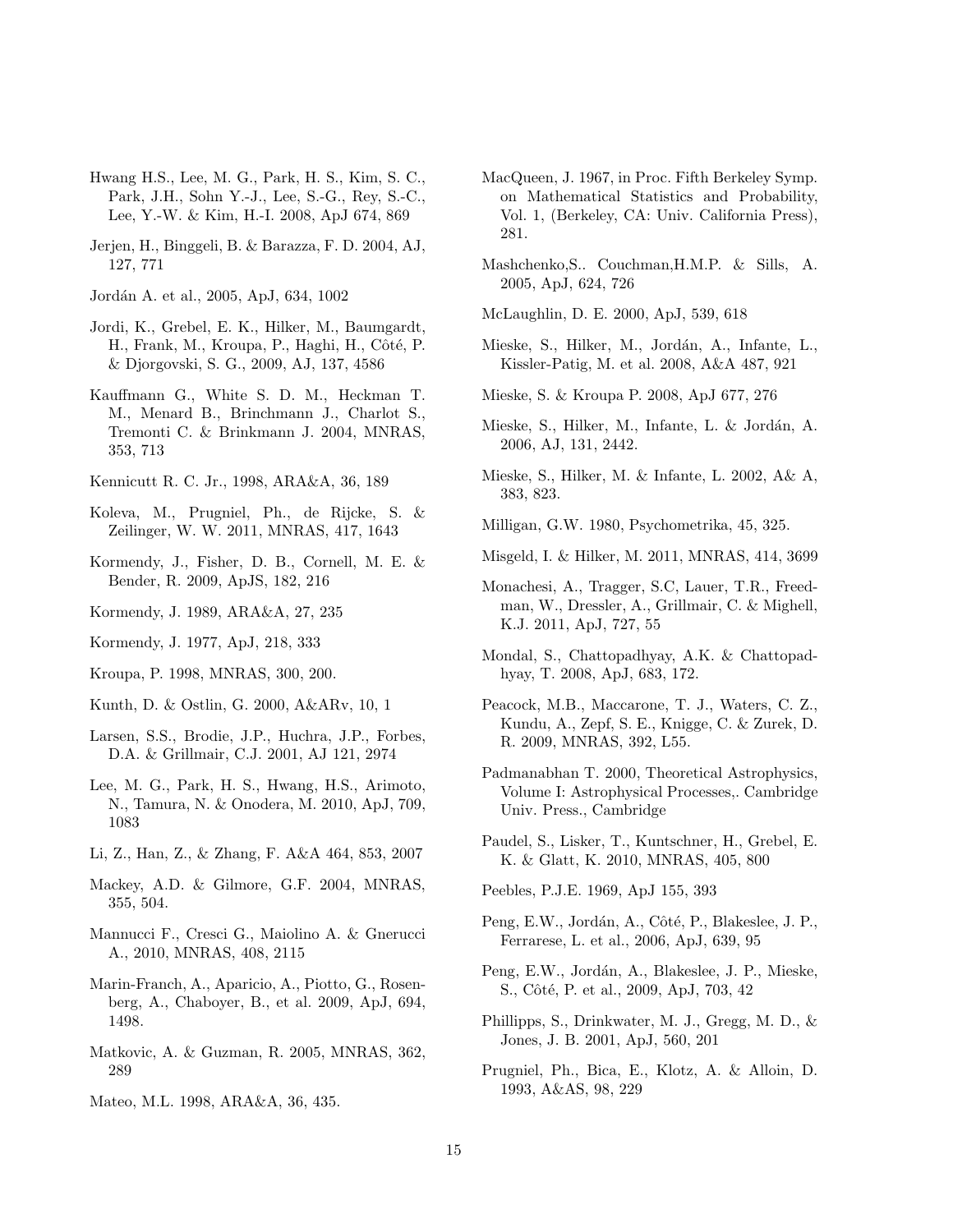- <span id="page-15-12"></span>Proctor, R. N., Forbes, D. A., Hau, G. K. T., Beasley, M. A., De Silva, G. M. et al. 2004, MNRAS, 349, 1381
- <span id="page-15-19"></span>Puzia, T.H., Kissler-Patig, M. & Goudfrooij, P. 2006, ApJ, 648, 383
- <span id="page-15-6"></span>Puzia, T.H., Kissler-Patig, M., Thomas, D., Maraston, C., Saglia, R. P. et al. 2005, A&A 439, 997
- <span id="page-15-24"></span>Renzini, A. 2006, ARA&A, 44, 141
- <span id="page-15-21"></span>Renzini, A. 2008, MNRAS, 391, 354
- <span id="page-15-23"></span>Renzini, A. 2009, MNRAS, 398L, 58
- <span id="page-15-25"></span>Rich, R.M., Sosin, C., Djorgovski, S. G., Piotto, G., King, I. R. et al. 1997, ApJ, 484, L25
- <span id="page-15-10"></span>Salaris, M. & Cassisi, S. 2007, A&A, 461, 493
- <span id="page-15-13"></span>Sánchez-Blázquez, P., Gorgas, J., Cardiel, N. & Gonzalez, J. J. 2006, A&A 457, 809
- <span id="page-15-14"></span>Serra, P., Trager, S. C., Oosterloo, T. A. & Morganti, R. 2008, A&A 483, 57
- <span id="page-15-11"></span>Schweizer, F. & Seitzer, P. 2007, AH, 133, 1722.
- <span id="page-15-26"></span>Shapiro, K. L., Genzel R. & Förster S. N. M. 2010, MNRAS, 403L, 36
- <span id="page-15-8"></span>Sharina, M.E. & Davoust, E. 2009, A&A, 497, 65
- Sharina, M. E., Karachentsev, I. D., Dolphin, A. E., Karachentseva, V. E., Tully, R. B. et al. 2008, MNRAS, 384, 1544
- <span id="page-15-7"></span>Sharina, M.E., Afanasiev, V.L. & Puzia, T.H. 2006, MNRAS, 372, 1259.
- <span id="page-15-20"></span>Silk J. 1985, ApJ, 297, 9
- <span id="page-15-18"></span>Simon, J.D. & Geha, M. 2007, ApJ 670, 313
- <span id="page-15-0"></span>Strader, J. & Smith, G. H. 2008, AJ, 136, 1828
- <span id="page-15-4"></span>Strader, J., Smith, G., Larsen, S., Brodie, J. & Huchra, J. 2009, AJ, 138, 547.
- <span id="page-15-22"></span>Thomas, D., Maraston, C., Bender, R. & Mendes de Oliveira, C. 2005, ApJ, 621, 673
- <span id="page-15-15"></span>Thomas, D., Maraston, C. & Bender, R. 2003, MNRAS, 339, 897.
- <span id="page-15-16"></span>Tibshirani, R., Walther, G. & Hastie, T. 2001, J. R. Statist. Soc, 63, 411.
- <span id="page-15-17"></span>Trager, S. C., Faber, S. M. & Dressler, A. 2008, MNRAS, 386, 715
- <span id="page-15-9"></span>Wang, S., Fan, Z., de Grijs, R. & Zhou, X. 2010, AJ, 139, 1438.
- <span id="page-15-2"></span>Zaritsky, D., Gonzalez, A. H. & Zabludoff, A. I. 2006, ApJ, 638, 725.

<span id="page-15-5"></span>Zinn, R. & West, M.J. 1984, ApJS, 55, 45

<span id="page-15-1"></span>Zinnecker, H., Keable, C.J., Dunlop, J.S., Cannon, R.D. & Griffiths, W.K. 1998, in Grindley, J.E., Philip, A.G.D., eds, IAU Symp. Vol. 126, The Harlow-Shapley Symposium on Globular Cluster Systems in Galaxies. Kluwer, Dordrech, p.603.

<span id="page-15-3"></span>This 2-column preprint was prepared with the AAS LATEX macros v5.2.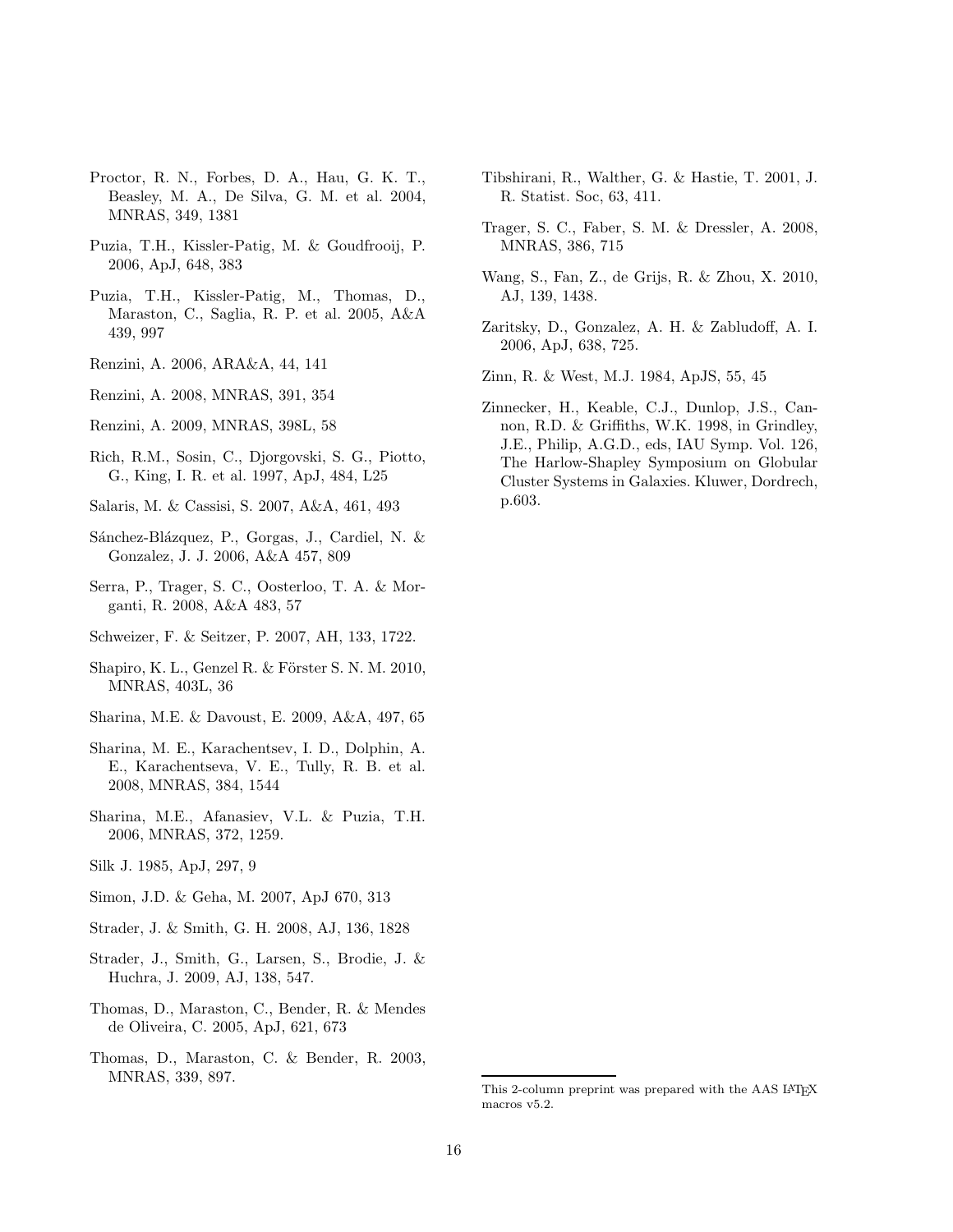

<span id="page-16-0"></span>Fig. 1.— Effective radius  $R_h$  computed by us (filled circles) and  $R_{20}$  from F08 (crosses) versus absolute K magnitude  $M_K$ . This figure is to be compared to Fig.3 of F08.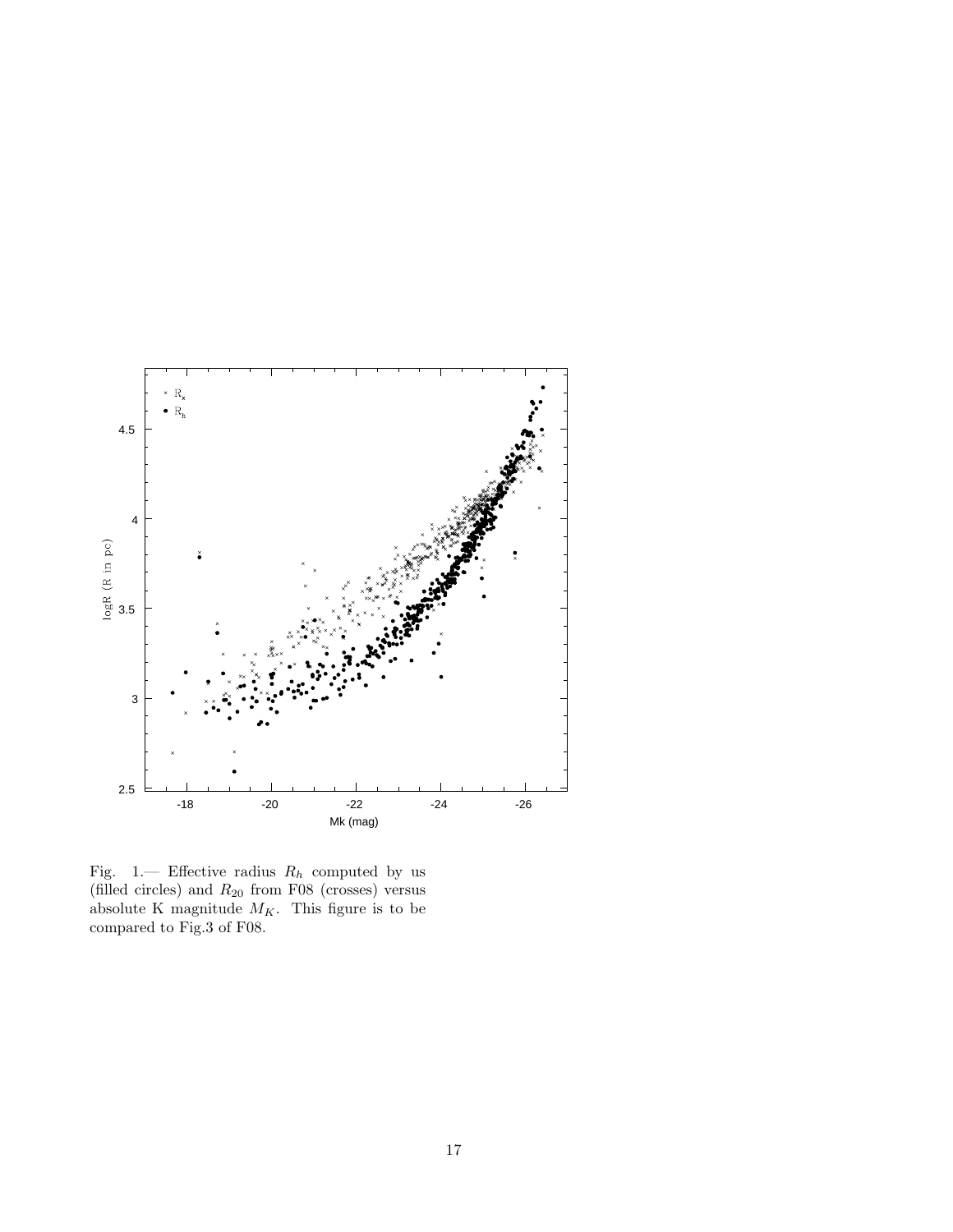

Fig. 2.— Comparison of our derived metallicities of Es with values from the literature (see Table [1\)](#page-27-0)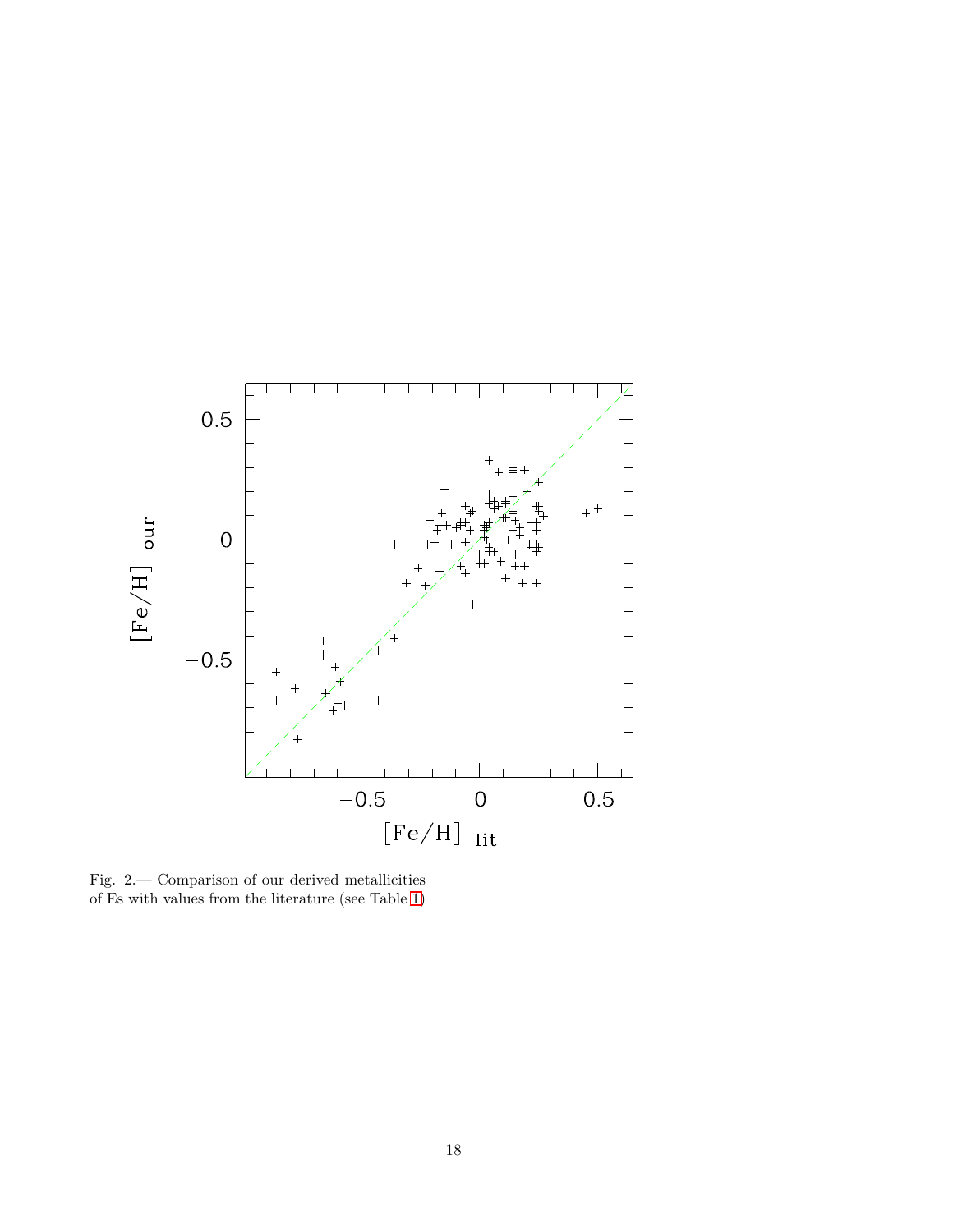

epsscale2.0

Fig. 3.— The gap curve.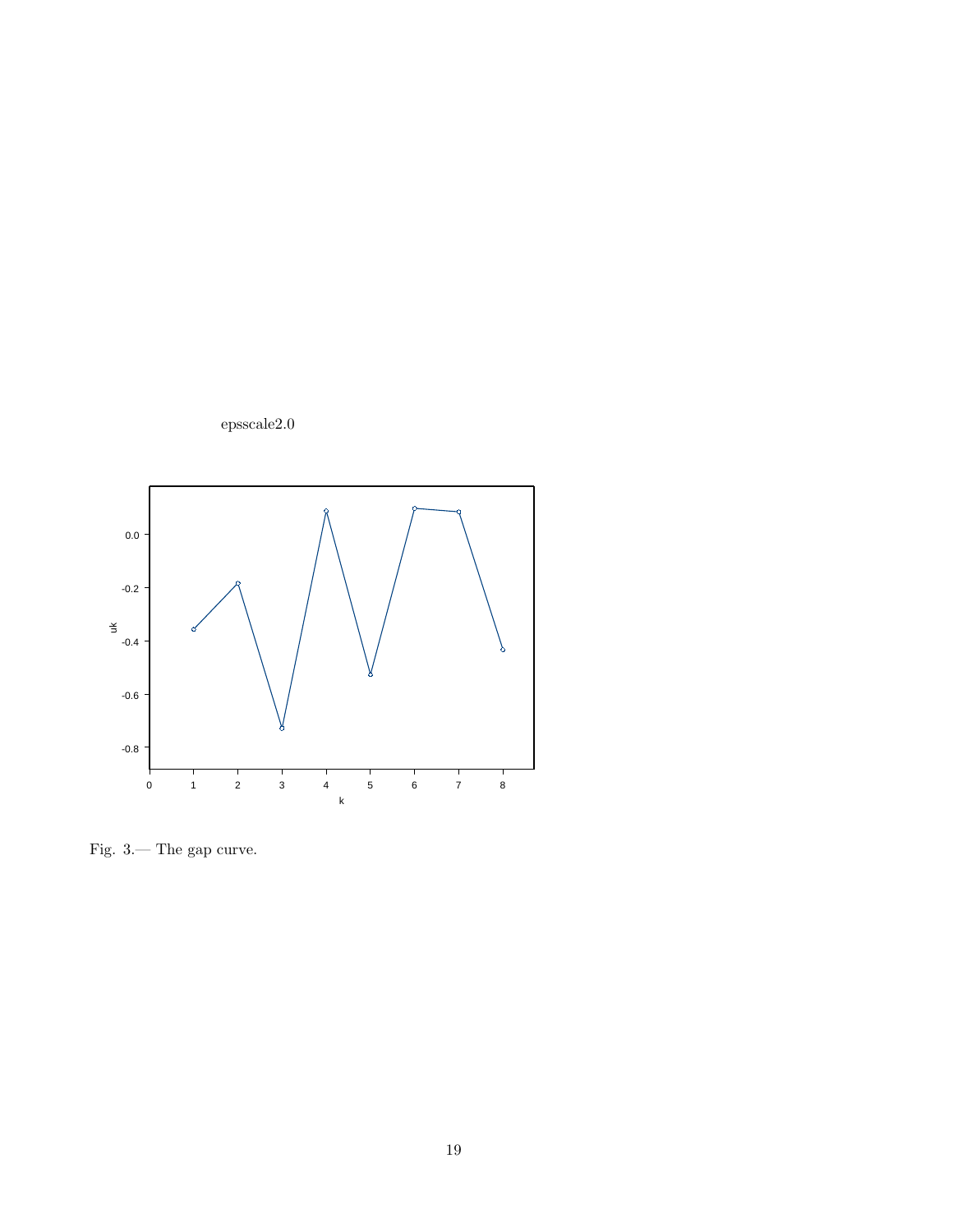

<span id="page-19-0"></span>Fig. 4.— Absolute K magnitude versus logarithm of effective radius. The elliptical galaxies are in red, the IMOs are in green and the GCs are in black. Open circles are for FK1, pluses are for FK2, crosses are for FK3, asterisks are for FK4, triangles are for FK5 and open squares are for FK6.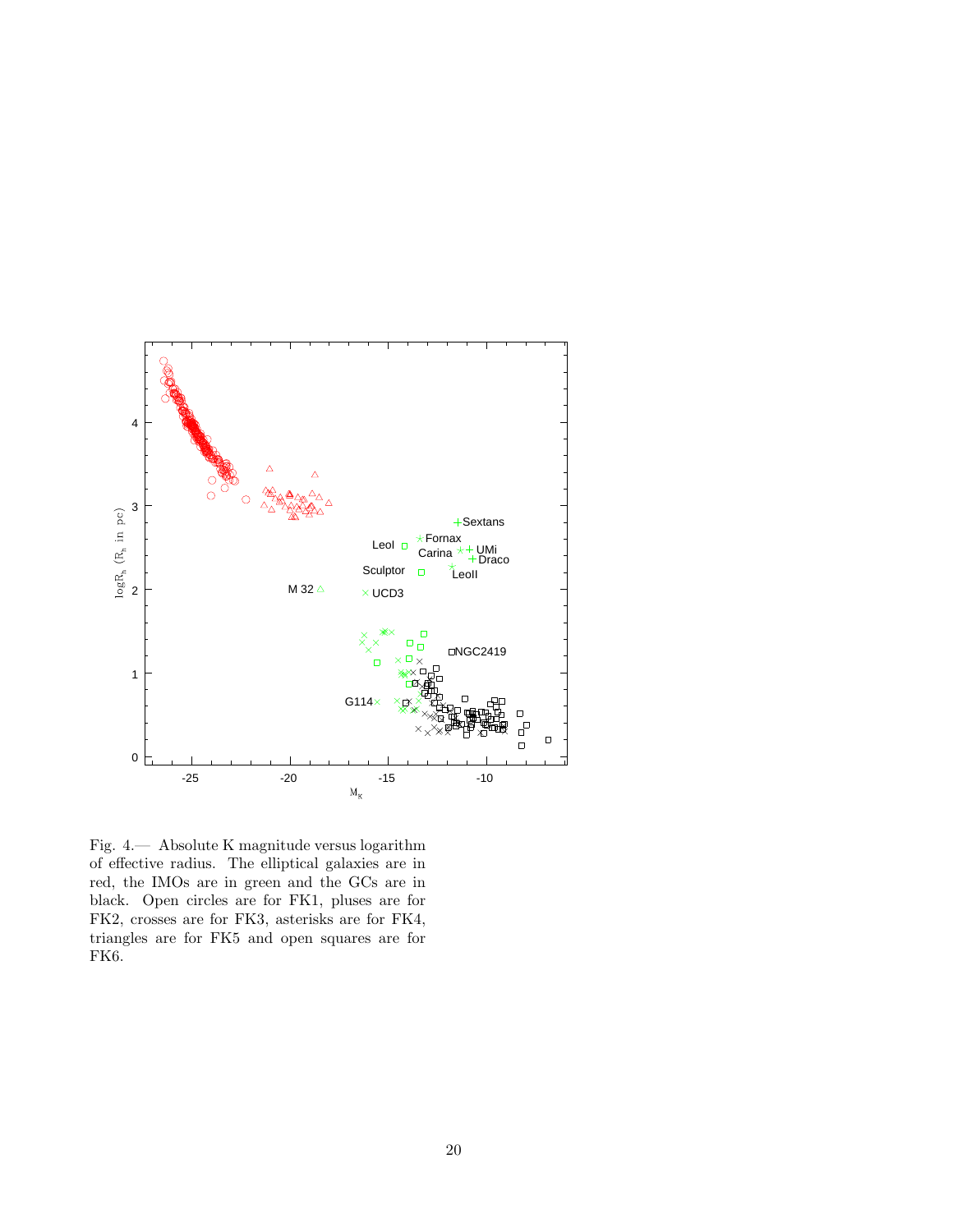

Fig. 5.— Probability density functions of absolute K magnitude  $M_K$ . They are plotted in green for our sample and in black for MH2011. The lines are non-parametric density approximations. They are in red for our sample and in gray for MH2011.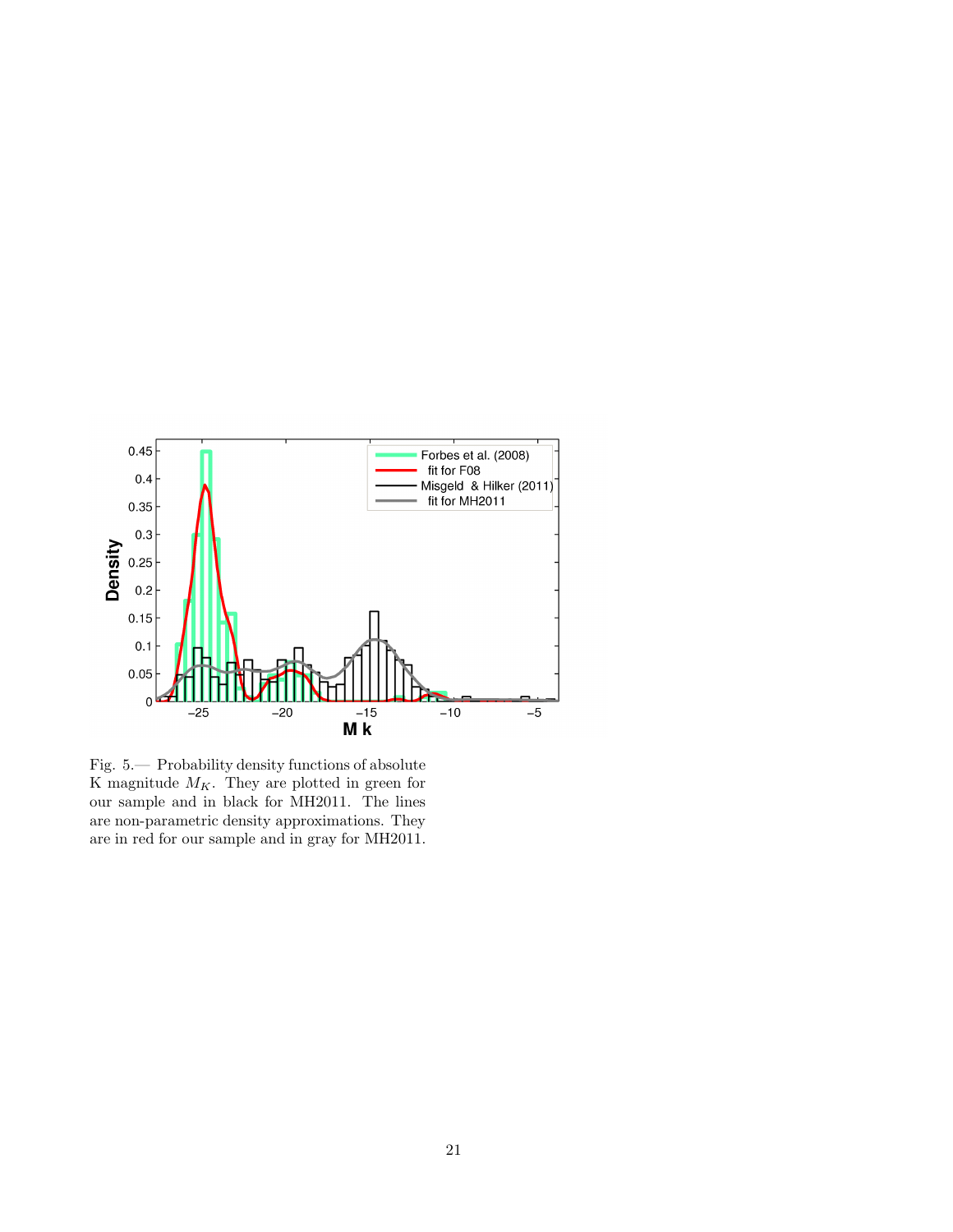

Fig. 6.— Projection of the FP for dynamically hot stellar systems.  $k_1$  and  $k_3$  are related to mass and M/L respectively. The symbols and colors are the same as in Fig[.4.](#page-19-0)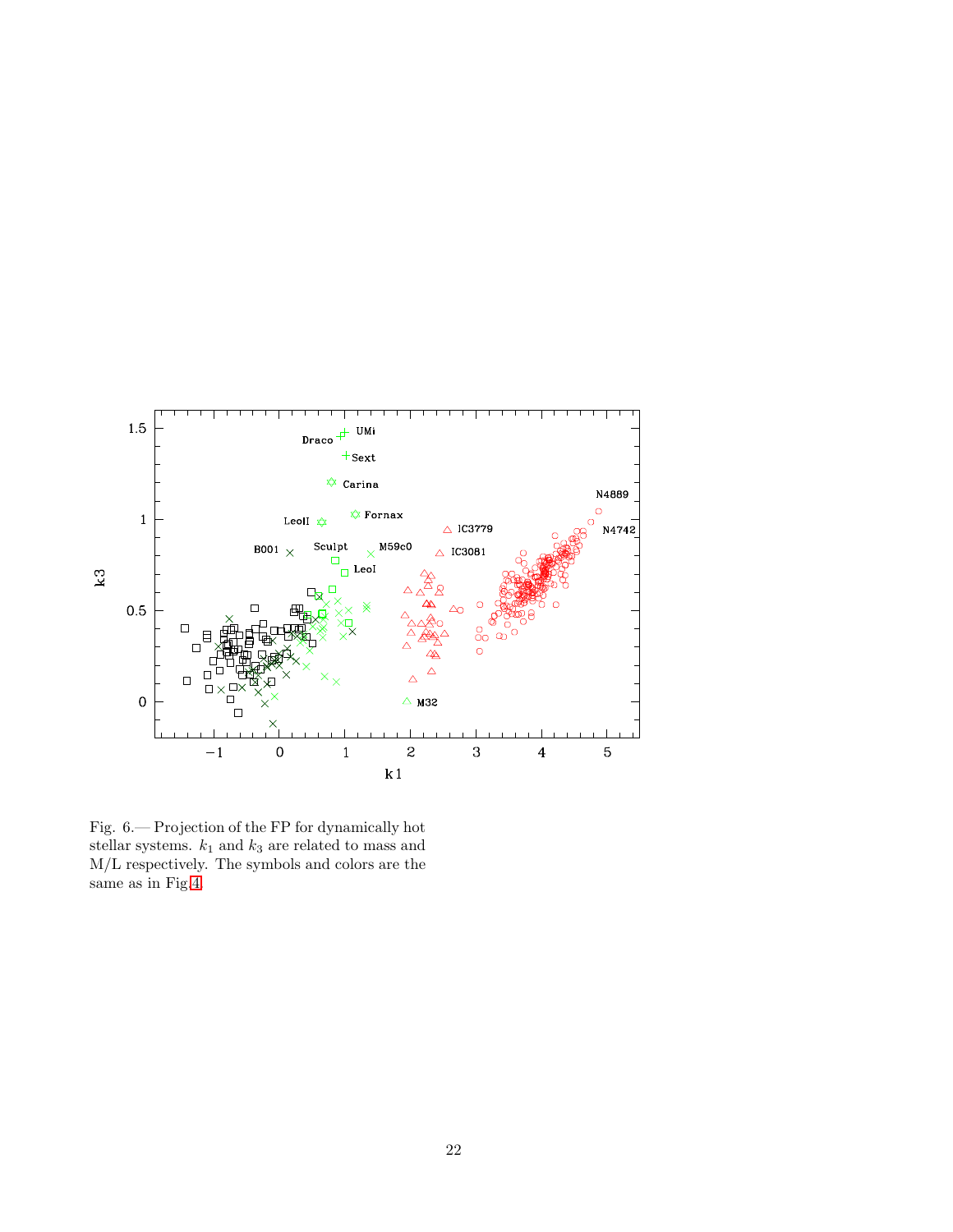

Fig. 7.— Edge-on projection of the Fundamental Plane for the six groups. The symbols and colors are the same as in Fig[.4.](#page-19-0)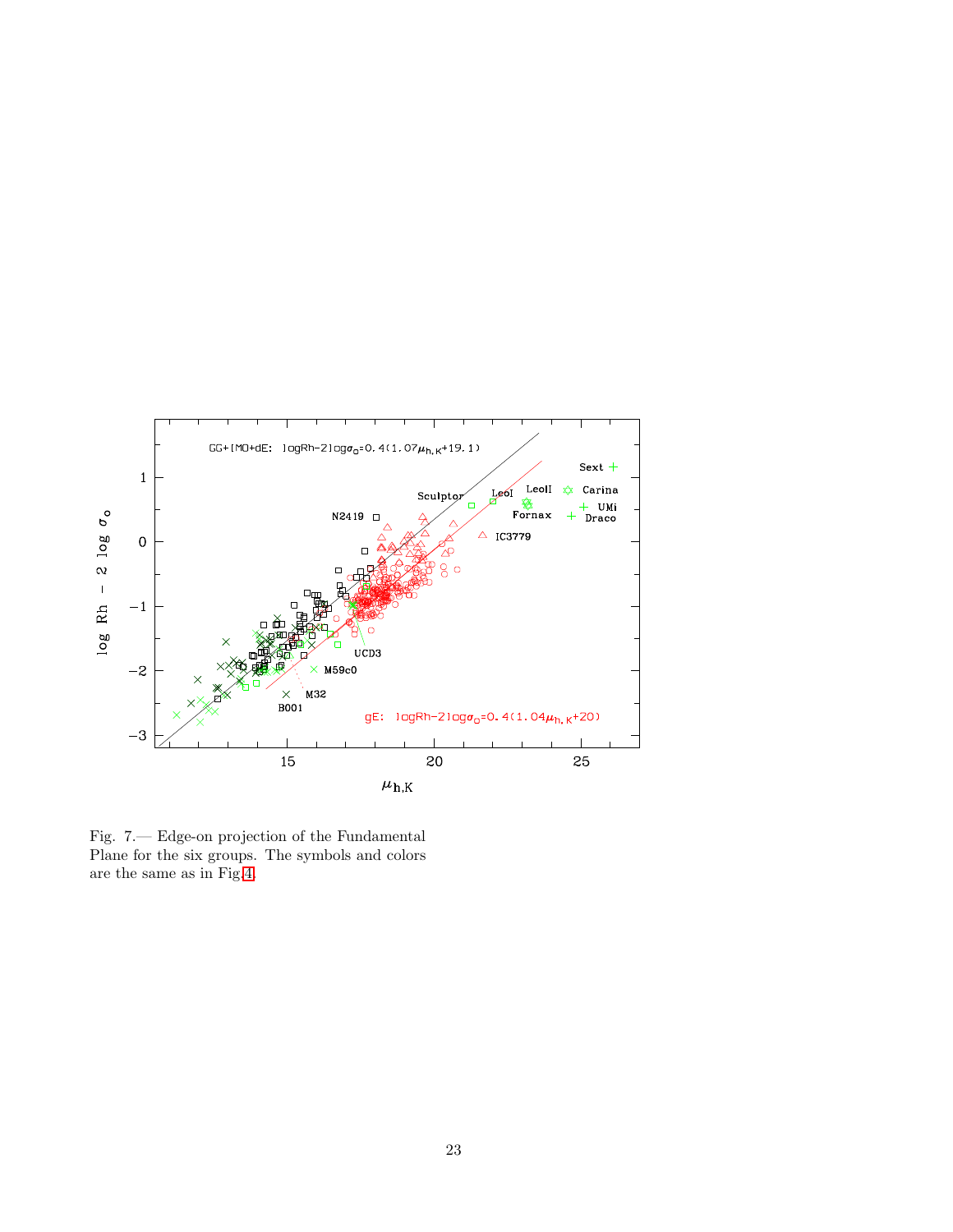

Fig. 8.— The surface brightness  $(\mu_{h,K})$  versus half light radius  $(log R_h)$  profile for GCs in groups FK3 (green, plus) and FK6 (black,box) respectively.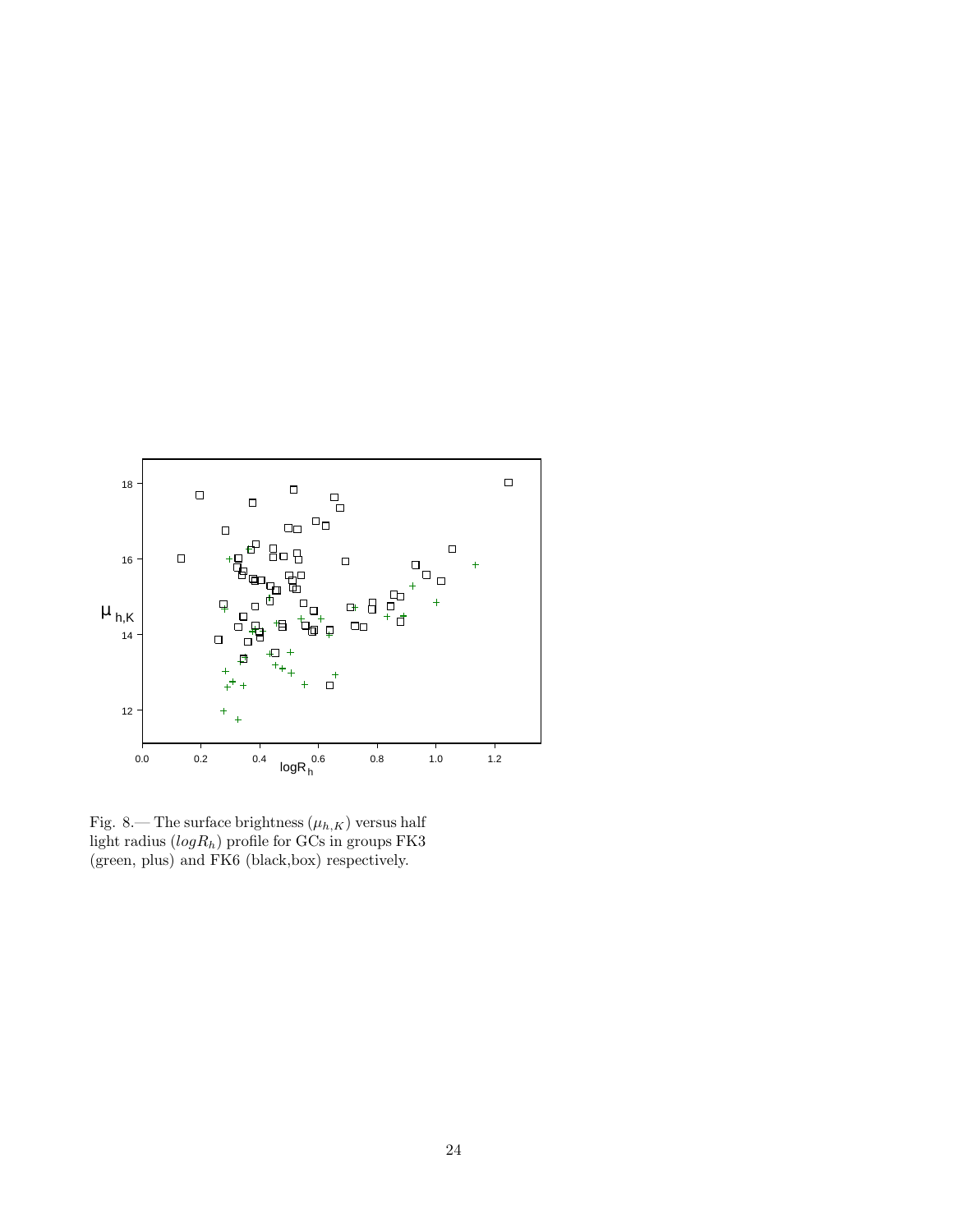

Fig. 9.—  $k_1$  versus  $[Fe/H]$  (a) and  $M_k$  versus  $[Fe/H]$  (b) for the six groups. The symbols and colors are the same as in Fig.4. Black dots for ellipticals indicate metallicities from the literature. Black dots for GCs (open squares) indicate Galactic GCs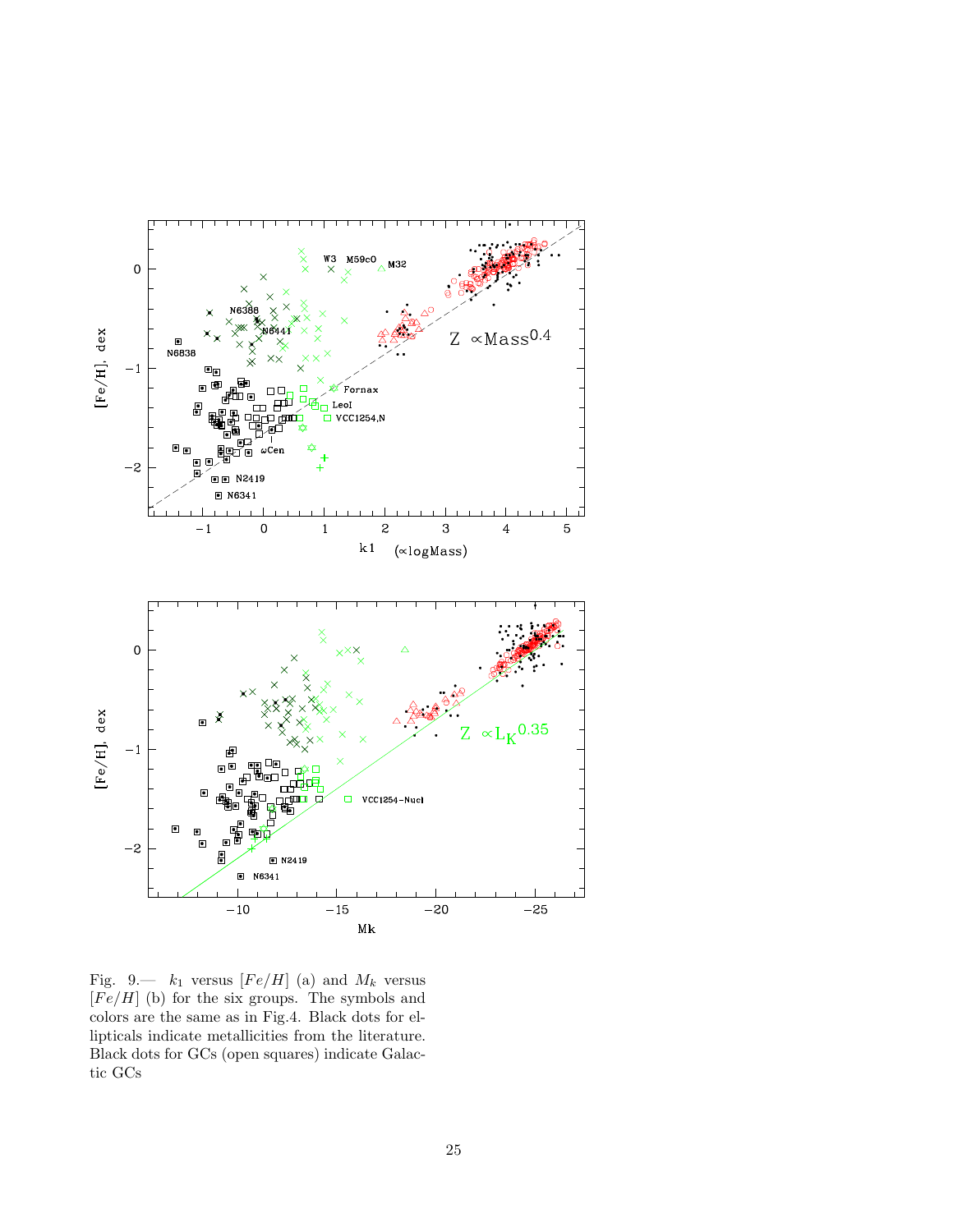

Fig. 10.— Probability density functions of metallicity  $[Fe/H]$ . They are plotted in green for galaxies and in black for GCs and IMOs. The lines are non-parametric density approximations. They are in blue for galaxies and in brown for GCs and IMOs.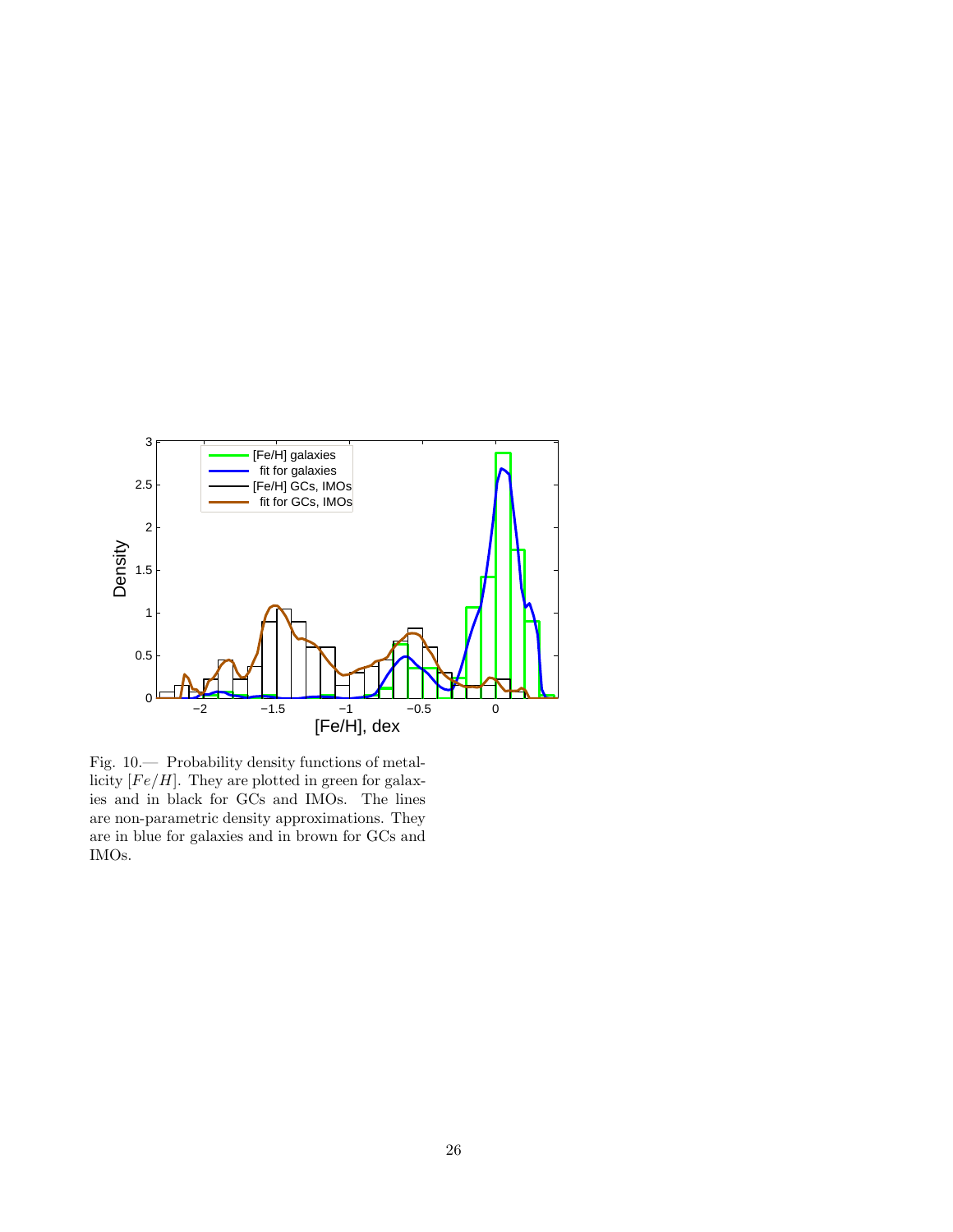

Fig. 11.—  $[Fe/H]$  versus metallicity per unit effective luminosity density. The symbols and colors are the same as in Fig.9. Bold symbols indicate that GCs and IMOs tend to follow the massmetallicity relation.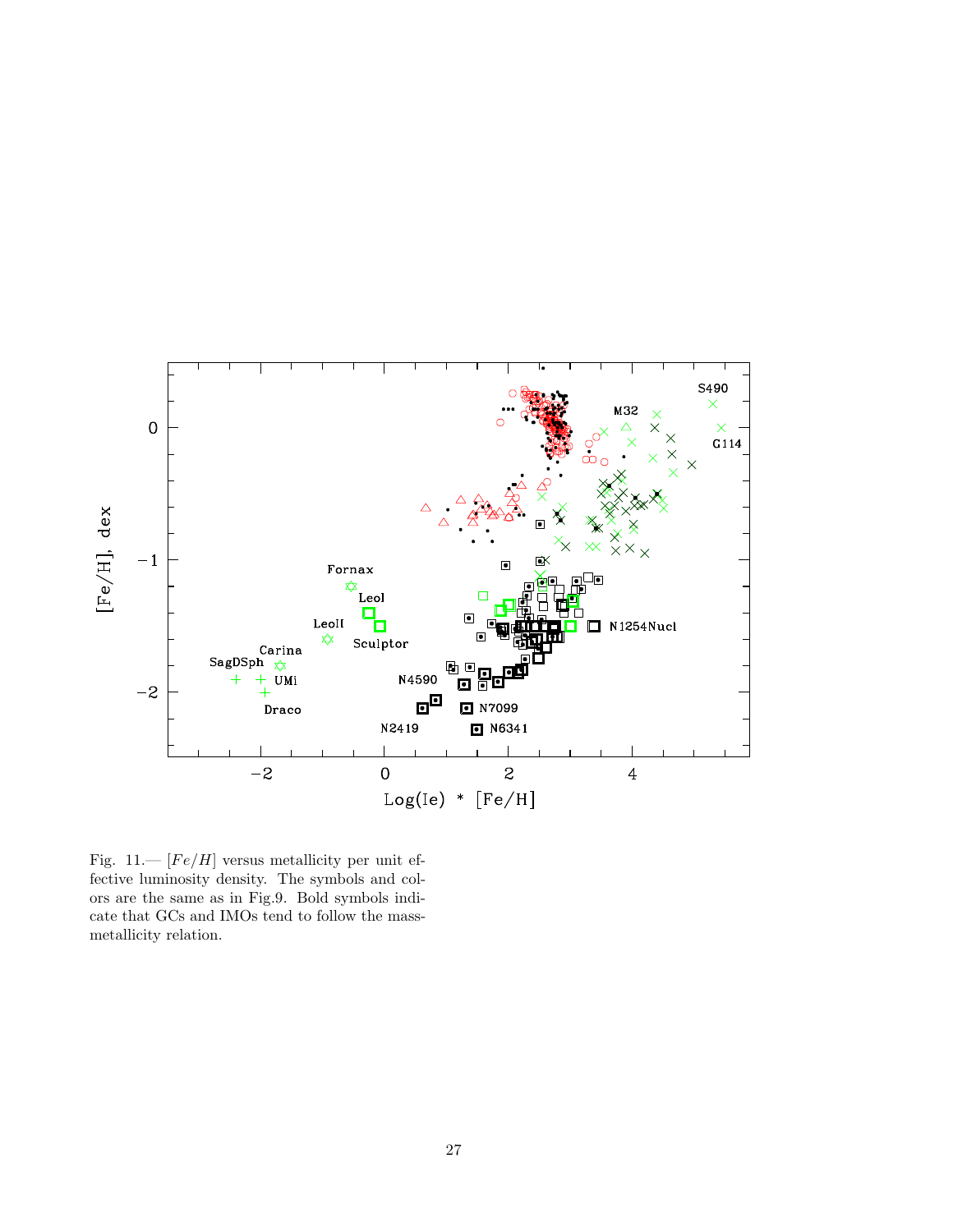| Name                             | $log R_h$          | $M_K$               | $\mu_{h,K}$                | $M_{vir}/L_K$             | $M/L_V$                     | $(U-B)$         | $(B-V)$      | $(V-I)$      | $(B-K)$      | [Fe/H]               | Age                  | $[Fe/H]_{lit}$    | $Age_{lit}$    | Ref          | Group              |
|----------------------------------|--------------------|---------------------|----------------------------|---------------------------|-----------------------------|-----------------|--------------|--------------|--------------|----------------------|----------------------|-------------------|----------------|--------------|--------------------|
|                                  | (pc)               | (mag)               | (mag/arcsec <sup>2</sup> ) | $(M_{\odot}/L_{K,\odot})$ | $(M_{\odot}/L_{V,{\odot}})$ | (mag)           | (mag)        | (mag)        | (mag)        |                      | (Gyr)                |                   | Gyr            |              |                    |
| NGC104                           | 0.60830            | $-12.19$            | 14.41                      | 0.851                     | 2.70                        | 0.33            | 0.84         | 1.09         | 3.63         | $\ldots$             | $\cdots$             | $-0.76$           | 10.864         | 9,10         | $\,3$              |
| <b>NGC1851</b>                   | 0.25891            | $-11.01$            | 13.86                      | 0.931                     | 6.36                        | 0.15            | 0.74         | 0.98         | 3.42         | $\cdots$             | $\cdots$             | $-1.22$           | 8.96           | 9,10         | $\,6\,$            |
| <b>NGC1904</b>                   | 0.48076            | $-9.90$             | 16.07                      | 1.074                     | 1.85                        | 0.05            | 0.64         | 0.90         | 2.68         | $\cdots$             | $\cdots$             | $-1.57$           | 10.08          | 9,10         | $\,6$              |
| <b>NGC3201</b>                   | 0.59083            | $-9.51$             | 17.01                      | 1.973                     | 1.80                        | 0.12            | 0.73         | 0.91         | 2.85         | $\cdots$             | $\cdots$             | $-1.58$           | 8.624          | 9,10         | 6                  |
| NGC362                           | 0.32645            | $-11.00$            | 14.20                      | 0.414                     | 2.07                        | 0.10            | 0.72         | 0.94         | 3.33         | $\cdots$             | $\cdots$             | $-1.16$           | 18.512         | 9,10         | 6                  |
| <b>NGC4147</b>                   | 0.37595            | $-7.95$             | 17.49                      | 1.266                     | 1.85                        | 0.09            | 0.57         | 0.76         | 2.37         | $\cdots$             | $\cdots$             | $-1.83$           | 11.536         | 9,10         | $\,6\,$            |
| <b>NGC4590</b>                   | 0.65406            | $-9.20$             | 17.64                      | 0.705                     | 2.40                        | $-0.02$         | 0.58         | 0.87         | 2.45         | $\cdots$             | $\cdots$             | $-2.06$           | 10.304         | 9,10         | 6                  |
| <b>NGC5272</b>                   | 0.51294            | $-10.89$            | 15.24                      | 0.539                     | 3.30                        | 0.08            | 0.68         | 0.92         | 2.64         | .                    | $\cdots$             | $-1.57$           | 8.96           | 9,10         | $\,6$              |
| <b>NGC5286</b>                   | 0.34397            | $-10.82$            | 14.47                      | 0.797                     | 1.85                        | 0.01            | 0.64         | 0.86         | 2.92         | $\cdots$             | $\cdots$             | $-1.67$           | 12.48          | 9,10         | 6                  |
| <b>NGC5694</b>                   | 0.52631            | $-10.04$            | 16.16                      | 1.172                     | 2.40                        | $-0.02$         | 0.60         | 0.86         | 2.86         | $\cdots$             | $\cdots$             | $-1.86$           | 11.76          | 9,11         | 6                  |
| <b>NGC5824</b>                   | 0.52518            | $-11.00$            | 15.20                      | 2.158                     | 2.73                        | $-0.03$         | 0.62         | 0.87         | 2.81         | $\cdots$             | $\cdots$             | $-1.85$           | 11.312         | 9.10         | 6                  |
| <b>NGC5904</b>                   | 0.69110            | $-11.09$            | 15.94                      | 0.703                     | 1.33                        | 0.14            | 0.69         | 0.91         | 2.97         | $\cdots$             | $\cdots$             | $-1.27$           | 9.296          | 9,10         | 6                  |
| <b>NGC5946</b>                   | 0.34397            | $-9.61$             | 15.68                      | 0.520                     | 1.50                        | $-0.15$         | 0.75         | 0.84         | 3.32         | .                    | $\cdots$             | $-1.38$           | 10.08          | 9,10         | $\,6$              |
| <b>NGC6093</b>                   | 0.27664            | $-10.15$            | 14.80                      | 3.031                     | 3.12                        | 0.01            | 0.66         | 0.86         | 2.63         | $\cdots$             | $\cdots$             | $-1.75$           | 10.864         | 9,10         | 6                  |
| NGC6121                          | 0.32705            | $-9.19$             | 16.02                      | 0.950                     | 1.20                        | 0.03            | 0.67         | 0.92         | 2.76         | $\cdots$             | $\cdots$             | $-1.2$            | 10.192         | 9,10         | $\,6$              |
| NGC6171                          | 0.67324            | $-9.58$             | 17.35                      | 1.395                     | 3.50                        | 0.32            | 0.77         | 1.00         | 3.32         | $\cdots$             | $\cdots$             | $-1.04$           | 10.976         | 9,10         | 6                  |
| <b>NGC6205</b>                   | 0.54000            | $-10.70$            | 15.57                      | 1.103                     | 3.12                        | $-0.04$         | 0.66         | 0.83         | 2.66         | $\cdots$             | $\cdots$             | $-1.54$           | 11.76          | 9,10         | 6                  |
| <b>NGC6218</b>                   | 0.49715            | $-9.23$             | 16.82                      | 1.541                     | 1.85                        | $-0.01$         | 0.64         | 0.88         | 2.61         | $\cdots$             | $\cdots$             | $-1.48$           | 10.528         | 9,10         | $\,6\,$            |
| NGC6254                          | 0.32346            | $-9.41$             | 15.77                      | 1.891                     | 1.16                        | $-0.08$         | 0.62         | 0.83         | 2.63         | $\cdots$             | $\cdots$             | $-1.52$           | 9.968          | 9,10         | $\,6\,$            |
| NGC6256                          | 0.29623            | $-9.06$             | 15.99                      | 2.388                     | 0.51                        | $-0.12$         | 0.66         | 0.80         | 3.50         | $\cdots$             | $\cdots$             | $-0.7$            | 13.5           | 9,10         | $\,3$              |
| <b>NGC6266</b>                   | 0.39873            | $-11.51$            | 14.06                      | 1.532                     | 1.87                        | $-0.01$         | 0.72         | 0.93         | 3.18         | $\cdots$             | $\cdots$             | $-1.29$           | 10.304         | 9,10         | $\,6\,$            |
| NGC6284                          | 0.53191            | $-10.25$            | 15.98                      | 1.244                     | 1.44                        | 0.09            | 0.71         | 0.92         | 3.07         | $\cdots$             | $\cdots$             | $-1.32$           | 9.632          | 9,10         | $\,6\,$            |
| <b>NGC6293</b>                   | 0.37701            | $-9.98$             | 15.47                      | 1.676                     | 1.39                        | $-0.17$         | 0.55         | 0.72         | 2.88         | $\cdots$             | $\cdots$             | $-1.92$           | 13.5           | 9,10         | $\,6\,$            |
| <b>NGC6325</b>                   | 0.33994            | $-9.71$             | 15.56                      | 1.156                     | 1.50                        | $-0.15$         | 0.77         | 0.93         | 3.79         | $\cdots$             | $\cdots$             | $-1.17$           | 13.5           | 9,10         | $\,6\,$            |
| NGC6341                          | 0.40424            | $-10.16$            | 15.43                      | 0.916                     | 1.80                        | $-0.01$         | 0.61         | 0.85         | 2.57         | $\cdots$             | $\cdots$             | $-2.28$           | 12.096         | 9,10         | $\,6\,$            |
| <b>NGC6342</b>                   | 0.36245            | $-9.12$             | 16.26                      | 1.311                     | 2.57                        | 0.26            | 0.80         | 0.94         | 3.62         | $\cdots$             | $\cdots$             | $-0.65$           | 10.304         | 9,10         | 3                  |
| <b>NGC6388</b>                   | 0.28980            | $-12.42$            | 12.60                      | 0.897                     | 2.57                        | 0.25            | 0.80         | 0.96         | 3.91         | $\cdots$             | $\cdots$             | $-0.5$            | 10.8           | 9,11         | $\,3$              |
| NGC6397                          | 0.13211            | $-8.22$             | 16.01                      | 1.701                     | 1.80                        | $-0.08$         | 0.55         | 0.78         | 2.19         | $\cdots$             | $\cdots$             | $-1.95$           | 11.2           | 9,10         | $\,6\,$            |
| <b>NGC6441</b>                   | 0.34909            | $-11.92$            | 13.40                      | 1.484                     | 2.57                        | 0.28            | 0.80         | 0.97         | 3.22         | $\cdots$             | $\cdots$             | $-0.53$           | 10.2           | 9,10         | 3                  |
| <b>NGC6522</b>                   | 0.38385            | $-10.07$            | 15.42                      | 1.225                     | 1.40                        | 0.11            | 0.73         | 0.85         | 3.27         | $\sim$ $\sim$ $\sim$ | $\cdots$             | $-1.44$           | 13.5           | 9,10         | $\,6\,$            |
| <b>NGC6535</b><br><b>NGC6541</b> | 0.19531            | $-6.86$             | 17.69                      | 1.957                     | 0.95                        | $-0.09$         | 0.60         | 0.80         | 2.81         | $\cdots$             | $\cdots$             | $-1.8$<br>$-1.83$ | 10.44<br>12.72 | 9,10         | $\,6\,$            |
| <b>NGC6558</b>                   | 0.38437<br>0.51565 | $-10.75$<br>$-8.31$ | 14.74<br>17.84             | $\,0.982\,$<br>1.572      | 2.73<br>3.60                | $-0.03$<br>0.09 | 0.62<br>0.67 | 0.82<br>0.86 | 3.04<br>2.65 | $\cdots$<br>$\cdots$ | $\cdots$<br>$\cdots$ | $-1.44$           | 13.5           | 9,10<br>9,10 | $\,6\,$<br>$\,6\,$ |
| NGC6624                          | 0.28063            | $-10.30$            | 14.68                      | 0.507                     | 2.50                        | 0.29            | 0.83         | 1.03         | 3.72         | $\cdots$             | $\cdots$             | $-0.44$           | 10.68          | 9,11         | $\,3$              |
| <b>NGC6626</b>                   | 0.43500            | $-10.86$            | 14.88                      | 1.091                     | 3.30                        | 0.01            | 0.68         | 0.86         | 3.48         | $\cdots$             | $\cdots$             | $-1.45$           | 13.5           | 9,10         | $\,6\,$            |
| NGC6656                          | 0.45406            | $-10.68$            | 15.16                      | 1.481                     | 1.85                        | $-0.10$         | 0.64         | 0.95         | 2.92         | $\cdots$             | $\cdots$             | $-1.64$           | 12.36          | 9,11         | $\,6\,$            |
| NGC6681                          | 0.38645            | $-9.10$             | 16.40                      | 1.735                     | 2.45                        | 0.04            | 0.65         | 0.89         | 2.66         | $\cdots$             | $\cdots$             | $-1.51$           | 10.416         | 9,10         | $\,6\,$            |
| NGC6712                          | 0.44554            | $-9.75$             | 16.05                      | 0.781                     | 1.87                        | 0.03            | 0.72         | 0.95         | 3.10         | $\cdots$             | $\cdots$             | $-1.01$           | 10.4           | 9.12         | $\,6\,$            |
| NGC6779                          | 0.52818            | $-9.42$             | 16.79                      | 1.103                     | 1.80                        | $-0.07$         | 0.66         | 0.88         | 2.76         | $\cdots$             | $\cdots$             | $-1.94$           | 13.2           | 9,11         | $\,6\,$            |
| <b>NGC6809</b>                   | 0.62359            | $-9.80$             | 16.88                      | 1.446                     | 4.62                        | 0.02            | 0.64         | 0.89         | 2.92         | $\cdots$             | $\cdots$             | $-1.81$           | 11.76          | 9,10         | $\,6\,$            |
| <b>NGC6838</b>                   | 0.28327            | $-8.23$             | 16.75                      | 0.621                     | 2.70                        | 0.35            | 0.84         | 1.02         | 3.55         | $\cdots$             | $\cdots$             | $-0.73$           | 10.192         | 9,10         | $\,6\,$            |
| <b>NGC6864</b>                   | 0.45804            | $-10.69$            | 15.17                      | 1.929                     | 1.44                        | 0.10            | 0.71         | 0.94         | 2.90         | .                    | $\cdots$             | $-1.16$           | 9.98           | 9,12         | $\,6\,$            |
| <b>NGC6934</b>                   | 0.44600            | $-9.52$             | 16.28                      | 1.352                     | 3.60                        | 0.09            | 0.67         | 0.85         | 2.76         | $\cdots$             | $\cdots$             | $-1.54$           | 9.52           | 9,10         | 6                  |
| <b>NGC7089</b>                   | 0.51139            | $-10.70$            | 15.43                      | 1.377                     | 0.95                        | 0.02            | 0.60         | 0.84         | 2.29         | $\cdots$             | $\cdots$             | $-1.62$           | 10.528         | 9.10         | 6                  |

<span id="page-27-0"></span>TABLE 1 PHOTOMETRIC AND STRUCTURAL PARAMETERS.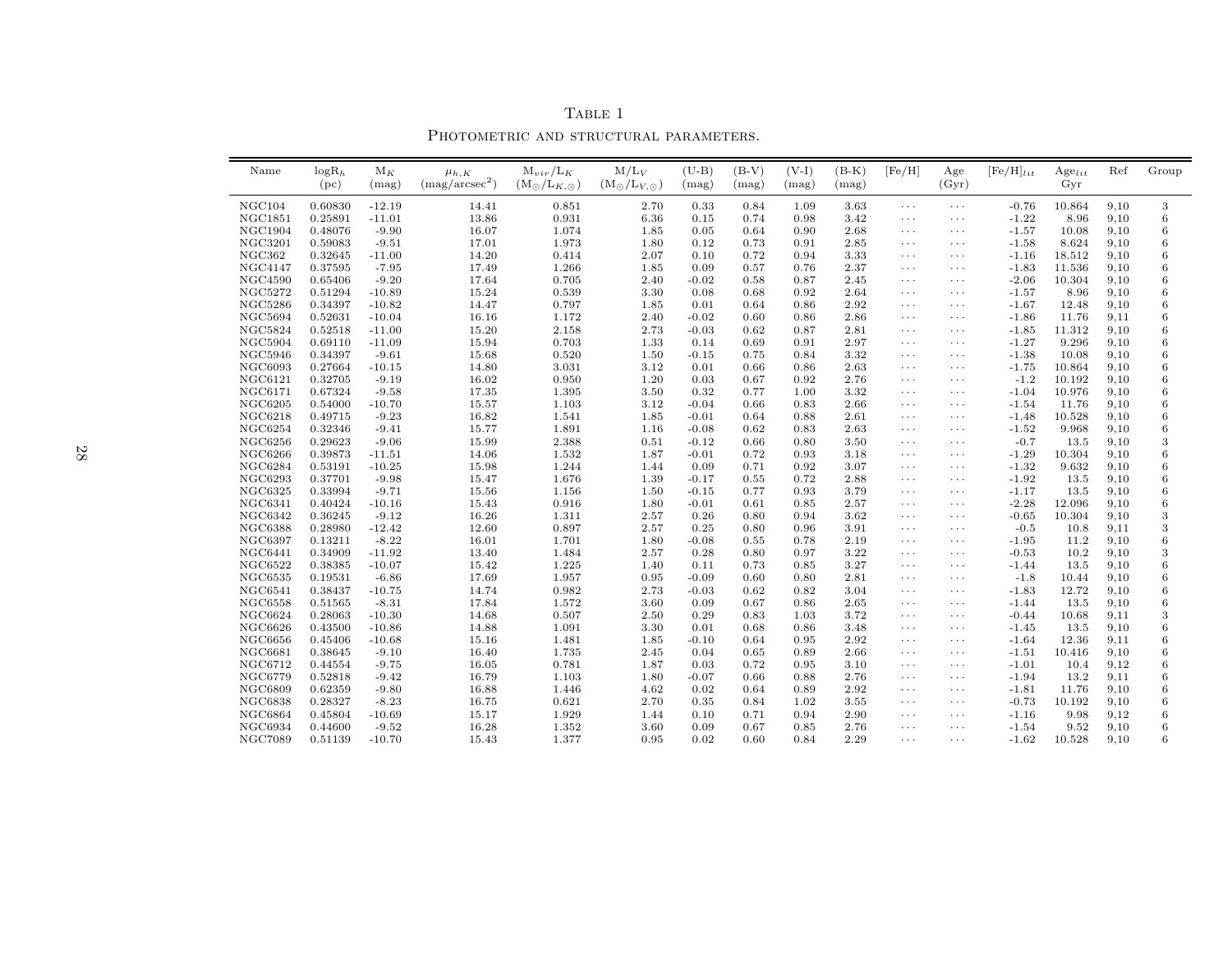| Name                       | $log R_h$<br>(pc)  | $M_K$<br>(mag)       | $\mu_{h,K}$<br>$({\rm mag/arcsec}^2)$ | $M_{vir}/L_K$<br>$(M_{\odot}/L_{K,\odot})$ | $M/L_V$<br>$(M_{\odot}/L_{V,\odot})$ | $(U-B)$<br>(mag)        | $(B-V)$<br>(mag) | $(V-I)$<br>(mag)     | $(B-K)$<br>(mag)     | [Fe/H]               | Age<br>(Gyr)  | $[Fe/H]_{lit}$   | $Age_{lit}$<br>Gyr | Ref        | Group   |
|----------------------------|--------------------|----------------------|---------------------------------------|--------------------------------------------|--------------------------------------|-------------------------|------------------|----------------------|----------------------|----------------------|---------------|------------------|--------------------|------------|---------|
| <b>NGC7099</b>             | 0.36952            | $-9.18$              | 16.24                                 | 1.879                                      | 1.85                                 | 0.00                    | 0.57             | 0.82                 | 2.32                 | $\cdots$             | $\cdots$      | $-2.12$          | 12.096             | 9.10       | 6       |
| NGC2419                    | 1.24613            | $-11.78$             | 18.02                                 | 0.300                                      | 1.39                                 | $-0.05$                 | 0.55             | 0.90                 | 2.78                 | $\cdots$             | $\ldots$      | $-2.12$          | 12                 | 9,13       | 6       |
| <b>B001</b>                | 0.43297            | $-10.76$             | 14.97                                 | 10.113                                     | 2.30                                 | $\cdots$                | $\cdots$         | $\cdots$             | $\cdots$             | 0.15                 | 0.17          | $\ldots$ .       | $\cdots$           | $\cdots$   | 3       |
| <b>B006</b>                | 0.54033            | $-11.86$             | 14.41                                 | 1.000                                      | 2.10                                 | $\cdots$                | $\cdots$         | $\cdots$             | $\cdots$             | $-0.35$              | 10.2          | $\cdots$         | $\cdots$           | $\ldots$   | 3       |
| <b>B012</b>                | 0.47712            | $-11.76$             | 14.19                                 | 1.851                                      | 2.30                                 | $\ldots$                | .                | $\cdots$             | $\cdots$             | $-1.66$              | 6.8           | $-1.7$           | (14)               | 14         | 6       |
| <b>B020</b>                | 0.43457            | $-12.26$             | 13.48                                 | 0.827                                      | 2.40                                 | $\ldots$                | .                | $\cdots$             | $\cdots$             | $-0.83$              | 6.90          | $-0.9$           | 8.6                | 14         | 3       |
| <b>B023</b>                | 0.55267            | $-13.66$             | 12.67                                 | 0.951                                      | 2.40                                 | .                       | .                | .                    | .                    | $-0.91$              | 14.0          | $-0.7$           | 11.8               | 14         | $\,3$   |
| <b>B034</b>                | 0.33445            | $-11.96$             | 13.28                                 | 0.696                                      | 2.10                                 | $\cdots$                | $\cdots$         | $\cdots$             | $\cdots$             | $-0.59$              | 4.4           | $-0.6$           | (14)               | 14         | 3       |
| <b>B045</b>                | 0.45788            | $-11.56$             | 14.30                                 | 0.787                                      | 2.10                                 | $\cdots$                | .                | .                    | .                    | $-0.76$              | 10.0          | $-0.9$           | (14)               | 14         | $\,3$   |
| <b>B163</b>                | 0.47712            | $-12.86$             | 13.09                                 | 0.863                                      | 2.50                                 | $\ldots$                | .                | $\cdots$             | $\cdots$             | $-0.08$              | 8.3           | $-0.1$           | 13.5               | 14         | 3       |
| <b>B193</b>                | 0.30750            | $-12.36$             | 12.74                                 | 0.482                                      | 2.40                                 | $\cdots$                | $\cdots$         | $\cdots$             | $\cdots$             | $-0.2$               | 9.6           | $-0.1$           | 12.9               | 14         | 3       |
| <b>B218</b>                | 0.50379            | $-12.56$             | 13.53                                 | 1.121                                      | 2.20                                 | $\cdots$                | $\cdots$         | $\cdots$             | $\cdots$             | $-0.63$              | 8.1           | $-0.8$           | 8.7                | 14         | 3<br>3  |
| <b>B225</b><br><b>B232</b> | 0.32634<br>0.38561 | $-13.46$<br>$-11.26$ | 11.74<br>14.24                        | 0.705<br>1.636                             | 2.30<br>2.20                         | $\cdots$<br>$\cdots$    | .<br>.           | $\cdots$<br>$\cdots$ | $\cdots$             | $-0.35$              | 3.70<br>8.9   | $-0.5$<br>$-1.9$ | 10.7<br>(14)       | 14<br>14   | 6       |
| <b>B240</b>                | 0.47567            | $-11.66$             | 14.29                                 | 1.102                                      | 2.30                                 | $\ldots$                | .                | $\cdots$             | $\cdots$<br>$\cdots$ | $-1.49$<br>$-1.74$   | 1.79          | $-1.5$           | (14)               | 14         | 6       |
| <b>B311</b>                | 0.40140            | $-11.66$             | 13.91                                 | 1.451                                      | 1.80                                 | $\cdots$                | .                | $\cdots$             | $\cdots$             | $-1.58$              | 8.5           | $\cdots$         | $\cdots$           | $\cdots$   | $\,6\,$ |
| <b>B343</b>                | 0.43616            | $-10.46$             | 15.29                                 | 1.763                                      | 2.40                                 | $\ldots$                | .                | $\cdots$             | $\cdots$             | $-1.28$              | 1.82          | $\cdots$         | $\cdots$           | $\cdots$   | 6       |
| <b>B373</b>                | 0.28330            | $-11.96$             | 13.02                                 | 0.598                                      | 1.90                                 | $\cdot$ $\cdot$ $\cdot$ | .                | $\cdots$             | $\cdots$             | $-0.59$              | 11.0          | $-0.5$           | 13.7               | 14         | 3       |
| <b>B386</b>                | 0.35984            | $-11.56$             | 13.81                                 | 0.860                                      | 2.20                                 | $\cdots$                | .                | $\cdots$             | $\cdots$             | $-1.13$              | 9.7           | $-1.1$           | (14)               | 14         | 6       |
| <b>B405</b>                | 0.58320            | $-11.86$             | 14.62                                 | 0.607                                      | 2.50                                 | $\cdots$                | .                | .                    | .                    | $-1.28$              | 1.3           | $-1.2$           | (14)               | 14         | $\,6\,$ |
| <b>B407</b>                | 0.38382            | $-11.36$             | 14.13                                 | 0.750                                      | 2.00                                 | $\cdots$                | .                | .                    | $\cdots$             | $-0.65$              | 5.10          | $\cdots$         | $\ldots$           | $\cdots$   | 3       |
| <b>B158</b>                | 0.34400            | $-12.65$             | 12.64                                 | 0.970                                      | 2.10                                 | $\cdots$                | .                | $\cdots$             | $\cdots$             | $-0.74$              | 2.60          | $-0.8$           | 9.1                | 14         | 3       |
| <b>B289</b>                | 0.50000            | $-10.50$             | 15.56                                 | 1.692                                      | 0.20                                 | $\cdots$                | .                | $\cdots$             | $\cdots$             | $-1.5$               | 0.81          | $\cdots$         | $\cdots$           | $\cdots$   | 6       |
| <b>B338</b>                | 0.63600            | $-12.77$             | 13.98                                 | 1.734                                      | 2.30                                 | $\cdots$                | .                | $\cdots$             | $\cdots$             | $-0.49$              | 8.2           | $\cdots$         | .                  | $\cdots$   | 3       |
| <b>B358</b>                | 0.54900            | $-11.48$             | 14.83                                 | 0.712                                      | 1.60                                 | $\cdots$                | $\cdots$         | $\cdots$             | $\cdots$             | $-1.85$              | 10.0          | $\cdots$         | $\cdots$           | $\cdots$   | 6       |
| <b>B379</b>                | 0.37600            | $-11.37$             | 14.07                                 | 0.533                                      | 2.60                                 | $\ldots$                | .                | $\cdots$             | $\cdots$             | $-0.53$              | 10.0          | $-0.4$           | 10.5               | 14         | 3       |
| <b>B384</b>                | 0.41000            | $-11.53$             | 14.09                                 | 0.770                                      | 2.10                                 | $\cdots$                | $\cdots$         | $\cdots$             | $\cdots$             | $-0.59$              | 10.3          | $-0.7$           | 13.5               | 14         | 3       |
| OmegaCen                   | 0.78387            | $-12.64$             | 14.84                                 | 1.631                                      | 3.12                                 | 0.06                    | 0.66             | 0.88                 | 3.05                 | $\ldots$             | $\ldots$      | $-1.62$          | 11.28              | 9,10       | 6       |
| M54                        | 0.58529            | $-12.38$             | 14.12                                 | 1.041                                      | 3.20                                 | 0.07                    | 0.70             | 0.89                 | 3.11                 | $\cdots$             | $\cdots$      | $-1.58$          | 10.8               | 9,10       | 6       |
| <b>NGC2808</b>             | 0.34454            | $-11.94$             | 13.35                                 | 0.796                                      | 1.35                                 | 0.03                    | 0.70             | 0.88                 | 3.32                 | $\cdots$             | $\cdots$      | $-1.15$          | 8.624              | 9,10       | 6       |
| G1                         | 0.50709            | $-13.13$             | 12.97                                 | 1.640                                      | 0.17                                 | 0.13                    | 0.57             | 0.64                 | 3.51                 | $-0.73$              | 9             | $\ldots$         | $\ldots$           | 22         | 3       |
| C11                        | 1.01700            | $-13.25$             | 15.41                                 | 2.383                                      | 3.60                                 | 0.03                    | 0.66             | 0.86                 | 4.59                 | $\ldots$             | $\cdots$      | $-1.5$           | 14.0               | $22\,$     | 6       |
| C17                        | 0.87870            | $-12.97$             | 15.00                                 | 2.552                                      | 4.90                                 | 0.09                    | 0.69             | 0.87                 | 4.85                 | $\cdots$             | $\cdots$      | $-1.5$           | 14.0               | 22         | 6       |
| $\rm C2$                   | 0.92985            | $-12.38$             | 15.84                                 | 2.781                                      | 0.83                                 | 0.11                    | 0.74             | 0.92                 | 4.29                 | $\cdots$             | $\cdots$      | $-1.4$           | 3.50               | 22         | 6       |
| C21                        | 0.96684            | $-12.83$             | 15.58                                 | 4.311                                      | 3.60                                 | 0.05                    | 0.66             | 0.84                 | 4.42                 | $\cdots$             | $\cdots$      | $-1.5$           | 14.0               | 22         | 6       |
| C22                        | 0.70800            | $-12.39$             | 14.72                                 | 2.996                                      | 1.30                                 | 0.01                    | 0.62             | 0.78                 | 4.53                 | $\cdots$             | $\cdots$      | $-1.6$           | 6.90               | 22<br>22   | 6<br>6  |
| C23<br>C <sub>25</sub>     | 0.63837            | $-14.12$             | 12.64                                 | 1.400                                      | 6.30                                 | 0.10                    | 0.73             | 0.90                 | 5.94                 | $\cdots$             | $\ldots$      | $-1.5$           | 14.0               | 22         | 3       |
| C31                        | 0.92009<br>0.72380 | $-12.89$<br>$-12.97$ | 15.28<br>14.22                        | 1.254<br>1.124                             | 2.95<br>4.90                         | 0.34<br>0.10            | 0.88<br>0.69     | 1.19<br>0.89         | 5.47<br>4.82         | $\cdots$<br>$\cdots$ | .<br>$\cdots$ | $-0.9$<br>$-1.5$ | $14.$ :<br>14.0    | 22         | 6       |
| C32                        | 0.85642            | $-12.80$             | 15.05                                 | 1.984                                      | 0.83                                 | 0.20                    | 0.74             | 0.95                 | 4.95                 | $\cdots$             | $\cdots$      | $-1.35$          | 3.50               | 22         | $\,6\,$ |
| C37                        | 0.63837            | $-12.65$             | 14.11                                 | 1.011                                      | 0.95                                 | 0.18                    | 0.75             | 0.92                 | 5.50                 | $\cdots$             | $\cdots$      | $-1.4$           | 4.30               | 22         | 6       |
| C41                        | 0.78179            | $-12.82$             | 14.66                                 | 0.609                                      | 4.90                                 | 0.11                    | 0.69             | 0.86                 | 4.70                 | $\cdots$             | $\cdots$      | $-1.5$           | 14.0               | 22         | 6       |
| C7                         | 1.00091            | $-13.73$             | 14.85                                 | 2.349                                      | 2.47                                 | 0.54                    | 0.91             | 1.12                 | 6.41                 | $\cdots$             | $\cdots$      | $-0.5$           | 14.0               | ${\bf 22}$ | 3       |
| <b>HCH99-18</b>            | 1.13397            | $-13.40$             | 15.84                                 | 3.879                                      | 3.00                                 | $-0.05$                 | 0.95             | 1.35                 | 5.99                 | $\cdots$             | .             | $-1$             | 14.0               | 24         | 3       |
|                            |                    |                      |                                       |                                            |                                      |                         |                  |                      |                      |                      |               |                  |                    |            |         |

TABLE  $1$ —Continued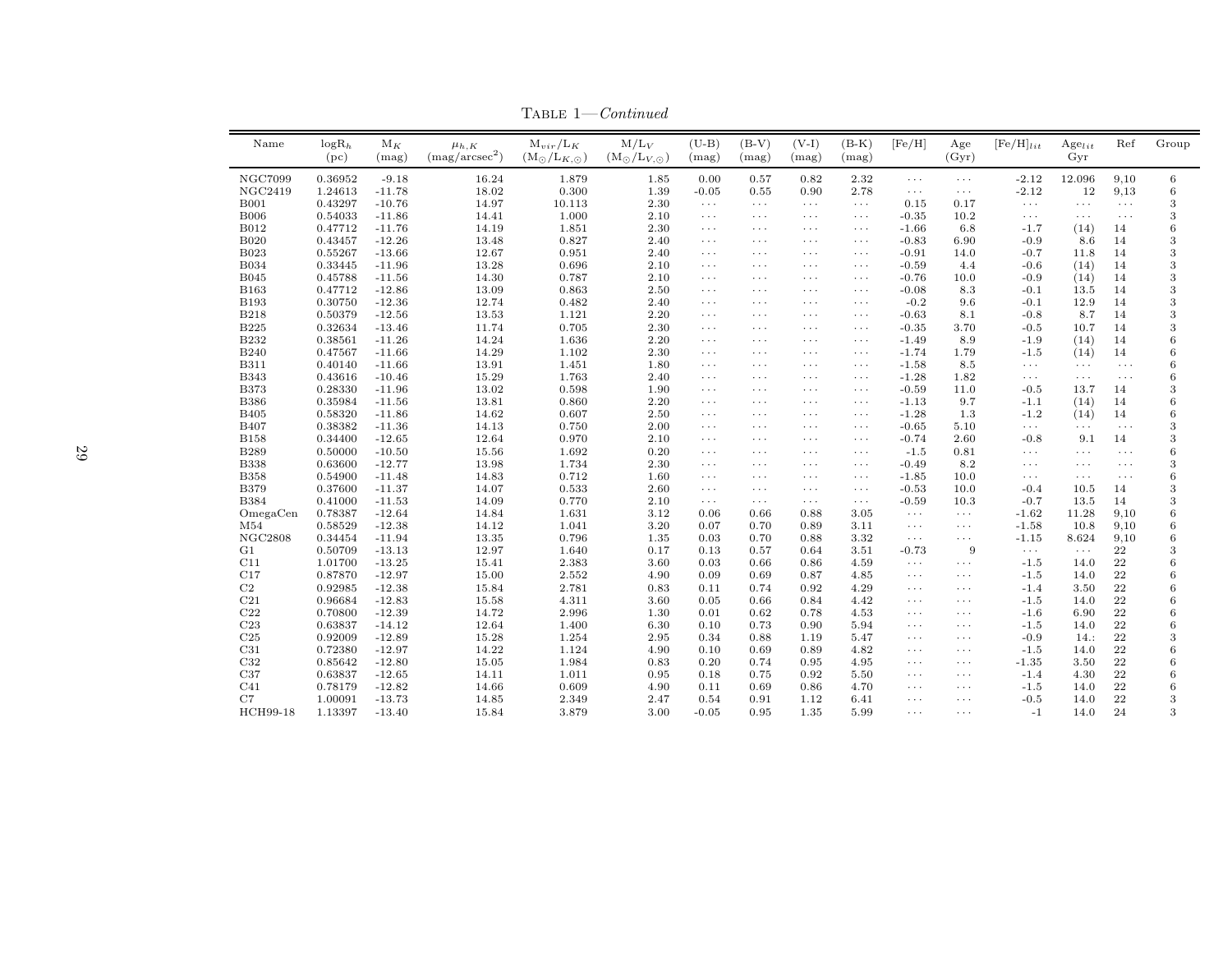| Name              | $log R_h$ | $M_K$    | $\mu_{h,K}$                | $M_{vir}/L_K$             | $M/L_V$                   | $(U-B)$              | $(B-V)$              | $(V-I)$ | $(B-K)$              | [Fe/H]               | Age                  | $[Fe/H]_{lit}$ | $Age_{lit}$ | Ref                  | Group   |
|-------------------|-----------|----------|----------------------------|---------------------------|---------------------------|----------------------|----------------------|---------|----------------------|----------------------|----------------------|----------------|-------------|----------------------|---------|
|                   | (pc)      | (mag)    | (mag/arcsec <sup>2</sup> ) | $(M_{\odot}/L_{K,\odot})$ | $(M_{\odot}/L_{V,\odot})$ | (mag)                | (mag)                | (mag)   | (mag)                |                      | (Gyr)                |                | Gyr         |                      |         |
| HCH99-2           | 1.05479   | $-12.58$ | 16.27                      | 3.044                     | 9.00                      | 0.28                 | 0.83                 | 1.02    | 3.05                 | $\ldots$             | $\cdots$             | $-1.52$        | $14.$ :     | 24                   | 6       |
| $HGHH92-C11$      | 0.88942   | $-13.53$ | 14.49                      | 1.607                     | 2.95                      | 0.46                 | 0.93                 | 1.13    | 4.05                 | $\cdots$             | $\cdots$             | $-0.38$        | $14.$ :     | 24                   | $\,3$   |
| HGHH92-C17        | 0.75376   | $-13.15$ | 14.19                      | 1.983                     | 1.20                      | 0.20                 | 0.77                 | 0.91    | 3.26                 | $\ldots$             | $\cdots$             | $-1.35$        | 6.00        | 24                   | 6       |
| $HGHH92-C21$      | 0.84484   | $-13.05$ | 14.75                      | 1.908                     | 1.30                      | 0.28                 | 0.78                 | 0.96    | 3.41                 | $\cdots$             | $\cdots$             | $-1.22$        | 6.60        | 24                   | 6       |
| HGHH92-C22        | 0.57767   | $-12.39$ | 14.07                      | 1.953                     | 1.30                      | 0.22                 | 0.79                 | 0.94    | 3.04                 | $\cdots$             | $\cdots$             | $-1.23$        | 6.90        | 24                   | 6       |
| HGHH92-C29        | 0.83294   | $-13.27$ | 14.47                      | 1.044                     | 1.20                      | 0.47                 | 0.87                 | 1.08    | 3.94                 | $\cdots$             | $\cdots$             | $-0.59$        | 6.00        | 24                   | 3       |
| HGHH92-C36        | 0.55539   | $-12.12$ | 14.23                      | 1.834                     | 6.00                      | 0.12                 | 0.74                 | 0.89    | 2.95                 | $\ldots$ .           | $\ldots$ .           | $-1.52$        | 14.0        | 24                   | 6       |
| HGHH92-C37        | 0.45273   | $-12.65$ | 13.19                      | 0.574                     | 6.40                      | 0.36                 | 0.84                 | 1.02    | 3.63                 | $\ldots$             | $\cdots$             | $-0.93$        | 14.0        | 24                   | 3       |
| HGHH92-C41        | 0.65685   | $-13.93$ | 12.93                      | 0.236                     | 1.20                      | 0.46                 | 0.87                 | 1.09    | 5.04                 | $\cdots$             | $\cdots$             | $-0.58$        | 6.00        | 24                   | 3       |
| HGHH92-C7         | 0.87870   | $-13.63$ | 14.34                      | 1.626                     | 0.95                      | 0.23                 | 0.75                 | 0.94    | 3.26                 | $\cdots$             | $\cdots$             | $-1.34$        | 4.30        | 24                   | 6       |
| HHH86-C15         | 0.72380   | $-12.48$ | 14.71                      | 0.965                     | 1.47                      | 0.42                 | 0.88                 | 1.05    | 3.60                 | $\ldots$             | $\ldots$ .           | $-0.7$         | 7.80        | 24                   | 3       |
| HHH86-C38         | 0.45273   | $-12.33$ | 13.51                      | 0.971                     | 1.30                      | 0.26                 | 0.79                 | 0.95    | 3.27                 | $\cdots$             | $\cdots$             | $-1.4$         | 1.3         | 24                   | 6       |
| R <sub>261</sub>  | 0.27664   | $-12.99$ | 11.97                      | 0.375                     | 1.90                      | 0.38                 | 0.82                 | 1.00    | 3.69                 | $\ldots$             | $\cdots$             | $-0.95$        | 11.0        | $\sim$ $\sim$ $\sim$ | 3       |
| W <sub>3</sub>    | 1.27261   | $-15.99$ | 13.94                      | 1.817                     | 0.75                      | $\cdots$             | 0.45                 | 0.64    | 0.24                 | $\sim$ $\sim$ $\sim$ | $\sim$ $\sim$ $\sim$ | $\overline{0}$ | 0.540       | 15                   | 3       |
| W30               | 0.97158   | $-14.32$ | 14.10                      | 1.918                     | 0.45                      | $\ldots$             | 0.41                 | 0.63    | 0.13                 | $\ldots$             | $\sim$ $\sim$ $\sim$ | 0.1            | 0.47        | 15                   | 3       |
| G114              | 0.64747   | $-15.56$ | 11.25                      | 0.681                     | 2.40                      | $\ldots$             | 0.46                 | 0.62    | 3.22                 | $\cdots$             | $\cdots$             | $\overline{0}$ | 1.10        | 15                   | $\,3$   |
| VUCD3             | 1.44840   | $-16.22$ | 14.59                      | 2.982                     | 4.40                      | 0.65                 | 0.94                 | 1.27    | 4.21                 | $\cdots$             | $\cdots$             | $-0.11$        | 13.5        | 16                   | 3       |
| VUCD4             | 1.47473   | $-15.18$ | 15.76                      | 2.193                     | 4.50                      | 0.13                 | 0.74                 | 0.99    | 3.25                 | $\sim$ $\sim$ $\sim$ | $\cdots$             | $-1.12$        | 11          | 16                   | 3       |
| VUCD <sub>5</sub> | 1.35823   | $-15.62$ | 14.74                      | 1.632                     | 3.40                      | 0.36                 | 0.86                 | 1.11    | 3.83                 | $\sim$ $\sim$ $\sim$ | $\cdots$             | $-0.45$        | 11          | 16                   | 3       |
| H8005             | 1.46177   | $-13.18$ | 17.70                      | 2.628                     | 3.00                      | $\sim$ $\sim$ $\sim$ | $\sim$ $\sim$ $\sim$ | 0.96    | $\sim$ $\sim$ $\sim$ | $\sim$ $\sim$ $\sim$ | $\cdots$             | $-1.27$        | 13.0        | 17                   | 6       |
|                   |           |          |                            |                           |                           |                      |                      |         | 3.71                 |                      |                      |                |             | 17                   | 3       |
| S314              | 0.54531   | $-13.74$ | 12.56                      | 2.022                     | 2.90                      | 0.59                 | 0.87                 | 1.10    |                      | $\cdots$             | $\cdots$             | $-0.5$         | 13.0        |                      |         |
| S417              | 1.14737   | $-14.49$ | 14.82                      | 3.529                     | 5.80                      | 0.20                 | 0.83                 | 1.06    | 3.52                 | $\ldots$             | $\ldots$ .           | $-0.7$         | 13.0        | 17                   | 3       |
| S <sub>490</sub>  | 0.54531   | $-14.25$ | 12.05                      | 1.839                     | 4.10                      | $\sim$ $\sim$ $\sim$ | 1.01                 | 1.22    | 4.26                 | $\cdots$             | $\cdots$             | 0.18           | 13.0        | 17                   | 3       |
| S928              | 1.35823   | $-13.89$ | 16.47                      | 4.601                     | 6.10                      | 0.34                 | 0.99                 | 0.95    | 3.28                 | $\cdots$             | $\cdots$             | $-1.34$        | 13.0        | 17                   | $\,6\,$ |
| S999              | 1.30498   | $-13.37$ | 16.72                      | 8.635                     | 9.40                      | $\cdots$             | $\ldots$ .           | 0.94    | $\sim$ $\sim$ $\sim$ | $\cdots$             | $\cdots$             | $-1.38$        | 13.0        | 17                   | 6       |
| UCD2              | 1.36227   | $-16.32$ | 14.06                      | 0.603                     | 2.50                      | $\ldots$             | $\cdots$             | 1.12    | $\ldots$ .           | $\sim$ $\sim$ $\sim$ | $\ldots$ .           | $-0.9$         | 10.0        | 22                   | 3       |
| UCD <sub>3</sub>  | 1.95555   | $-16.15$ | 17.19                      | 3.206                     | 4.70                      | $\cdots$             | $\cdots$             | 1.18    | $\sim$ $\sim$ $\sim$ | $\cdots$             | $\cdots$             | $-0.52$        | 10.0        | ${\bf 22}$           | 3       |
| UCD4              | 1.48284   | $-15.28$ | 15.70                      | 2.887                     | 3.40                      | $\cdots$             | $\sim$ $\sim$ $\sim$ | 1.12    | $\cdots$             | $\sim$ $\sim$ $\sim$ | $\ldots$ .           | $-0.85$        | 10.0        | 22                   | 3       |
| UCD5              | 1.48284   | $-14.82$ | 16.16                      | 2.718                     | 10.98                     | $\cdots$             | $\cdots$             | 1.00    | $\sim$ $\sim$ $\sim$ | $\cdots$             | $\cdots$             | $-0.6$         | 14.0        | 22                   | 3       |
| $F-5$             | 0.66330   | $-14.54$ | 12.34                      | 1.588                     | 3.80                      | $\cdots$             | $\cdots$             | 1.33    | $\cdots$             | $\ldots$             | $\ldots$ .           | $-0.34$        | 15.0        | 21                   | 3       |
| $F-6$             | 0.86742   | $-13.94$ | 13.96                      | 2.651                     | 1.60                      | $\cdots$             | $\cdots$             | 0.72    | $\sim$ $\sim$ $\sim$ | $\cdots$             | $\cdots$             | $-1.31$        | 11.0        | 21                   | 6       |
| $F-7$             | 1.16845   | $-13.94$ | 15.47                      | 2.711                     | 2.40                      | $\cdots$             | $\sim$ $\sim$ $\sim$ | 0.88    | $\cdots$             | $\sim$ $\sim$ $\sim$ | $\cdots$             | $-1.2$         | 14.8        | 21                   | 6       |
| $F-9$             | 0.96433   | $-14.14$ | 14.25                      | 2.362                     | 3.20                      | $\cdots$             | $\cdots$             | 1.20    | $\cdots$             | $\sim$ $\sim$ $\sim$ | $\cdots$             | $-0.62$        | 15.0        | 21                   | $\,3$   |
| $F-11$            | 0.56639   | $-14.34$ | 12.06                      | 0.842                     | 3.20                      | $\cdots$             | $\ldots$             | 1.10    | $\cdots$             | $\sim$ $\sim$ $\sim$ | $\cdots$             | $-0.61$        | 15.0        | 21                   | 3       |
| $F-12$            | 1.00572   | $-14.34$ | 14.25                      | 1.998                     | 2.90                      | $\cdots$             | $\cdots$             | 1.13    | $\cdots$             | $\cdots$             | $\cdots$             | $-0.4$         | 13.0        | 21                   | 3       |
| $F-17$            | 0.56639   | $-14.14$ | 12.26                      | 1.196                     | 3.30                      | $\cdots$             | $\cdots$             | 1.09    | $\cdots$             | $\sim$ $\sim$ $\sim$ | $\cdots$             | $-0.55$        | 15.0        | 21                   | 3       |
| $F-22$            | 1.00572   | $-13.94$ | 14.65                      | 3.286                     | 3.40                      | $\ldots$             | $\cdots$             | 1.19    | $\cdots$             | $\sim$ $\sim$ $\sim$ | $\ldots$ .           | $-0.49$        | 15.0        | 21                   | 3       |
| $F-34$            | 0.56639   | $-13.54$ | 12.86                      | 1.498                     | 2.90                      | $\cdots$             | $\cdots$             | 1.11    | $\cdots$             | $\sim$ $\sim$ $\sim$ | $\cdots$             | $-0.77$        | 14.9        | 21                   | 3       |
| $F-51$            | 0.66330   | $-13.44$ | 13.44                      | 1.710                     | 4.20                      | $\cdots$             | $\cdots$             | 1.16    | $\cdots$             | $\cdots$             | $\sim$ $\sim$ $\sim$ | $-0.23$        | 15.0        | 21                   | 3       |
| $F-53$            | 0.66330   | $-13.44$ | 13.44                      | 1.422                     | 2.90                      | $\cdots$             | $\cdots$             | 1.16    | $\ldots$ .           | $\sim$ $\sim$ $\sim$ | $\cdots$             | $-0.8$         | 13.8        | 21                   | 3       |
| $F-59$            | 0.74248   | $-13.34$ | 13.94                      | 0.438                     | 10.98                     | $\cdots$             | $\cdots$             | 1.02    | $\cdots$             | $\sim$ $\sim$ $\sim$ | $\ldots$ .           | $-0.7$ :       | $14.$ :     | 21                   | 3       |
| M59cO             | 1.49956   | $-15.15$ | 15.92                      | 9.870                     | 5.90                      | $\cdots$             | $\cdots$             | 1.08    | $\cdots$             | $\cdots$             | $\cdots$             | $-0.03$        | 9.30        | 20                   | 3       |
| VCC1073Nucleus    | 0.98465   | $-14.16$ | 14.33                      | 2.521                     | 10.98                     | $\cdots$             | $\cdots$             | 1.07    | $\sim$ $\sim$ $\sim$ | $\cdots$             | $\cdots$             |                | $\ldots$    | $\cdots$             | 3       |
| VCC1254Nucleus    | 1.11934   | $-15.57$ | 13.60                      | 2.205                     | 10.98                     | $\cdots$             | $\sim$ $\sim$ $\sim$ | 1.01    | $\cdots$             | $\cdots$             | $\cdots$             | $-1.5$         | $14.$ :     | 19                   | 6       |
|                   |           |          |                            |                           |                           |                      |                      |         |                      |                      |                      |                |             |                      |         |

TABLE  $1$ —Continued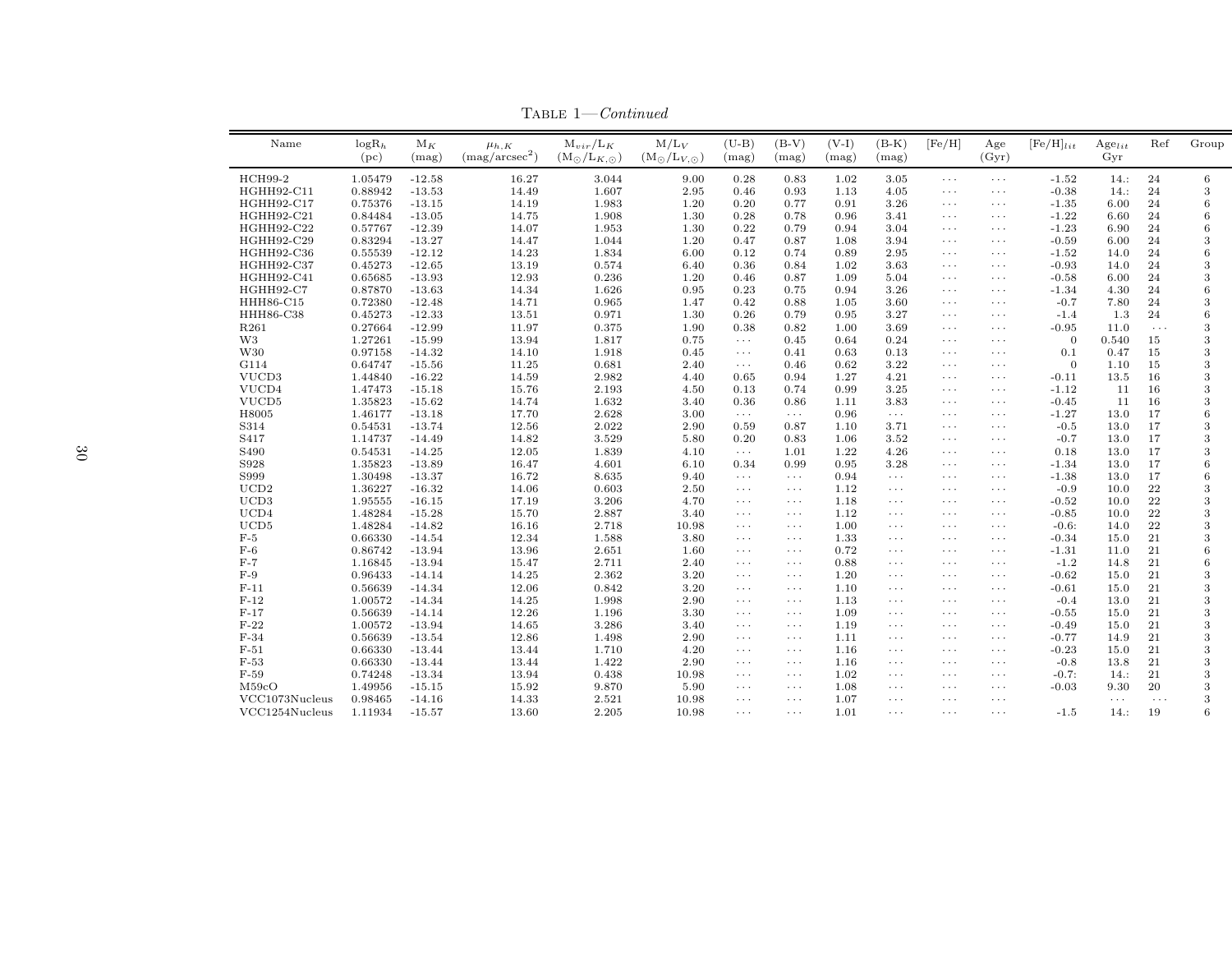| Name                             | $log R_h$          | $\mathcal{M}_K$      | $\mu_{h,K}$            | $M_{vir}/L_K$             | $M/L_V$                   | $(U-B)$              | $(B-V)$      | $(V-I)$      | $(B-K)$      | [Fe/H]               | Age            | $[Fe/H]_{lit}$  | $Age_{lit}$<br>Gyr | Ref                              | Group             |
|----------------------------------|--------------------|----------------------|------------------------|---------------------------|---------------------------|----------------------|--------------|--------------|--------------|----------------------|----------------|-----------------|--------------------|----------------------------------|-------------------|
|                                  | (pc)               | (mag)                | $({\rm mag/arcsec}^2)$ | $(M_{\odot}/L_{K,\odot})$ | $(M_{\odot}/L_{V,\odot})$ | (mag)                | (mag)        | (mag)        | (mag)        |                      | (Gyr)          |                 |                    |                                  |                   |
| LeoI                             | 2.51880            | $-14.17$             | 21.99                  | 6.555                     | 4.60                      | 0.15                 | 0.80         | $\cdots$     | 3.07         | $\ldots$             | $\cdots$       | $-1.4$          | 13:                | 18                               | 6                 |
| LeoII                            | 2.26636            | $-11.75$             | 23.15                  | 19.803                    | 17.00                     | $\sim$ $\sim$ $\sim$ | 0.65         | $\cdots$     | 2.80         | $\ldots$             | $\cdots$       | $-1.6$          | 13:                | 18                               | $\overline{4}$    |
| UrsaMinor                        | 2.47718            | $-10.86$             | 25.09                  | 140.587                   | 79.00                     | $-0.10$              | 1.30         | .            | 3.26         | $\cdots$             | .              | $-1.9$          | 13:                | 18                               | $\boldsymbol{2}$  |
| Sculptor                         | 2.20377            | $-13.31$             | 21.28                  | 3.966                     | 3.00                      | $\ldots$             | 0.70         | $\cdots$     | 2.91         | $\sim$ $\sim$ $\sim$ | $\cdots$       | $-1.5$          | 13:                | 18                               | 6                 |
| Carina                           | 2.46228            | $-11.32$             | 24.56                  | 47.583                    | 31.00                     | $\cdots$             | 0.70         | $\cdots$     | 2.72         | $\cdots$             | .              | $-1.8$          | 13:                | 18                               | $\overline{4}$    |
| Draco                            | 2.36135            | $-10.70$             | 24.67                  | 130.304                   | 84.00                     | 0.10                 | 0.95         | $\cdots$     | 2.85         | $\cdots$             | $\cdots$       | $-2$            | 13:                | 18                               | $\overline{2}$    |
| Sextans                          | 2.79944            | $-11.47$             | 26.10                  | 85.219                    | 39.00                     | $\sim$ $\sim$ $\sim$ | 0.70         | $\cdots$     | 2.67         | .                    | .              | $-1.9$          | 13:                | 18                               | $\overline{2}$    |
| Fornax                           | 2.60203            | $-13.38$             | 23.20                  | 23.473                    | 34.40                     | 0.08                 | 0.63         | 1.02         | 0.81         | $\cdots$             | $\cdots$       | $-1.2$          | 13:                | 18                               | $\overline{4}$    |
| M32                              | 1.99264            | $-18.44$             | 15.09                  | 2.859                     | 5.60                      | 0.64                 | 0.99         | $\ldots$ .   | 2.73         | $\cdots$             | .              | $-1.1$          | 13:                | 23                               | $\overline{5}$    |
| NGC1052                          | 3.51325            | $-23.79$             | 17.34                  | 2.513                     | 1.28                      | 0.41                 | 0.90         | 1.01         | 3.88         | $-0.1$               | 5.1            | 0.08            | 9.7                | 5                                | $\mathbf{1}$      |
| <b>NGC1395</b>                   | 3.87145            | $-24.81$             | 18.11                  | 3.525                     | 2.71                      | 0.56                 | 0.92         | 1.03         | 3.59         | 0.1                  | 5.6            | 0.43            | 3.8                | 3                                | $\mathbf{1}$      |
| <b>NGC1439</b>                   | 3.45960            | $-23.08$             | 17.79                  | 2.467                     | 1.11                      | 0.37                 | 0.84         | 0.94         | 3.58         | $-0.2$               | 4.0:           | $-0.15$         | 10.0               | $\,6$                            | 1                 |
| <b>NGC1549</b>                   | 3.66308            | $-24.31$             | 17.58                  | 2.193                     | 2.10                      | 0.49                 | 0.91         | 1.01         | 3.83         | $\theta$             | 5.4            | 0.37            | 3.1                | 3                                | 1                 |
| <b>NGC3193</b>                   | 3.55733            | $-23.88$             | 17.48                  | 2.546                     | 1.52                      | 0.44                 | 0.91         | 1.02         | 3.89         | $-0.1$               | 5.4            | 0.18            | 5.1                | 3                                | $\mathbf{1}$      |
| <b>NGC3377</b>                   | 3.34707            | $-23.26$             | 17.04                  | 1.128                     | 0.76                      | 0.28                 | 0.82         | 0.92         | 3.55         | $-0.1$               | 3.7:           | 0.10            | 10.0               | 3,4                              | 1                 |
| <b>NGC3379</b>                   | 3.85417            | $-24.91$             | 17.93                  | 1.879                     | 2.26                      | 0.51                 | 0.93         | 1.04         | 3.85         | 0.1                  | 5.8:           | 0.10            | 10.0               | 3,4                              | $\mathbf{1}$      |
| NGC4125                          | 3.84357            | $-24.66$             | 18.13                  | 2.998                     | 1.93                      | 0.48                 | 0.90         | 1.01         | 3.68         | 0.1                  | 5.1            | $\cdots$        | $\cdots$           | $\cdots$                         | 1                 |
| <b>NGC4168</b>                   | 3.72405            | $-24.27$             | 17.91                  | 2.040                     | 1.57                      | 0.45                 | 0.87         | 0.98         | 3.49         | $\mathbf{0}$         | 4.6            | $\cdots$        | $\cdots$           | $\ldots$ .                       | $\mathbf{1}$      |
| <b>NGC4278</b>                   | 3.41698            | $-23.36$             | 17.30                  | 5.033                     | 1.37                      | 0.42                 | 0.89         | 1.00         | 3.74         | $-0.2$               | 4.9            | 0.27            | 2.9                | 3,4                              | $\mathbf{1}$      |
| <b>NGC4473</b>                   | 4.16626            | $-25.57$             | 18.82                  | 1.636                     | 2.98                      | 0.59                 | 0.91         | 1.02         | 3.76         | 0.2                  | 5.4            | 0.30            | 2.8                | 3                                | $\mathbf{1}$      |
| <b>NGC4478</b>                   | 3.38480            | $-23.45$             | 17.04                  | 1.351                     | 3.13                      | 0.60                 | 0.87         | 0.98         | 3.68         | $-0.1$               | 4.6:           | $\cdots$        | 9.9                | $\ldots$                         | 1                 |
| <b>NGC4494</b>                   | 3.88502            | $-24.75$             | 18.24                  | 0.895                     | 1.49                      | 0.44                 | 0.85         | 0.95         | 3.58         | 0.1                  | 4.2            | 0.26            | 2.6                | 3                                | $\mathbf{1}$      |
| NGC4636                          | 3.90000            | $-24.80$             | 18.27                  | 2.095                     | 1.31                      | 0.42                 | 0.90         | 1.01         | 3.88         | 0.1                  | 5.1:           | 0.06            | 13.5               | 4,5                              | 1<br>1            |
| <b>NGC4742</b>                   | 3.38187            | $-23.32$             | 17.16                  | 0.589                     | 0.69                      | 0.27                 | 0.76         | 0.85         | 3.54         | $-0.1$               | 2.9:           | $-0.01$         | 10.0               | $\overline{4}$<br>$\overline{4}$ |                   |
| <b>NGC4889</b>                   | 4.73030            | $-26.43$             | 20.79                  | 12.562<br>2.019           | 2.56                      | 0.55                 | 0.97         | 1.09         | 3.95         | 0.3                  | 4.8:           | 0.30            | 10.0<br>2.2        | 3                                | $\mathbf{1}$<br>1 |
| <b>NGC5576</b><br><b>NGC5831</b> | 3.60455<br>3.51436 | $-24.05$<br>$-23.58$ | 17.54<br>17.56         | 2.000                     | 1.13<br>2.45              | 0.38<br>0.53         | 0.85<br>0.90 | 0.95<br>1.00 | 3.81<br>3.73 | $-0.1$<br>$-0.1$     | 4.2<br>5.1     | 0.31<br>$-0.10$ | 8.8                | 4,5                              | $\mathbf{1}$      |
| <b>NGC584</b>                    | 3.68645            | $-24.27$             | 17.73                  | 2.689                     | 1.69                      | 0.46                 | 0.90         | 1.01         | 3.83         | $\mathbf{0}$         | 5.1            | 0.20            | 10.0               | 3,4                              | $\mathbf{1}$      |
| NGC636                           | 3.46846            | $-23.23$             | 17.68                  | 2.188                     | 1.78                      | 0.47                 | 0.91         | 1.01         | 3.78         | $-0.2$               | 5.4            | $-0.07$         | 11.0               | 4,6                              | 1                 |
| NGC6411                          | 3.72629            | $-24.42$             | 17.78                  | 1.315                     | 1.25                      | 0.41                 | 0.85         | 0.95         | 3.41         | 0.1                  | 4.2:           | 0.20            | 10.0               | $\overline{4}$                   | 1                 |
| <b>NGC6909</b>                   | 3.49353            | $-23.56$             | 17.48                  | 1.559                     | 0.51                      | 0.24                 | 0.81         | 0.90         | 3.24         | $-0.1$               | 3.6            | $\ldots$ .      | $\cdots$           | $\cdots$                         | 1                 |
| NGC720                           | 3.64221            | $-24.27$             | 17.51                  | 3.134                     | 1.74                      | 0.46                 | 0.95         | 1.06         | 3.79         | $\theta$             | 6.3            | 0.04            | 7.8                | 3                                | $\mathbf{1}$      |
| NGC7507                          | 3.56552            | $-23.90$             | 17.50                  | 3.443                     | 2.34                      | 0.52                 | 0.92         | 1.03         | 3.87         | $-0.1$               | 5.6            | 0.25            | 3.9                | 3                                | 1                 |
| NGC7619                          | 4.08524            | $-25.31$             | 18.69                  | 6.241                     | 2.22                      | 0.50                 | 0.93         | 1.04         | 3.69         | 0.2                  | 5.8:           | 0.27            | 13.2               | 6                                | 1                 |
| NGC7626                          | 4.01909            | $-25.07$             | 18.60                  | 3.221                     | 2.29                      | 0.51                 | 0.95         | 1.06         | 3.81         | 0.1                  | 6.3:           | $-0.00$         | 18                 | 6                                | $\mathbf{1}$      |
| <b>NGC7785</b>                   | 3.92840            | $-24.92$             | 18.29                  | 4.627                     | 2.18                      | 0.50                 | 0.95         | 1.06         | 3.91         | 0.1                  | 6.3            | $\cdots$        | $\cdots$           | $\ldots$ .                       | $\mathbf{1}$      |
| <b>IC794</b>                     | 3.03621            | $-20.53$             | 18.22                  | 1.081                     | 1.52                      | $\ldots$             | $\cdots$     | $\cdots$     | 3.24         | $-0.5$               | 5.3:           | $-0.45$         | 10.0               | $\overline{4}$                   | $\overline{5}$    |
| NGC4515                          | 2.99951            | $-21.31$             | 17.25                  | 1.447                     | 1.53                      | $\cdots$             | $\cdots$     | $\cdots$     | 3.25         | $-0.4$               | 5.3            | $\cdots$        | $\cdots$           | $\cdots$                         | $\overline{5}$    |
| VCC351                           | 2.85191            | $-19.71$             | 18.12                  | 2.353                     | 2.22                      | $\ldots$             | $\cdots$     | $\cdots$     | 3.36         | $-0.7$               | 6.5            | $\ldots$        | 3.36               | $\ldots$ .                       | 5                 |
| <b>VCC1087</b>                   | 2.98000            | $-20.24$             | 18.23                  | 1.251                     | 1.39                      | $\cdots$             | $\cdots$     | $\cdots$     | 3.21         | $-0.7$               | 5              | $-0.27$         | 5.3                | 7,8                              | $\overline{5}$    |
| VCC1122                          | 2.94900            | $-19.54$             | 18.77                  | 2.159                     | 0.75                      | $\cdots$             | $\cdots$     | $\cdots$     | 3.02         | $-0.8$               | $\overline{4}$ | $-0.61$         | 2.5                | $\overline{7}$                   | 5                 |
| VCC1254                          | 3.09100            | $-19.59$             | 19.43                  | 1.739                     | 1.72                      | $\cdots$             | $\cdots$     | .            | 3.30         | $-0.7$               | 5.6            | $-0.41$         | 6.6                | 8                                | $\overline{5}$    |
| VCC1261                          | 3.05000            | $-20.40$             | 18.42                  | 0.481                     | 0.43                      | $\cdots$             | $\cdots$     | .            | 2.68         | $-0.5$               | 3.7            | $-0.27$         | 2.5                | 1,7                              | 5                 |
| VCC1407                          | 2.98800            | $-18.88$             | 19.63                  | 3.833                     | 0.36                      | 0.30                 | $\cdots$     | .            | 2.48         | $-0.7$               | 3.6            | $-0.70$         | 5                  | 7,8                              | 5                 |

TABLE  $1$ —Continued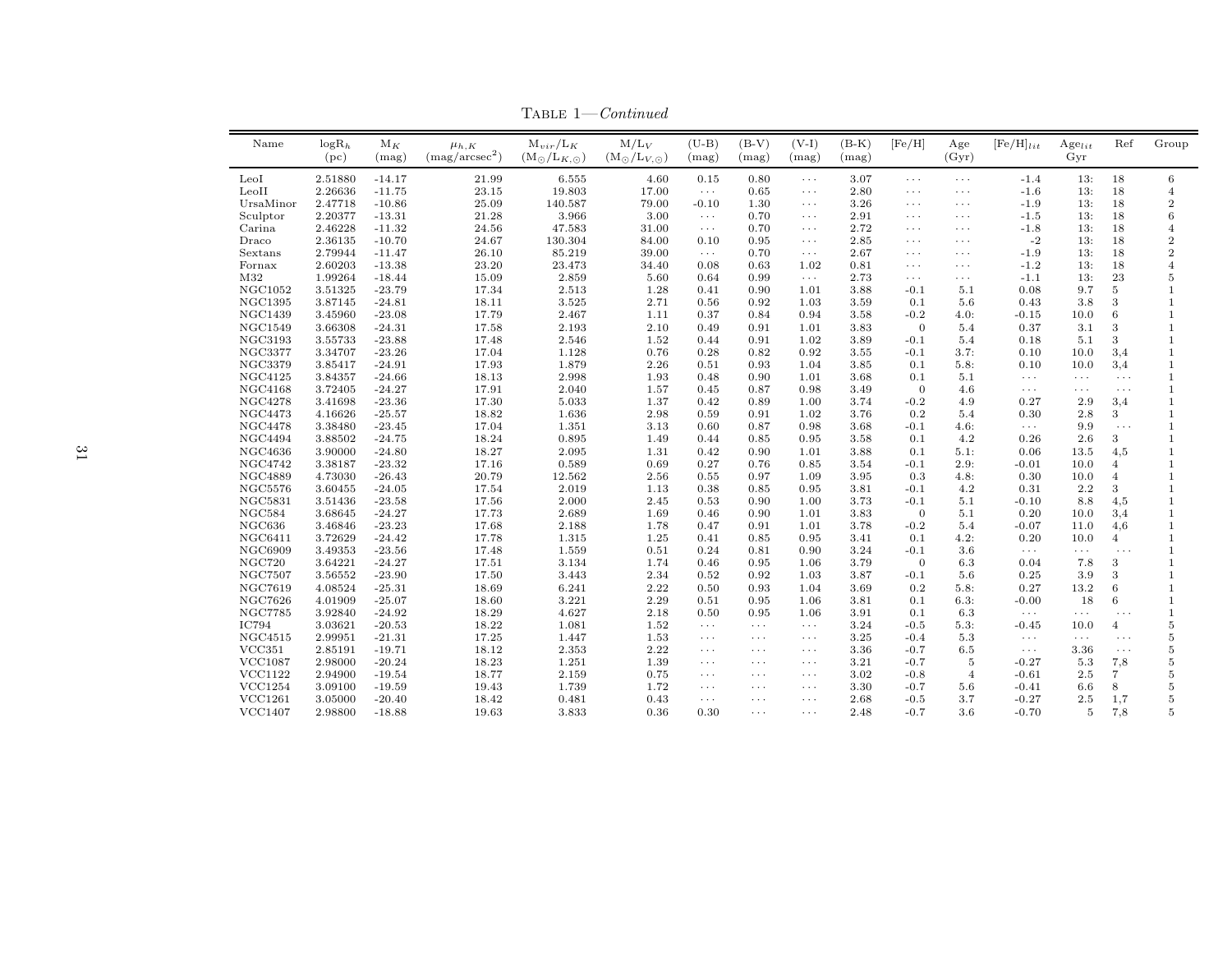| Name                             | $log R_h$<br>(pc)  | $M_K$<br>(mag)       | $\mu_{h,K}$<br>$({\rm mag/arcsec}^2)$ | $M_{vir}/L_K$<br>$(M_{\odot}/L_{K,\odot})$ | $M/L_V$<br>$(M_{\odot}/L_{V,\odot})$ | $(U-B)$<br>(mag)     | $(B-V)$<br>(mag) | $(V-I)$<br>(mag) | $(B-K)$<br>(mag) | [Fe/H]              | Age<br>(Gyr)   | $[Fe/H]_{lit}$                               | $Age_{lit}$<br>Gyr   | Ref                  | Group                        |
|----------------------------------|--------------------|----------------------|---------------------------------------|--------------------------------------------|--------------------------------------|----------------------|------------------|------------------|------------------|---------------------|----------------|----------------------------------------------|----------------------|----------------------|------------------------------|
|                                  |                    |                      |                                       |                                            |                                      |                      |                  |                  |                  |                     |                |                                              |                      |                      |                              |
| VCC1491                          | 2.99300            | $-19.35$             | 19.18                                 | 2.380                                      | 0.68                                 | 0.30                 | $\cdots$         | $\ldots$         | 2.97             | $-0.7$              | 3.9            | $-0.44$                                      | 5.6                  | 7,8                  | 5                            |
| VCC543                           | 3.06800            | $-19.36$             | 19.55                                 | 2.889                                      | 0.45                                 | $\sim$ $\sim$ $\sim$ | $\cdots$         | $\cdots$         | 2.72             | $-0.6$              | 5.6            | $-0.49$                                      | 5.4                  | 7                    | 5                            |
| VCC856                           | 3.13000            | $-19.99$             | 19.23                                 | 1.052                                      | 0.81                                 | $\cdots$             | .                | $\cdots$         | 3.06             | $-0.6$              | 4.1            | $-0.43$                                      | $\overline{5}$       | $\overline{7}$       | 5                            |
| VCC929                           | 3.14600            | $-21.10$             | 18.20                                 | 0.586                                      | 0.73                                 | $\ldots$             | $\ldots$ .       | $\ldots$         | 3.01             | $-0.4$              | $\overline{4}$ | $-0.50$                                      | 4.3                  | 1,8                  | 5                            |
| E208-G021                        | 3.36447            | $-23.21$             | 17.18                                 | 2.060                                      | 1.07                                 | 0.35                 | 0.81             | 0.91             | 3.60             | $-0.2$              | $3.6\,$        | $\ldots$ .                                   |                      | $\cdots$             | $\mathbf{1}$                 |
| E221-G026                        | 3.64360            | $-24.20$             | 17.59                                 | 1.054                                      | 1.12                                 | 0.37                 | 0.85             | 0.95             | 3.65             | $\theta$            | 4.2            | $\ldots$                                     |                      | .                    | $\mathbf{1}$                 |
| E318-G021                        | 3.85991            | $-24.71$             | 18.16                                 | 1.349                                      | 2.18                                 | 0.50                 | 0.91             | 1.02             | 3.71             | 0.1                 | 5.4            | $\cdots$                                     |                      | .                    | $\mathbf{1}$                 |
| E462-G015                        | 4.22745            | $-25.58$             | 19.12                                 | 5.071                                      | 1.07                                 | 0.36                 | 0.91             | 1.01             | 3.78             | 0.2                 | 5.4            | $\ldots$                                     |                      | $\cdots$             | $\mathbf{1}$                 |
| E467-G054                        | 3.88710            | $-24.78$             | 18.22                                 | 3.611                                      | 2.47                                 | 0.53                 | 0.94             | 1.06             | 3.98             | $\theta$            | 6              | $\cdots$                                     |                      | .                    | $\mathbf{1}$                 |
| E507-G025                        | 4.05711            | $-25.13$             | 18.72                                 | 3.574                                      | 1.01                                 | 0.33                 | 0.88             | 0.98             | 3.90             | 0.1                 | 4.7            | $\ldots$                                     |                      | .                    | $\mathbf{1}$                 |
| IC1459                           | 3.82304            | $-24.80$             | 17.88                                 | 4.525                                      | 2.19                                 | 0.50                 | 0.95             | 1.06             | 4.06             | $\theta$            | 6.3            | 0.33                                         | 8                    | 5                    | $\mathbf{1}$                 |
| IC2311                           | 3.55336            | $-23.94$             | 17.40                                 | 2.801                                      | 1.06                                 | 0.35                 | 0.85             | 0.96             | 3.53             | $\theta$            | 4.2            | $\cdots$                                     |                      | .                    | $\mathbf{1}$                 |
| <b>IC310</b>                     | 4.09244            | $-25.24$             | 18.79                                 | 3.185                                      | 1.89                                 | 0.47                 | 0.94             | 1.05             | 3.98             | 0.1                 | 6              | $\cdots$                                     |                      | .                    | $\mathbf{1}$                 |
| IC4051                           | 3.88442            | $-24.81$             | 18.18                                 | 2.713                                      | 1.80                                 | 0.47                 | 0.93             | 1.04             | 3.45             | 0.1                 | 5.8            | 0.13                                         | 10.0                 | $\overline{4}$       | $\mathbf{1}$                 |
| IC4296                           | 4.45701            | $-26.20$             | 19.65                                 | 5.931                                      | 2.31                                 | 0.51                 | 0.91             | 1.02             | 3.77             | 0.3                 | 3.8            | 0.35                                         | 5.2                  | 5                    | $\mathbf{1}$                 |
| IC4889                           | 3.85561            | $-24.54$             | 18.31                                 | 1.807                                      | 1.22                                 | 0.40                 | 0.87             | 0.98             | 3.70             | $\mathbf{0}$        | 4.6            | 0.18                                         | 5.5                  | 6                    | $\mathbf{1}$                 |
| IC5328                           | 3.84270            | $-24.72$             | 18.06                                 | 2.089                                      | 1.36                                 | 0.42                 | 0.92             | 1.03             | 3.88             | $\theta$            | 5.6            | $\cdots$                                     | $\cdots$             | $\cdots$             | $\mathbf{1}$                 |
| <b>NGC0016</b>                   | 3.57064            | $-24.11$             | 17.31                                 | 1.680                                      | 1.06                                 | 0.35                 | 0.90             | 1.01             | 3.98             | $-0.1$              | 5.1            | $\sim$ $\sim$ $\sim$                         | $\cdots$             | $\cdots$             | $\mathbf{1}$                 |
| NGC0315                          | 4.46523            | $-26.05$             | 19.84                                 | 8.179                                      | 2.66                                 | 0.56                 | 0.93             | 1.04             | 3.92             | 0.25                | 8.2            | $\cdots$                                     | $\cdots$             | .                    | $\mathbf{1}$                 |
| <b>NGC0474</b>                   | 3.54290            | $-23.64$             | 17.65                                 | 2.145                                      | 1.07                                 | 0.36                 | 0.80             | 0.90             | 3.65             | $-0.1$              | 2.5            | $\cdots$                                     | .                    | .                    | $\mathbf{1}$                 |
| NGC0584                          | 3.68645            | $-24.27$             | 17.73                                 | 2.689                                      | 1.69                                 | 0.46                 | 0.90             | 1.01             | 3.83             | $-0.03$             | 5.5            | $\sim$ $\sim$ $\sim$                         | $\cdots$             | .                    | $\mathbf{1}$                 |
| NGC0636                          | 3.46846            | $-23.23$             | 17.68                                 | 2.180                                      | 1.78                                 | 0.47                 | 0.91             | 1.01             | 3.78             | $-0.19$             | 5.8            | $\ldots$                                     | $\cdots$             | $\cdots$             | $1\,$                        |
| NGC0777                          | 4.25774            | $-25.70$             | 19.16                                 | 6.895                                      | 2.82                                 | 0.58                 | 0.95             | 1.06             | 3.87             | 0.2                 | 4.5            | 0.36                                         | 5.4                  | 5                    | $\mathbf{1}$                 |
| <b>NGC0936</b>                   | 3.67039            | $-24.15$             | 17.77                                 | 2.284                                      | 2.28                                 | 0.51                 | 0.90             | 1.01             | 4.12             | $-0.09$             | 6.6            | $\cdots$                                     | $\cdots$             | $\cdots$             | $\mathbf{1}$                 |
| NGC1016                          | 4.47692            | $-26.14$             | 19.81                                 | 4.208                                      | 2.70                                 | 0.56                 | 0.92             | 1.03             | 3.85             | 0.3                 | $\overline{4}$ | $\ldots$                                     | $\cdots$             | .                    | $\mathbf{1}$                 |
| <b>NGC1060</b><br><b>NGC1175</b> | 4.39185<br>3.96888 | $-25.97$<br>$-25.09$ | 19.56<br>18.33                        | 6.542                                      | 2.39                                 | 0.52                 | 0.95             | 1.06             | 3.95             | 0.2                 | 4.5<br>3.6     | $\sim$ $\sim$ $\sim$<br>$\sim$ $\sim$ $\sim$ | $\cdots$<br>$\cdots$ | $\cdots$<br>$\cdots$ | $\mathbf{1}$<br>$\mathbf{1}$ |
| <b>NGC1199</b>                   | 3.11715            | $-24.02$             | 15.13                                 | 2.061<br>0.825                             | 1.48<br>1.25                         | 0.44<br>0.41         | 0.81<br>0.94     | 0.91<br>1.05     | 4.08<br>3.57     | 0.1<br>$\mathbf{0}$ | 6.0:           | $-0.06$                                      | 11                   | $\overline{2}$       | $\mathbf{1}$                 |
| NGC1209                          | 3.68751            | $-24.29$             | 17.72                                 |                                            | 2.03                                 | 0.49                 | 0.90             | 1.01             |                  | $\theta$            | 5.1            |                                              | 4.8                  | 5                    |                              |
| <b>NGC1270</b>                   | 3.78878            | $-24.65$             | 17.86                                 | 2.494<br>7.375                             | 3.01                                 | 0.60                 | 0.99             | 1.10             | 3.84<br>4.05     | $\theta$            | 7.4            | 0.41<br>$\sim$ $\sim$ $\sim$                 | $\cdots$             | $\cdots$             | $\mathbf{1}$<br>$\mathbf{1}$ |
| <b>NGC1272</b>                   | 3.85692            | $-24.81$             | 18.04                                 | 4.556                                      | 1.81                                 | 0.47                 | 0.89             | 0.99             | 3.56             | 0.1                 | 4.9            | $\ldots$                                     | $\cdots$             | $\cdots$             | $\mathbf{1}$                 |
| <b>NGC1283</b>                   | 3.78453            | $-24.58$             | 17.91                                 | 2.976                                      | 2.53                                 | 0.54                 | 0.93             | 1.04             | 3.80             | $\mathbf{0}$        | 5.8            | $\cdots$                                     | .                    | .                    | $1\,$                        |
| NGC1344                          | 3.42878            | $-23.39$             | 17.32                                 | 1.810                                      | 1.41                                 | 0.43                 | 0.85             | 0.95             | 3.73             | $-0.2$              | 4.2            | $\cdots$                                     | $\cdots$             | $\cdots$             | $\mathbf{1}$                 |
| <b>NGC1404</b>                   | 3.96895            | $-25.20$             | 18.21                                 | 2.346                                      | 2.67                                 | 0.56                 | 0.94             | 1.05             | 4.00             | 0.1                 | 6              | 0.27                                         | 5.8                  | 3                    | $\mathbf{1}$                 |
| NGC1453                          | 4.17557            | $-25.43$             | 19.01                                 | 5.048                                      | 2.38                                 | 0.52                 | 0.91             | 1.02             | 3.99             | 0.1                 | 5.4            | 0.24                                         | 9.4                  | 5                    | $\mathbf{1}$                 |
| <b>NGC1521</b>                   | 4.00509            | $-25.06$             | 18.53                                 | 2.847                                      | 1.73                                 | 0.46                 | 0.89             | 1.00             | 3.53             | 0.2                 | 4.9            | 0.27                                         | 3.2                  | 5                    | $1\,$                        |
| <b>NGC1537</b>                   | 3.43373            | $-23.53$             | 17.20                                 | 1.582                                      | 1.22                                 | 0.40                 | 0.85             | 0.95             | 3.63             | $-0.1$              | 4.2            | 0.35                                         | 2.8                  | $\cdots$             | $\mathbf{1}$                 |
| <b>NGC1553</b>                   | 3.70125            | $-24.54$             | 17.53                                 | 1.322                                      | 1.72                                 | 0.46                 | 0.84             | 0.94             | 3.93             | $\theta$            | $\overline{4}$ | 0.19                                         | 4.8                  | 5                    | $1\,$                        |
| <b>NGC1587</b>                   | 3.99523            | $-24.97$             | 18.57                                 | 3.031                                      | 1.31                                 | 0.41                 | 0.92             | 1.02             | 3.87             | 0.1                 | 5.6            | $\ldots$ .                                   | $\cdots$             | $\cdots$             | $\mathbf{1}$                 |
| <b>NGC1595</b>                   | 3.70940            | $-24.28$             | 17.83                                 | 0.809                                      | 1.66                                 | 0.45                 | 0.90             | 1.01             | 3.83             | $\theta$            | 5.1            | $\cdots$                                     | $\cdots$             | $\cdots$             | $\mathbf{1}$                 |
| <b>NGC1601</b>                   | 3.49748            | $-23.28$             | 17.77                                 | 1.276                                      | 1.52                                 | 0.44                 | 0.89             | 1.00             | 3.71             | $-0.2$              | 4.9            | $\cdots$                                     | $\cdots$             | $\cdots$             | $\mathbf{1}$                 |
| <b>NGC1653</b>                   | 3.92619            | $-24.87$             | 18.33                                 | 2.744                                      | 1.76                                 | 0.46                 | 0.86             | 0.96             | 3.71             | 0.1                 | 4.4            | $\cdots$                                     | .                    | .                    | $\mathbf{1}$                 |
| <b>NGC1726</b>                   | 3.98752            | $-25.07$             | 18.44                                 | 2.444                                      | 1.68                                 | 0.46                 | 0.86             | 0.96             | 3.73             | 0.1                 | 4.4            | .                                            | .                    | .                    | $\mathbf{1}$                 |
| <b>NGC1930</b>                   | 3.81999            | $-24.59$             | 18.07                                 | 2.174                                      | 1.30                                 | 0.41                 | 0.91             | 1.02             | 3.88             | $\Omega$            | 5.4            | $\cdots$                                     | .                    | .                    | $\mathbf{1}$                 |
|                                  |                    |                      |                                       |                                            |                                      |                      |                  |                  |                  |                     |                |                                              |                      |                      |                              |

TABLE  $1$ —Continued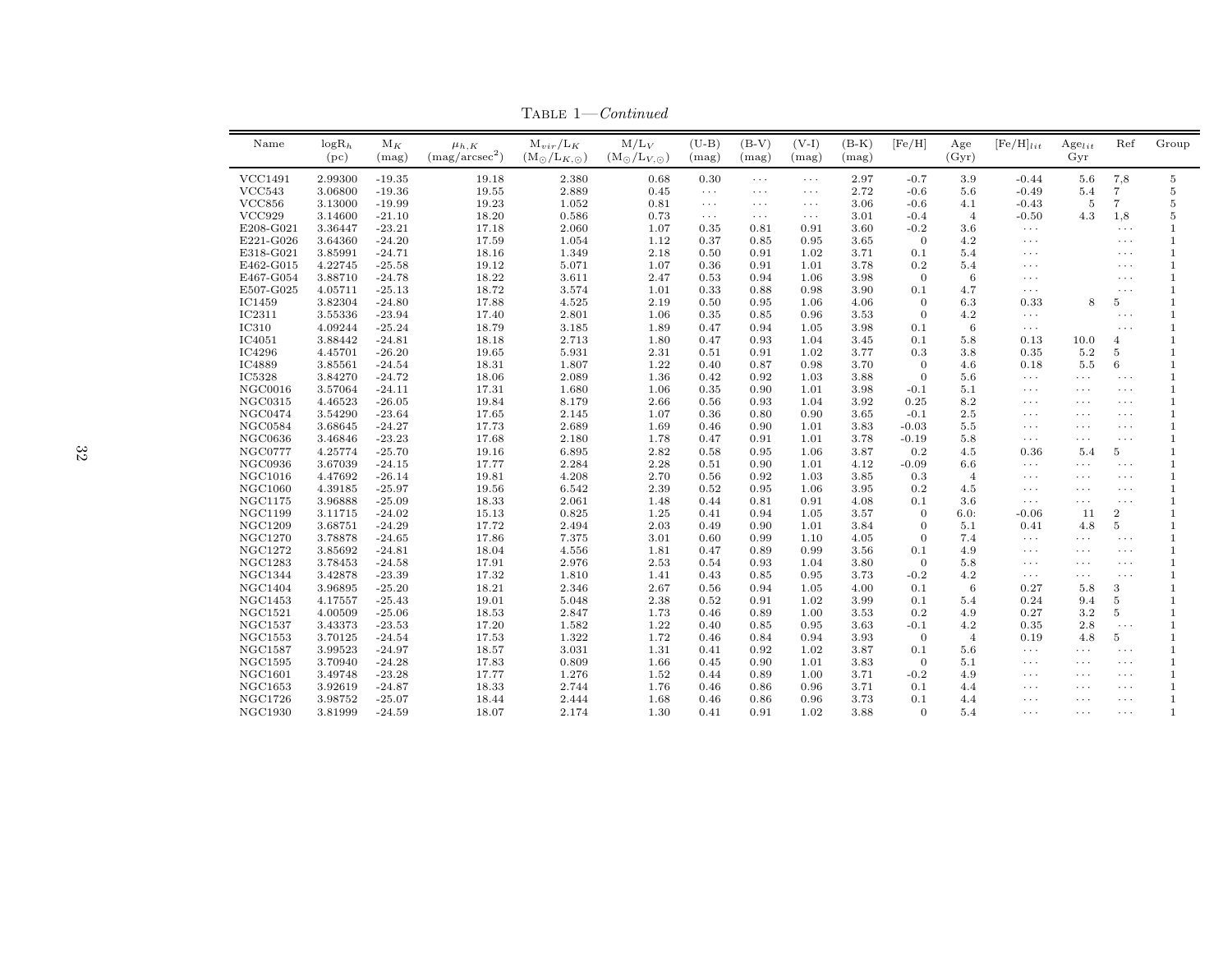| Name                             | $log R_h$<br>(pc)  | $M_K$<br>(mag)       | $\mu_{h,K}$<br>$({\rm mag/arcsec}^2)$ | $M_{vir}/L_K$<br>$(M_{\odot}/L_{K,\odot})$ | $M/L_V$<br>$(M_{\odot}/L_{V,\odot})$ | $(U-B)$<br>(mag) | $(B-V)$<br>(mag) | $(V-I)$<br>(mag) | $(B-K)$<br>(mag) | [Fe/H]         | Age<br>(Gyr)   | $[Fe/H]_{lit}$         | $Age_{lit}$<br>Gyr   | Ref                  | Group                        |
|----------------------------------|--------------------|----------------------|---------------------------------------|--------------------------------------------|--------------------------------------|------------------|------------------|------------------|------------------|----------------|----------------|------------------------|----------------------|----------------------|------------------------------|
|                                  |                    |                      |                                       |                                            |                                      |                  |                  |                  |                  |                |                |                        |                      |                      |                              |
| <b>NGC2314</b>                   | 3.79838            | $-24.72$             | 17.84                                 | 4.116                                      | 2.33                                 | 0.52             | 0.91             | 1.02             | 4.02             | $\overline{0}$ | 5.4            | $\cdots$               | $\ldots$             | $\cdots$             | $\mathbf{1}$                 |
| NGC2329                          | 4.10445            | $-25.13$             | 18.96                                 | 4.948                                      | 1.85                                 | 0.47             | 0.90             | 1.01             | 3.77             | 0.1            | 5.1:           | 0.30                   | 10.0                 | $\overline{4}$       | $\mathbf{1}$                 |
| <b>NGC2434</b>                   | 3.51563            | $-23.69$             | 17.46                                 | 2.748                                      | 0.69                                 | 0.27             | 0.82             | 0.92             | 3.43             | $-0.1$         | 3.7            | 0.40                   | 5.6                  | 6                    | $\mathbf{1}$                 |
| <b>NGC2634</b>                   | 3.50396            | $-23.23$             | 17.86                                 | 3.194                                      | 1.70                                 | 0.46             | 0.88             | 0.99             | 3.52             | $-0.1$         | 4.7            | $\ldots$ .             | $\ldots$             | $\ldots$             | $\mathbf{1}$                 |
| NGC2639                          | 3.95907            | $-25.00$             | 18.37                                 | 1.767                                      | 0.87                                 | 0.30             | 0.84             | 0.94             | 3.96             | 0.1            | $\overline{4}$ | $\cdots$               | $\cdots$             | $\cdots$             | $\mathbf{1}$                 |
| NGC2672                          | 4.28794            | $-25.65$             | 19.35                                 | 5.007                                      | 3.36                                 | 0.62             | 0.95             | 1.07             | 4.15             | 0.1            | 6.3            | $\cdots$               | $\cdots$             | $\cdots$             | $\mathbf{1}$                 |
| <b>NGC2693</b>                   | 4.25674            | $-25.62$             | 19.23                                 | 4.747                                      | 3.32                                 | 0.62             | 0.89             | 1.00             | 4.07             | 0.2            | 4.9:           | $\cdots$               | 10.0                 | $\overline{4}$       | $1\,$                        |
| <b>NGC2768</b>                   | 3.78575            | $-24.56$             | 17.94                                 | 2.146                                      | 1.35                                 | 0.42             | 0.91             | 1.02             | 3.62             | 0.1            | 5.4            | 0.19                   | 3.3                  | 3                    | $\mathbf{1}$                 |
| <b>NGC2865</b>                   | 3.83118            | $-24.57$             | 18.15                                 | 1.704                                      | 1.04                                 | 0.35             | 0.80             | 0.90             | 3.61             | 0.1            | 3.4            | $\ldots$               | $\cdots$             | $\cdots$             | $\mathbf{1}$                 |
| <b>NGC2872</b>                   | 3.84854            | $-24.68$             | 18.13                                 | 4.284                                      | 2.18                                 | 0.50             | 0.93             | 1.04             | 3.93             | $\theta$       | 5.8            | $\ldots$               | $\cdots$             | $\cdots$             | $\mathbf{1}$                 |
| <b>NGC2880</b>                   | 3.40663            | $-23.18$             | 17.42                                 | 1.684                                      | 1.29                                 | 0.41             | 0.86             | 0.96             | 3.69             | $-0.2$         | 4.4            | $\ldots$               | $\cdots$             | $\cdots$             | $\mathbf{1}$                 |
| <b>NGC2904</b>                   | 3.55090            | $-23.64$             | 17.69                                 | 4.011                                      | 1.37                                 | 0.42             | 0.91             | 1.01             | 3.75             | $-0.1$         | 5.4            | 0.31                   | 7.8                  | 6                    | $1\,$                        |
| <b>NGC2974</b>                   | 4.27865            | $-26.34$             | 18.62                                 | 1.631                                      | 2.40                                 | 0.52             | 0.93             | 1.04             | 5.37             | 0.1            | 5.8:           | 0.02                   | 13.9                 | 5                    | $\mathbf{1}$                 |
| <b>NGC2986</b>                   | 3.98934            | $-25.15$             | 18.36                                 | 4.046                                      | 2.40                                 | 0.52             | 0.89             | 1.00             | 3.78             | 0.1            | 4.9            | 0.41                   | 3.3                  | 3                    | $1\,$                        |
| <b>NGC3070</b>                   | 4.01873            | $-25.20$             | 18.46                                 | 2.426                                      | 1.22                                 | 0.40             | 0.87             | 0.98             | 3.77             | 0.1            | 4.6            | $\ldots$               | $\ldots$             | $\cdots$             | $\mathbf{1}$                 |
| <b>NGC3078</b>                   | 3.97638            | $-25.06$             | 18.39                                 | 3.032                                      | 2.45                                 | 0.53             | 0.92             | 1.03             | 3.86             | 0.1            | 5.6            | $\cdots$               | $\cdots$             | $\cdots$             | $1\,$                        |
| NGC3087                          | 3.95908            | $-24.93$             | 18.43                                 | 4.332                                      | 1.76                                 | 0.46             | 0.92             | 1.03             | 4.03             | 0.1            | 5.6            | $\ldots$ .             | $\ldots$             | $\ldots$             | $\mathbf{1}$                 |
| <b>NGC3115</b>                   | 3.77932            | $-24.85$             | 17.61                                 | 1.995                                      | 1.90                                 | 0.48             | 0.90             | 1.01             | 4.01             | $\mathbf{0}$   | 5.1            | 0.40                   | 3.0                  | 3                    | $\,1\,$                      |
| <b>NGC3136</b>                   | 3.95828            | $-24.95$             | 18.41                                 | 3.123                                      | 0.92                                 | 0.31             | 0.76             | 0.85             | 3.59             | 0.1            | 2.9            | 0.66                   | 1.5                  | 5                    | $\mathbf{1}$                 |
| <b>NGC3158</b>                   | 4.58806            | $-26.18$             | 20.32                                 | 7.380                                      | 2.88                                 | 0.58             | 0.93             | 1.04             | 3.94             | 0.3            | 4.1            | $\cdots$               | $\cdots$             | $\ldots$             | $\mathbf{1}$                 |
| NGC323                           | 4.24532            | $-25.64$             | 19.15                                 | 6.849                                      | 2.60                                 | 0.55             | 0.95             | 1.06             | 3.94             | 0.2            | 6.3            | $\ldots$               | $\cdots$             | $\ldots$             | $\mathbf{1}$                 |
| <b>NGC3250</b>                   | 4.13283            | $-25.45$             | 18.78                                 | 3.725                                      | 2.64                                 | 0.56             | 0.92             | 1.03             | 3.99             | 0.1            | 5.6            | 0.41                   | 2.8                  | 3                    | $\mathbf{1}$                 |
| <b>NGC3257</b>                   | 3.44776            | $-23.28$             | 17.53                                 | 1.279                                      | 1.32                                 | 0.42             | 0.87             | 0.98             | 3.62             | $-0.2$         | 4.6            | $\ldots$ .             | .                    | $\ldots$             | $\mathbf{1}$                 |
| <b>NGC3258</b>                   | 3.89433            | $-24.84$             | 18.20                                 | 4.040                                      | 1.87                                 | 0.47             | 0.90             | 1.01             | 3.83             | 0.1            | 5.1            | 0.38                   | 4.5                  | 5                    | $\mathbf{1}$                 |
| <b>NGC3268</b>                   | 4.03052            | $-25.01$             | 18.72                                 | 3.320                                      | 1.70                                 | 0.46             | 0.92             | 1.03             | 3.72             | 0.1            | 5.6            | 0.61                   | 9.8                  | 5                    | $\mathbf{1}$                 |
| <b>NGC3305</b>                   | 3.69554            | $-24.37$             | 17.68                                 | 2.541                                      | 2.36                                 | 0.52             | 0.91             | 1.01             | 3.91             | $\mathbf{0}$   | 5.4            | $-0.20$                | 1.2                  | $\overline{2}$       | $\mathbf{1}$                 |
| NGC3308                          | 3.82038            | $-24.66$             | 18.01                                 | 1.951<br>3.285                             | 2.33                                 | 0.52             | 0.91             | 1.02             | 4.05             | $\theta$       | 5.4            | $\ldots$ .<br>$\cdots$ | $\ldots$             | $\ldots$             | $\mathbf{1}$                 |
| <b>NGC3309</b>                   | 4.12307            | $-25.45$             | 18.73                                 |                                            | 2.67                                 | 0.56             | 0.89             | 1.00             | 3.72             | 0.2            | 4.9            |                        | $\cdots$             | .                    | $\mathbf{1}$                 |
| <b>NGC3311</b><br><b>NGC3348</b> | 4.28876<br>3.98987 | $-25.56$<br>$-25.03$ | 19.45<br>18.49                        | 2.589<br>3.230                             | 2.25<br>1.26                         | 0.51<br>0.41     | 0.88<br>0.92     | 0.99<br>1.03     | 4.33<br>3.63     | 0.1<br>0.1     | 4.7<br>5.6     | $\cdots$<br>$\cdots$   | $\cdots$             | $\cdots$<br>$\cdots$ | $\mathbf{1}$<br>$\mathbf{1}$ |
| <b>NGC3557</b>                   | 4.47813            | $-26.12$             | 19.83                                 | 5.441                                      | 2.40                                 | 0.52             | 0.90             | 1.01             | 3.76             | 0.3            | 3.7            | 0.24                   | $\cdots$<br>5.8      | 5                    | $\mathbf{1}$                 |
| <b>NGC3562</b>                   | 4.13012            | $-25.47$             | 18.75                                 | 4.182                                      | 2.40                                 | 0.52             | 0.87             | 0.97             | 3.53             | 0.2            | 3.3            | $\ldots$               |                      |                      | $\mathbf{1}$                 |
| NGC3585                          | 3.94132            | $-25.19$             | 18.08                                 | 2.125                                      | 1.76                                 | 0.46             | 0.89             | 1.00             | 3.84             | 0.1            | 4.9            | $\ldots$               | $\cdots$<br>$\ldots$ | $\ldots$<br>$\ldots$ | $\mathbf{1}$                 |
| <b>NGC3607</b>                   | 3.64861            | $-24.26$             | 17.55                                 | 3.230                                      | 1.74                                 | 0.46             | 0.90             | 1.01             | 3.85             | $\theta$       | 5.1            | 0.38                   | 3.1                  | 5                    | $1\,$                        |
| <b>NGC3608</b>                   | 3.51139            | $-23.59$             | 17.53                                 | 2.960                                      | 1.12                                 | 0.38             | 0.91             | 1.02             | 3.37             | $-0.1$         | 5.4:           | 0.16                   | 10.0                 | 3,4                  | $\mathbf{1}$                 |
| <b>NGC3610</b>                   | 3.63939            | $-24.11$             | 17.65                                 | 1.486                                      | 1.71                                 | 0.46             | 0.83             | 0.93             | 3.65             | $\theta$       | 3.9            | 0.40                   | 1.6                  | 3                    | $\mathbf{1}$                 |
| <b>NGC3640</b>                   | 3.78960            | $-24.20$             | 18.32                                 | 2.390                                      | 2.11                                 | 0.50             | 0.87             | 0.97             | 3.62             | $\theta$       | 4.6            | $-0.01$                | 8.3                  | 6                    | $\mathbf{1}$                 |
| <b>NGC3706</b>                   | 4.13109            | $-25.38$             | 18.85                                 | 4.528                                      | 1.98                                 | 0.48             | 0.92             | 1.02             | 4.03             | 0.1            | 5.6            | $\ldots$               | $\cdots$             | $\cdots$             | $1\,$                        |
| <b>NGC380</b>                    | 3.77027            | $-24.50$             | 17.91                                 | 4.280                                      | 2.40                                 | 0.52             | 0.94             | 1.06             | 3.92             | $\overline{0}$ | 6              | $\cdots$               | $\cdots$             | $\cdots$             | $\mathbf{1}$                 |
| <b>NGC3837</b>                   | 3.88307            | $-24.77$             | 18.21                                 | 3.734                                      | 2.68                                 | 0.56             | 0.92             | 1.03             | 4.12             | $\theta$       | 5.6            | $\cdots$               | $\cdots$             | $\cdots$             | $\mathbf{1}$                 |
| <b>NGC3842</b>                   | 4.29826            | $-25.72$             | 19.34                                 | 4.910                                      | 2.19                                 | 0.50             | 0.88             | 0.98             | 3.54             | 0.2            | 3.4            | $\cdots$               | $\cdots$             | .                    | $\mathbf{1}$                 |
| NGC385                           | 3.67339            | $-24.11$             | 17.82                                 | 2.063                                      | 1.11                                 | 0.37             | 0.86             | 0.96             | 3.66             | $\mathbf{0}$   | 4.4            | $\cdots$               | .                    | .                    | $1\,$                        |
| <b>NGC3862</b>                   | 4.17040            | $-25.37$             | 19.05                                 | 4.321                                      | 2.36                                 | 0.52             | 0.92             | 1.03             | 4.04             | 0.1            | 5.6            | $\cdots$               | .                    | .                    | $\mathbf{1}$                 |
| <b>NGC3873</b>                   | 3.90985            | $-24.74$             | 18.38                                 | 3.657                                      | 1.29                                 | 0.41             | 0.92             | 1.03             | 3.93             | $\theta$       | 5.6            | .                      | .                    | .                    | $1\,$                        |
|                                  |                    |                      |                                       |                                            |                                      |                  |                  |                  |                  |                |                |                        |                      |                      |                              |

TABLE  $1$ —Continued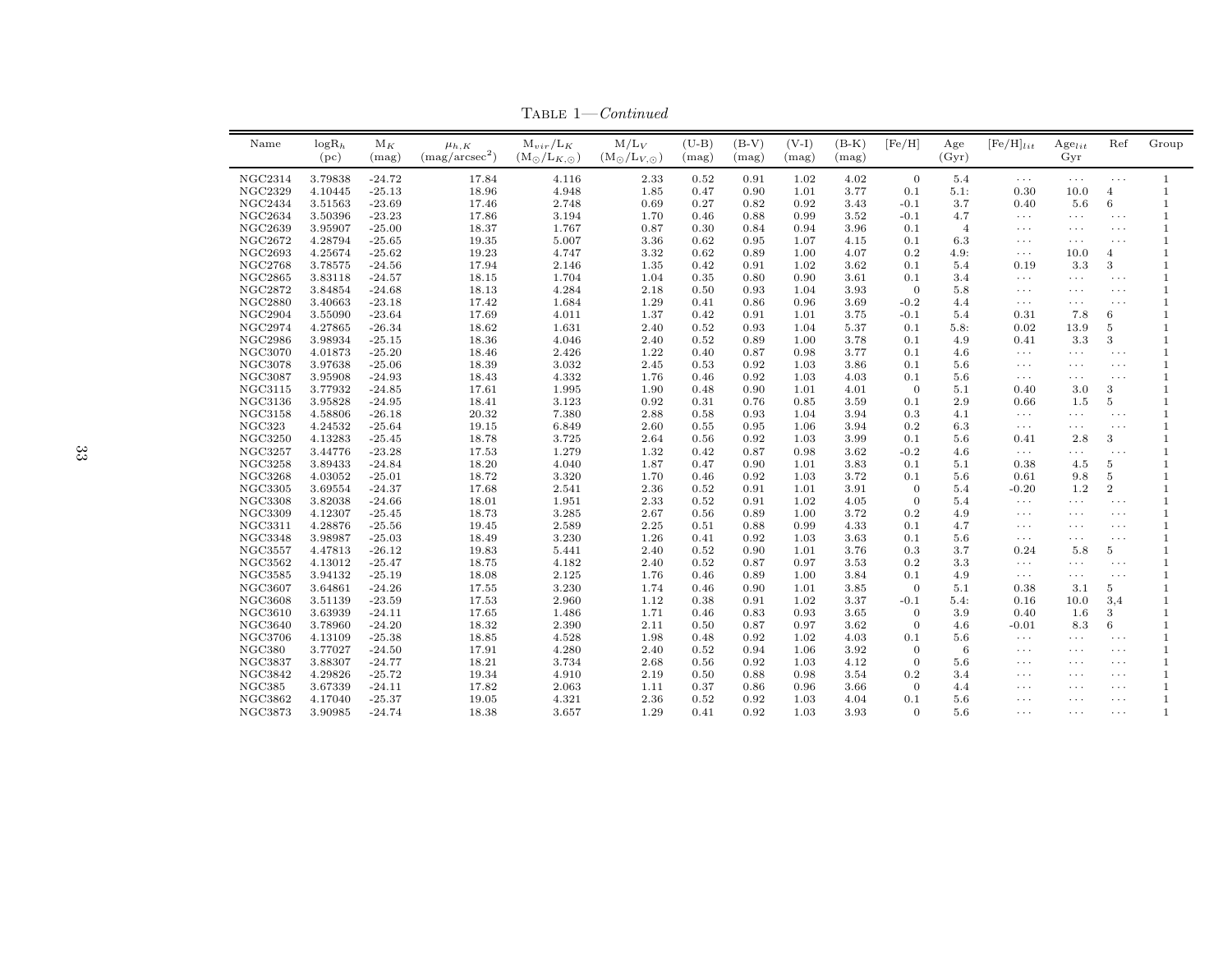| Name                      | $log R_h$          | $M_K$                | $\mu_{h,K}$            | $M_{vir}/L_K$             | $M/L_V$                   | $(U-B)$      | $(B-V)$      | $(V-I)$      | $(B-K)$      | [Fe/H]              | Age        | $[Fe/H]_{lit}$       | $Age_{lit}$     | Ref            | Group                        |
|---------------------------|--------------------|----------------------|------------------------|---------------------------|---------------------------|--------------|--------------|--------------|--------------|---------------------|------------|----------------------|-----------------|----------------|------------------------------|
|                           | (pc)               | (mag)                | $({\rm mag/arcsec}^2)$ | $(M_{\odot}/L_{K,\odot})$ | $(M_{\odot}/L_{V,\odot})$ | (mag)        | (mag)        | (mag)        | (mag)        |                     | (Gyr)      |                      | Gyr             |                |                              |
| <b>NGC3904</b>            | 3.72108            | $-24.41$             | 17.76                  | 2.510                     | 1.79                      | 0.47         | 0.89         | 1.00         | 3.80         | $\theta$            | 4.9        | $\cdots$             | $\cdots$        | $\cdots$       | $\mathbf{1}$                 |
| NGC392                    | 3.68896            | $-24.34$             | 17.67                  | 3.655                     | 1.60                      | 0.45         | 0.86         | 0.96         | 3.83         | $\theta$            | 4.4        | $\cdots$             | $\cdots$        | $\ldots$       | $\mathbf{1}$                 |
| <b>NGC3923</b>            | 4.26203            | $-25.77$             | 19.10                  | 2.509                     | 2.49                      | 0.54         | 0.91         | 1.01         | 3.92         | 0.2                 | $3.8\,$    | $\cdots$             | $\cdots$        | $\cdots$       | $\mathbf{1}$                 |
| <b>NGC3962</b>            | 3.81827            | $-24.70$             | 17.96                  | 2.306                     | 1.78                      | 0.47         | 0.89         | 1.00         | 3.73         | 0.1                 | 4.9:       | 0.08                 | 10.0            | 5              | $\mathbf{1}$                 |
| NGC4036                   | 3.58517            | $-24.11$             | 17.38                  | 1.983                     | 2.27                      | 0.51         | 0.85         | 0.95         | 3.86         | $-0.1$              | 4.2        | $\ldots$             | $\ldots$        | $\cdots$       | $\mathbf{1}$                 |
| NGC410                    | 4.32571            | $-25.80$             | 19.40                  | 6.278                     | 2.41                      | 0.53         | 0.93         | 1.04         | 3.83         | 0.2                 | 4.1        | $\cdots$             | $\cdots$        | $\cdots$       | $\mathbf{1}$                 |
| NGC4105                   | 3.93990            | $-24.94$             | 18.32                  | 3.481                     | 1.50                      | 0.44         | 0.87         | 0.98         | 3.77         | 0.1                 | 4.6        | $\cdots$             | $\cdots$        | $\cdots$       | $\mathbf{1}$                 |
| <b>NGC4125</b>            | 3.84357            | $-24.66$             | 18.13                  | 2.998                     | 1.93                      | 0.48         | 0.90         | 1.01         | 3.68         | 0.1                 | 5.1        | 0.18                 | 3.5             | 3              | $\mathbf{1}$                 |
| NGC4169                   | 3.76460            | $-24.65$             | 17.74                  | 2.359                     | 1.34                      | 0.42         | 0.87         | 0.97         | 3.94         | $\mathbf{0}$        | 4.6        | $\sim$ $\sim$ $\sim$ | $\ldots$        | $\ldots$       | $\mathbf{1}$                 |
| NGC4261                   | 4.13970            | $-25.48$             | 18.78                  | 4.563                     | 2.30                      | 0.51         | 0.95         | 1.07         | 3.99         | 0.1                 | 6.3        | 0.40                 | 10.0            | 3,4            | $\mathbf{1}$                 |
| NGC4365                   | 3.95596            | $-25.04$             | 18.31                  | 3.192                     | 1.99                      | 0.48         | 0.93         | 1.04         | 3.76         | 0.1                 | 5.8        | 0.30                 | 3.8             | 3,4            | $\,1\,$                      |
| ${\rm NGC4374}$           | 3.97980            | $-25.19$             | 18.28                  | 3.973                     | 5.06                      | 0.66         | 0.93         | 1.04         | 3.69         | 0.1                 | 5.8        | 0.10                 | 9.8             | 4,5            | $1\,$                        |
| <b>NGC4472</b>            | 4.33547            | $-25.91$             | 19.33                  | 4.606                     | 2.46                      | 0.53         | 0.93         | 1.04         | 3.77         | 0.2                 | 4.1        | 0.41                 | 3.4             | 3,4            | $\mathbf{1}$                 |
| <b>NGC4594</b>            | 4.49484            | $-26.40$             | 19.64                  | 2.492                     | 1.46                      | 0.43         | 0.88         | 0.98         | 3.77         | 0.3                 | 3.4:       | 0.20                 | 10.0            | $\overline{4}$ | $\,1\,$                      |
| NGC4621                   | 3.40263            | $-23.27$             | 17.31                  | 4.299                     | 1.61                      | 0.45         | 0.90         | 1.01         | 3.78         | $-0.2$              | 5.1        | 0.40                 | 3.1             | 3,4            | $\mathbf{1}$                 |
| <b>NGC4660</b>            | 3.35340            | $-23.22$             | 17.11                  | 2.723                     | 1.18                      | 0.39         | 0.88         | 0.98         | 3.70         | $-0.2$              | 4.7        | 0.34                 | 3.8             | 3              | $\mathbf{1}$                 |
| NGC4697                   | 4.00507            | $-25.30$             | 18.29                  | 1.251                     | 1.10                      | 0.37         | 0.87         | 0.97         | 3.74         | 0.2                 | 4.6:       | 0.20                 | 10.0            | 4,5            | $\mathbf{1}$                 |
| NGC4816                   | 3.99281            | $-25.25$             | 18.28                  | 3.007                     | 1.76                      | 0.46         | 0.87         | 0.98         | 3.79         | 0.1                 | 4.6        | .                    | $\ldots$        | $\ldots$       | $\mathbf{1}$                 |
| NGC4839                   | 4.34453            | $-25.90$             | 19.39                  | 3.881                     | 2.75                      | 0.57         | 0.88         | 0.99         | 3.72         | 0.2                 | 3.4:       | 0.30                 | 10.0            | $\overline{4}$ | $\mathbf{1}$                 |
| NGC4864                   | 3.64160            | $-24.34$             | 17.43                  | 1.889                     | 2.89                      | 0.58         | 0.94         | 1.06         | 3.78         | $\mathbf{0}$        | 6          | $-0.03$              | 10.0            | $\overline{4}$ | $\mathbf{1}$                 |
| <b>NGC4874</b>            | 4.63978            | $-26.20$             | 20.57                  | 5.210                     | 2.44                      | 0.53         | 0.87         | 0.98         | 3.78         | $0.3\,$             | 3.3:       | 0.30                 | 10.0            | $\overline{4}$ | $\mathbf{1}$                 |
| <b>NGC4881</b>            | 3.82521            | $-24.52$             | 18.17                  | 2.976                     | 2.32                      | 0.51         | 0.94         | 1.06         | 3.97         | $\theta$            | 6          | $\ldots$             | $\ldots$        | $\ldots$       | $\mathbf{1}$                 |
| NGC4923                   | 3.60511            | $-23.76$             | 17.83                  | 2.775                     | 1.94                      | 0.48         | 0.89         | 0.99         | 3.86         | $-0.1$              | 4.9        | $\cdots$             | $\cdots$        | $\cdots$       | $\mathbf{1}$                 |
| <b>NGC4976</b>            | 3.89019            | $-24.98$             | 18.04                  | 1.128                     | 0.72                      | 0.28         | 0.81         | 0.91         | 3.34         | 0.2                 | 3.6        | $\cdots$             | $\cdots$        | $\cdots$       | $\mathbf{1}$                 |
| NGC499                    | 3.95729            | $-25.02$             | 18.34                  | 2.990                     | 2.91                      | 0.59         | 0.93         | 1.04         | 4.23         | $\mathbf{0}$        | 5.8        | $\ldots$             | $\cdots$        | $\cdots$       | $\mathbf{1}$                 |
| <b>NGC5018</b>            | 4.06582            | $-25.43$             | 18.47                  | 1.996                     | 1.25                      | 0.41         | 0.80         | 0.90         | 3.54         | 0.2                 | 2.6        | 0.01                 | 3               | 6              | $\mathbf{1}$                 |
| <b>NGC5061</b>            | 4.00662            | $-25.26$             | 18.34                  | 1.876                     | 1.12                      | 0.38         | 0.83         | 0.93         | 3.61         | 0.2                 | 3.9        | $\ldots$ .           | $\ldots$        | $\ldots$       | $\mathbf{1}$<br>$\mathbf{1}$ |
| NGC507                    | 4.29650            | $-25.72$             | 19.33                  | 8.144                     | 1.91                      | 0.48         | 0.89         | 0.99         | 3.95         | 0.2                 | 4.9:       | 0.20                 | 10.0            | $\overline{4}$ | $\mathbf{1}$                 |
| <b>NGC5077</b>            | 3.95652            | $-24.94$             | 18.41                  | 4.318                     | 2.47                      | 0.53         | 0.95         | 1.07         | 3.87         | 0.1                 | 6.3:       | 0.08<br>$\ldots$     | 15              | 5              |                              |
| NGC5087<br><b>NGC5129</b> | 3.77656            | $-24.50$<br>$-25.71$ | 17.95<br>19.61         | 4.682                     | 1.37                      | 0.42         | 0.89         | 1.00         | 3.97         | $\mathbf{0}$<br>0.2 | 4.9<br>2.9 |                      | $\cdots$        | $\cdots$       | $\mathbf{1}$<br>$\mathbf{1}$ |
| <b>NGC5322</b>            | 4.35169            |                      | 18.17                  | 5.296<br>2.664            | 1.34                      | 0.42         | 0.83         | 0.93         | 3.57         |                     | 4.7        | $\ldots$ .           | $\cdots$        | $\ldots$<br>3  | $\mathbf{1}$                 |
| NGC533                    | 3.89415<br>4.39377 | $-24.86$<br>$-25.84$ | 19.70                  | 6.962                     | 1.79<br>2.65              | 0.47         | 0.88<br>0.94 | 0.98         | 3.81<br>3.85 | 0.1<br>0.2          | 4.3        | 0.40<br>$\ldots$     | 1.9<br>$\cdots$ | $\cdots$       | $\mathbf{1}$                 |
| NGC5380                   | 3.55933            | $-23.97$             | 17.39                  | 1.401                     | 1.17                      | 0.56<br>0.39 | 0.91         | 1.05<br>1.01 | 3.85         | $-0.1$              | 5.4        | $\cdots$             | $\cdots$        | $\cdots$       | $\mathbf{1}$                 |
| <b>NGC5485</b>            | 3.59959            | $-23.91$             | 17.66                  | 1.558                     | 1.96                      | 0.48         | 0.85         | 0.95         | 3.91         | $-0.1$              | 4.2        | $\cdots$             | $\cdots$        | $\cdots$       | $\mathbf{1}$                 |
| NGC5490                   | 4.10988            | $-25.30$             | 18.82                  | 5.289                     | 2.58                      | 0.55         | 0.94         | 1.05         | 3.97         | 0.1                 | 6          | $\ldots$             | $\cdots$        | $\ldots$       | $\mathbf{1}$                 |
| <b>NGC5557</b>            | 3.95036            | $-25.25$             | 18.06                  | 2.858                     | 2.29                      | 0.51         | 0.87         | 0.98         | 3.78         | 0.1                 | 4.6        | $\ldots$             | $\cdots$        | $\ldots$       | $\mathbf{1}$                 |
| <b>NGC5576</b>            | 3.60455            | $-24.05$             | 17.54                  | 2.019                     | 1.13                      | 0.38         | 0.85         | 0.95         | 3.81         | $-0.1$              | 4.2        | 0.31                 | 2.2             | 3              | $\mathbf{1}$                 |
| <b>NGC5761</b>            | 3.79494            | $-24.57$             | 17.98                  | 1.867                     | 1.00                      | 0.33         | 0.80         | 0.89         | 3.62         | 0.1                 | 3.4        | $\ldots$             | $\cdots$        | $\cdots$       | $\mathbf{1}$                 |
| <b>NGC5791</b>            | 3.96572            | $-25.01$             | 18.39                  | 2.643                     | 1.79                      | 0.47         | 0.89         | 1.00         | 3.86         | 0.1                 | 4.9        | $\ldots$             | $\cdots$        | $\cdots$       | $\mathbf{1}$                 |
| <b>NGC5796</b>            | 3.95158            | $-24.97$             | 18.36                  | 3.455                     | 2.41                      | 0.53         | 0.94         | 1.05         | 4.12         | $\mathbf{0}$        | 6          | 0.12                 | 10.0            | $\overline{4}$ | $\mathbf{1}$                 |
| <b>NGC5813</b>            | 3.95979            | $-24.95$             | 18.41                  | 3.219                     | 2.19                      | 0.50         | 0.92         | 1.03         | 3.85         | 0.1                 | 5.6:       | $-0.05$              | 11.7            | 4,5            | $\mathbf{1}$                 |
| NGC5898                   | 3.72592            | $-24.42$             | 17.78                  | 2.504                     | 1.79                      | 0.47         | 0.90         | 1.01         | 3.76         | $\mathbf{0}$        | 5.1        | 0.18                 | 7.7             | 5              | $\mathbf{1}$                 |
| NGC596                    | 3.54750            | $-23.70$             | 17.61                  | 1.593                     | 1.19                      | 0.39         | 0.85         | 0.95         | 3.70         | $-0.1$              | 4.2        | 0.16                 | 4.4             | 3              | $1\,$                        |
|                           |                    |                      |                        |                           |                           |              |              |              |              |                     |            |                      |                 |                |                              |

TABLE  $1$ —Continued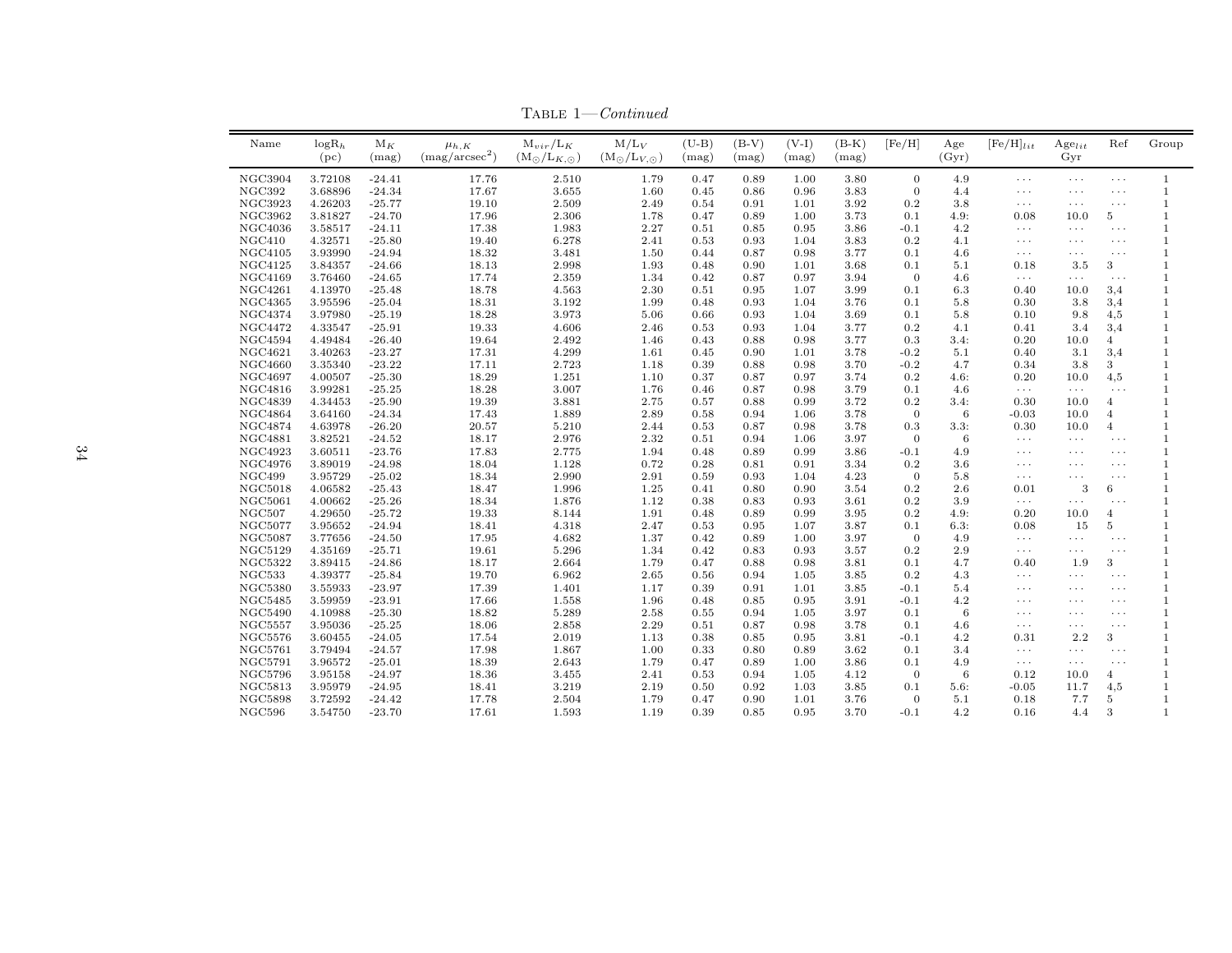| Name           | $\mathrm{logR}_h$ | $M_K$    | $\mu_{h,K}$<br>$({\rm mag/arcsec}^2)$ | $M_{vir}/L_K$<br>$(M_{\odot}/L_{K,\odot})$ | $M/L_V$<br>$(M_{\odot}/L_{V,\odot})$ | $(U-B)$ | $(B-V)$ | $(V-I)$ | $(B-K)$ | [Fe/H]         | Age<br>(Gyr)   | $[Fe/H]_{lit}$       | $Age_{lit}$<br>Gyr   | Ref            | Group          |
|----------------|-------------------|----------|---------------------------------------|--------------------------------------------|--------------------------------------|---------|---------|---------|---------|----------------|----------------|----------------------|----------------------|----------------|----------------|
|                | (pc)              | (mag)    |                                       |                                            |                                      | (mag)   | (mag)   | (mag)   | (mag)   |                |                |                      |                      |                |                |
| <b>NGC5982</b> | 3.94717           | $-24.96$ | 18.35                                 | 3.907                                      | 2.04                                 | 0.49    | 0.87    | 0.97    | 3.72    | 0.1            | 4.6            | $\sim$ $\sim$ $\sim$ | $\cdots$             | $\cdots$       | $\mathbf{1}$   |
| <b>NGC6020</b> | 3.62890           | $-24.14$ | 17.57                                 | 2.195                                      | 0.25                                 | 0.14    | 0.93    | 1.04    | 3.67    | $\theta$       | 5.8            | $\cdots$             | $\cdots$             | $\cdots$       | $\mathbf{1}$   |
| <b>NGC6086</b> | 4.25167           | $-25.63$ | 19.20                                 | $5.555\,$                                  | 1.85                                 | 0.47    | 0.89    | 1.00    | 3.55    | 0.2            | 3.6            | $\cdots$             | $\cdots$             | $\cdots$       | $\mathbf{1}$   |
| <b>NGC6107</b> | 4.56710           | $-26.13$ | 20.27                                 | 3.103                                      | 2.32                                 | 0.52    | 0.98    | 1.10    | 5.26    | $\theta$       | 7.1            | $\cdots$             | .                    | $\cdots$       | $\mathbf{1}$   |
| NGC6109        | 4.07277           | $-25.10$ | 18.83                                 | 4.020                                      | 2.27                                 | 0.51    | 0.95    | 1.07    | 3.41    | 0.2            | 6.3            | $\cdots$             | $\cdots$             | .              | $\mathbf{1}$   |
| NGC6146        | 4.40158           | $-25.93$ | 19.65                                 | 4.767                                      | 2.35                                 | 0.52    | 0.90    | 1.01    | 3.86    | 0.2            | 3.7            | $\cdots$             | .                    | .              | $\mathbf{1}$   |
| NGC6158        | 3.97850           | $-24.88$ | 18.58                                 | 2.232                                      | 1.65                                 | 0.45    | 0.89    | 1.00    | 3.96    | 0.1            | 4.9            | $\cdots$             | .                    | $\cdots$       | $\mathbf{1}$   |
| NGC6173        | 4.48185           | $-26.05$ | 19.93                                 | 4.725                                      | 2.38                                 | 0.52    | 0.92    | 1.03    | 3.63    | 0.3            | $\overline{4}$ | $\cdots$             | $\cdots$             | $\cdots$       | $\mathbf{1}$   |
| NGC661         | 3.65138           | $-24.17$ | 17.65                                 | 1.338                                      | 1.53                                 | 0.44    | 0.87    | 0.97    | 3.59    | $\theta$       | 4.6            | $\sim$ $\sim$ $\sim$ | $\sim$ $\sim$ $\sim$ | $\cdots$       | $\mathbf{1}$   |
| NGC6702        | 3.96212           | $-24.81$ | 18.56                                 | 2.148                                      | 1.43                                 | 0.43    | 0.84    | 0.94    | 3.56    | 0.1            | 4.0:           | 0.12                 | 10.0                 | $\overline{4}$ | $\mathbf{1}$   |
| NGC6703        | 3.70461           | $-24.26$ | 17.83                                 | 1.751                                      | 1.79                                 | 0.47    | 0.89    | 1.00    | 3.76    | $\theta$       | 4.9            | 0.10                 | 10.0                 | $\overline{4}$ | $\mathbf{1}$   |
| NGC6721        | 3.98157           | $-25.00$ | 18.48                                 | 4.059                                      | 1.27                                 | 0.41    | 0.94    | 1.05    | 3.89    | 0.1            | 6              | 0.31                 | $\overline{5}$       | $\overline{5}$ | $\mathbf{1}$   |
| NGC6758        | 3.93604           | $-24.95$ | 18.30                                 | 3.726                                      | 1.41                                 | 0.43    | 0.94    | 1.06    | 3.94    | 0.1            | 6.0:           | $-0.01$              | 16                   | 5              | $\mathbf{1}$   |
| NGC6776        | 4.10080           | $-25.32$ | 18.75                                 | 2.307                                      | 1.49                                 | 0.44    | 0.86    | 0.96    | 3.71    | 0.2            | 4.4            | 0.22                 | 2.7                  | 5              | $\mathbf{1}$   |
| NGC679         | 3.91359           | $-24.94$ | 18.19                                 | 2.774                                      | 2.43                                 | 0.53    | 0.89    | 0.99    | 4.10    | $\theta$       | 4.9            | $\cdots$             | $\cdots$             | $\cdots$       | $\mathbf{1}$   |
| <b>NGC680</b>  | 3.30190           | $-23.96$ | 16.12                                 | 1.274                                      | 1.39                                 | 0.43    | 0.90    | 1.00    | 3.82    | $-0.1$         | 5.1            | $\ldots$             | $\cdots$             | $\cdots$       | $\mathbf{1}$   |
| <b>NGC6851</b> | 3.62071           | $-24.23$ | 17.44                                 | 1.677                                      | 1.28                                 | 0.41    | 0.83    | 0.94    | 3.69    | $\mathbf{0}$   | 3.9            | $\cdots$             | .                    | $\cdots$       | $1\,$          |
| <b>NGC6868</b> | 4.27965           | $-25.53$ | 19.43                                 | 5.704                                      | 2.82                                 | 0.58    | 0.93    | 1.04    | 4.09    | 0.1            | 5.8            | 0.22                 | 9.2                  | 5              | $\mathbf{1}$   |
| <b>NGC687</b>  | 3.93865           | $-24.86$ | 18.40                                 | 3.440                                      | 2.67                                 | 0.56    | 0.93    | 1.04    | 4.02    | $\Omega$       | 5.8            | $\ldots$ .           | $\cdots$             | $\cdots$       | $\mathbf{1}$   |
| <b>NGC6958</b> | 3.65829           | $-24.28$ | 17.58                                 | 2.550                                      | 1.42                                 | 0.43    | 0.84    | 0.94    | 3.69    | $\overline{0}$ | $\overline{4}$ | 0.28                 | 3                    | 5              | $1\,$          |
| <b>NGC7014</b> | 3.97023           | $-24.88$ | 18.54                                 | 4.332                                      | 2.38                                 | 0.52    | 0.91    | 1.02    | 3.96    | 0.1            | 5.4            | $\cdots$             | .                    | $\cdots$       | $\mathbf{1}$   |
| NGC7029        | 3.66291           | $-24.24$ | 17.65                                 | 2.197                                      | 1.08                                 | 0.36    | 0.83    | 0.93    | 3.68    | $\theta$       | 3.9            | $\ldots$ .           | $\cdots$             | $\ldots$       | $\mathbf{1}$   |
| <b>NGC7144</b> | 3.65758           | $-23.92$ | 17.93                                 | 2.500                                      | 1.27                                 | 0.41    | 0.88    | 0.99    | 3.62    | $-0.1$         | 4.7            | 0.22                 | 3.8                  | 3              | $\mathbf{1}$   |
| <b>NGC7145</b> | 3.20764           | $-23.32$ | 16.29                                 | 0.791                                      | 1.17                                 | 0.39    | 0.85    | 0.95    | 3.44    | $-0.1$         | 4.2            | $\cdots$             | $\cdots$             | $\cdots$       | $\mathbf{1}$   |
| <b>NGC7173</b> | 3.40097           | $-23.46$ | 17.11                                 | 2.789                                      | 1.58                                 | 0.45    | 0.87    | 0.97    | 3.81    | $-0.2$         | 4.6            | $\cdots$             | $\cdots$             | $\cdots$       | $\mathbf{1}$   |
| <b>NGC7192</b> | 3.74799           | $-24.40$ | 17.91                                 | 1.982                                      | 1.06                                 | 0.35    | 0.89    | 0.99    | 3.54    | $\mathbf{0}$   | 4.9            | 0.30                 | 5.7                  | 5              | $\mathbf{1}$   |
| NGC7196        | 3.76349           | $-24.59$ | 17.79                                 | 3.842                                      | 1.76                                 | 0.46    | 0.89    | 1.00    | 3.98    | $\theta$       | 4.9            | $\sim$ $\sim$ $\sim$ | .                    | $\cdots$       | 1              |
| <b>NGC7200</b> | 3.30108           | $-22.88$ | 17.19                                 | 3.205                                      | 2.20                                 | 0.50    | 0.73    | 0.81    | 3.51    | $-0.2$         | 3.4            | $\cdots$             | .                    | $\cdots$       | $\mathbf{1}$   |
| <b>NGC7236</b> | 3.98476           | $-25.19$ | 18.30                                 | 1.370                                      | 1.99                                 | 0.48    | 0.88    | 0.99    | 4.34    | $\theta$       | 4.7            | $\ldots$             | $\cdots$             | $\cdots$       | $\mathbf{1}$   |
| <b>NGC7332</b> | 3.06963           | $-22.24$ | 16.68                                 | 1.632                                      | 2.32                                 | 0.52    | 0.91    | 1.02    | 3.79    | $\theta$       | 5.4            | $-0.02$              | 3.7                  | 5              | $\mathbf{1}$   |
| NGC7562        | 3.94391           | $-24.91$ | 18.38                                 | 3.361                                      | 2.61                                 | 0.55    | 0.94    | 1.05    | 3.84    | 0.1            | 6              | $\ldots$ .           | $\cdots$             | $\cdots$       | $\mathbf{1}$   |
| <b>NGC7768</b> | 4.33595           | $-25.82$ | 19.43                                 | 3.583                                      | 2.02                                 | 0.49    | 0.82    | 0.92    | 3.67    | 0.2            | 2.7            | $\ldots$             | .                    | .              | $\mathbf{1}$   |
| NGC80          | 4.18289           | $-25.41$ | 19.07                                 | 5.505                                      | 3.11                                 | 0.60    | 0.91    | 1.02    | 4.08    | 0.1            | 5.4            | $\cdots$             | .                    | $\cdots$       | $\mathbf{1}$   |
| E376-G007      | 3.73038           | $-24.36$ | 17.86                                 | 2.595                                      | 1.50                                 | 0.44    | 0.84    | 0.94    | 3.96    | $\theta$       | $\overline{4}$ | $\cdots$             | .                    | $\cdots$       | $\mathbf{1}$   |
| IC3370         | 4.11142           | $-25.37$ | 18.76                                 | 2.350                                      | 1.01                                 | 0.34    | 0.85    | 0.95    | 3.72    | 0.2            | 4.2            | $\cdots$             | .                    | .              | $\mathbf{1}$   |
| IC4943         | 3.36849           | $-23.06$ | 17.35                                 | 2.325                                      | 1.39                                 | 0.43    | 0.87    | 0.98    | 3.56    | $-0.2$         | 4.6            | $\cdots$             | $\cdots$             | $\cdots$       | $\mathbf{1}$   |
| NGC194         | 3.94334           | $-24.92$ | 18.37                                 | 2.461                                      | 2.88                                 | 0.58    | 0.91    | 1.02    | 3.73    | 0.1            | 5.4            | $\cdots$             | .                    | $\cdots$       | $\mathbf{1}$   |
| NGC227         | 3.98541           | $-25.07$ | 18.42                                 | 3.893                                      | 1.57                                 | 0.45    | 0.88    | 0.98    | 3.83    | 0.1            | 4.7            | $\cdots$             | .                    | $\cdots$       | $\mathbf{1}$   |
| <b>NGC2300</b> | 3.75165           | $-24.42$ | 17.91                                 | 4.179                                      | 3.14                                 | 0.61    | 0.97    | 1.08    | 4.13    | $-0.1$         | 6.8:           | 0.20                 | 11.7                 | 6              | $\mathbf{1}$   |
| NGC2832        | 4.61158           | $-26.27$ | 20.36                                 | 9.915                                      | 2.44                                 | 0.53    | 0.92    | 1.03    | 3.93    | 0.3            | 4.0:           | 0.30                 | 10.0                 | $\overline{4}$ | $\overline{1}$ |
| <b>NGC2865</b> | 3.83118           | $-24.57$ | 18.15                                 | 1.704                                      | 1.04                                 | 0.35    | 0.80    | 0.90    | 3.61    | 0.1            | 3.4            | $\sim$ $\sim$ $\sim$ | $\cdots$             | $\cdots$       | $\mathbf{1}$   |
| NGC4373        | 4.33406           | $-25.87$ | 19.37                                 | 3.182                                      | 1.11                                 | 0.37    | 0.86    | 0.97    | 3.90    | 0.2            | 3.2            | $\ldots$             | $\cdots$             | $\cdots$       | $\mathbf{1}$   |
| NGC4616        | 3.76140           | $-24.44$ | 17.93                                 | 1.653                                      | 1.86                                 | 0.47    | 0.90    | 1.01    | 4.12    | $\theta$       | 5.1            | $\cdots$             | .                    | $\cdots$       | $\mathbf{1}$   |
| NGC4692        | 4.24744           | $-25.52$ | 19.29                                 | 4.899                                      | 3.40                                 | 0.62    | 0.96    | 1.08    | 3.79    | 0.2            | 6.5            | 0.30                 | 10.0                 | $\overline{4}$ | $1\,$          |

TABLE  $1$ —Continued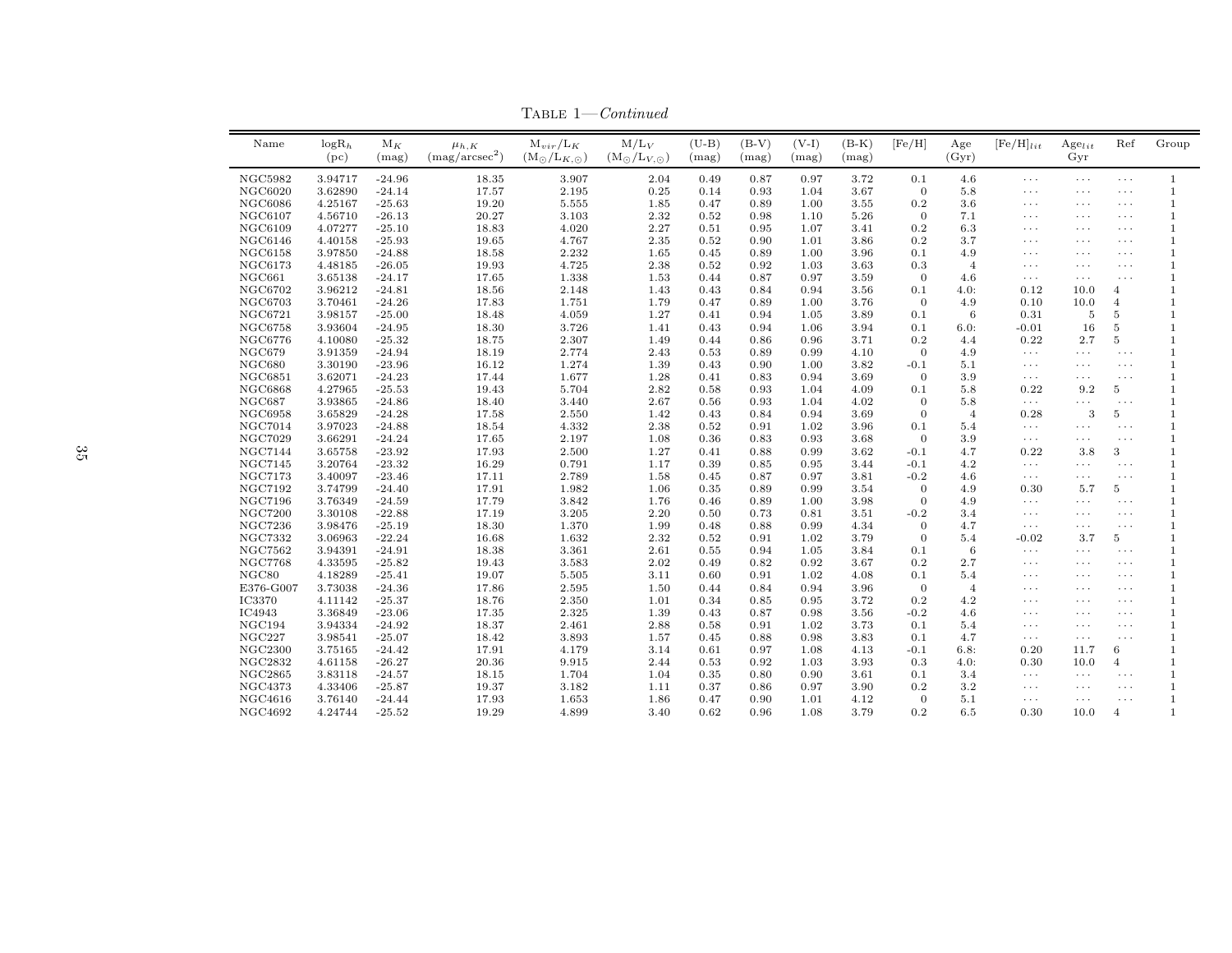| Name           | $log R_h$ | $M_K$    | $\mu_{h,K}$            | $M_{vir}/L_K$             | $M/L_V$                   | $(U-B)$  | $(B-V)$                 | $(V-I)$  | $(B-K)$ | [Fe/H]   | Age            | $[Fe/H]_{lit}$ | $Age_{lit}$ | Ref                     | Group          |
|----------------|-----------|----------|------------------------|---------------------------|---------------------------|----------|-------------------------|----------|---------|----------|----------------|----------------|-------------|-------------------------|----------------|
|                | (pc)      | (mag)    | $({\rm mag/arcsec}^2)$ | $(M_{\odot}/L_{K,\odot})$ | $(M_{\odot}/L_{V,\odot})$ | (mag)    | (mag)                   | (mag)    | (mag)   |          | (Gyr)          |                | Gyr         |                         |                |
| NGC4839        | 4.34453   | $-25.90$ | 19.39                  | 3.881                     | 2.75                      | 0.57     | 0.88                    | 0.99     | 3.72    | 0.2      | 3.4            | $\cdots$       | $\cdots$    | $\cdots$                | 1              |
| NGC4915        | 3.78878   | $-24.55$ | 17.96                  | 2.436                     | 1.34                      | 0.42     | 0.83                    | 0.93     | 3.96    | $\theta$ | 3.9            | $\cdots$       | $\cdots$    | $\cdots$                | $\mathbf{1}$   |
| NGC4946        | 3.78252   | $-24.40$ | 18.08                  | 2.400                     | 2.74                      | 0.57     | 0.91                    | 1.02     | 3.99    | $\Omega$ | 5.4            | $\cdots$       | $\cdots$    | $\cdots$                | 1              |
| <b>NGC6051</b> | 4.34637   | $-26.12$ | 19.18                  | 2.805                     | 1.94                      | 0.48     | 0.99                    | 1.11     | 4.25    | 0.2      | 5.2            | $\cdots$       | .           | .                       | 1              |
| <b>NGC7192</b> | 3.74799   | $-24.40$ | 17.91                  | 1.982                     | 1.06                      | 0.35     | 0.89                    | 0.99     | 3.54    | $\theta$ | 4.9            | 0.30           | 5.7         | 5                       | 1              |
| <b>NGC1387</b> | 3.54978   | $-23.66$ | 17.66                  | 1.496                     | 2.09                      | 0.49     | 0.96                    | 1.08     | 4.27    | $-0.2$   | 8.9            | $\cdots$       | .           | $\cdots$                | 1              |
| <b>NGC1399</b> | 3.92221   | $-24.99$ | 18.19                  | 5.903                     | 2.11                      | 0.50     | 0.93                    | 1.05     | 4.05    | 0.1      | 5.8            | 0.33           | 5.1         | 3                       | 1              |
| <b>VCC1036</b> | 3.07700   | $-20.74$ | 18.21                  | 1.231                     | 0.94                      | 0.40     | 0.86                    | 0.96     | 3.11    | $-0.5$   | 5.9            | $-0.50$        | 3.5         | 1,7                     | 5              |
| <b>VCC1073</b> | 3.03600   | $-20.53$ | 18.22                  | 1.135                     | 1.52                      | $\cdots$ | $\cdots$                | $\cdots$ | 3.24    | $-0.5$   | 5.3            | $\cdots$       | .           | $\cdots$                | 5              |
| <b>VCC1308</b> | 3.09100   | $-18.51$ | 20.51                  | 6.153                     | 0.31                      | 0.28     | $\cdots$                | $\cdots$ | 2.36    | $-0.7$   | 3.4            | $-0.46$        | 3.6         | $\overline{7}$          | $\bf 5$        |
| <b>VCC1488</b> | 2.92300   | $-19.20$ | 18.98                  | 1.322                     | 0.39                      | $\cdots$ | $\cdots$                | $\cdots$ | 2.58    | $-0.6$   | 3.7            | $\cdots$       | .           | .                       | 5              |
| VCC452         | 3.02300   | $-18.02$ | 20.66                  | 1.978                     | 0.17                      | 0.18     | $\cdots$                | $\cdots$ | 1.92    | $-0.7$   | 3.3            | $\cdots$       | .           | .                       | 5              |
| VCC745         | 2.93900   | $-19.99$ | 18.27                  | 2.763                     | 0.67                      | $\cdots$ | .                       | $\cdots$ | 2.96    | $-0.6$   | 3.9            | $\cdots$       | .           | .                       | 5              |
| VCC917         | 2.88600   | $-19.01$ | 18.99                  | 1.901                     | 0.41                      | $\cdots$ | $\cdots$                | $\cdots$ | 2.66    | $-0.6$   | 3.4            | $-0.62$        | 4.4         | 7                       | $\overline{5}$ |
| VCC940         | 3.11300   | $-20.01$ | 19.12                  | 1.109                     | 0.53                      | 0.31     | $\cdots$                | $\cdots$ | 2.82    | $-0.6$   | 3.7            | $-0.70$        | .           | $\mathbf{1}$            | 5              |
| IC4011         | 3.38804   | $-22.93$ | 16.11                  | 1.565                     | 2.40                      | 0.41     | 0.90                    | 1.01     | 3.80    | $-0.2$   | $\overline{7}$ | $\cdots$       | $\cdots$    | $\cdots$                | 1              |
| IC3960         | 3.45842   | $-23.37$ | 15.84                  | 2.351                     | 3.05                      | 0.46     | 0.95                    | 1.07     | 4.25    | $-0.2$   | 8.6            | $\cdots$       | $\cdots$    | $\cdots$                | 1              |
| IC3973         | 3.30529   | $-23.09$ | 16.65                  | 3.280                     | 5.07                      | 0.50     | 0.93                    | 1.04     | 4.17    | $-0.3$   | 7.9            | 0.13           | 9.8         | 4                       | 1              |
| IC4021         | 3.29219   | $-22.80$ | 15.32                  | 2.283                     | 3.10                      | 0.46     | 0.94                    | 1.06     | 3.79    | $-0.3$   | 8.2            | $\cdots$       | $\cdots$    | $\cdots$                | 1              |
| IC3393         | 2.91800   | $-18.46$ | 19.70                  | 1.983                     | 0.75                      | $\cdots$ | $\cdots$                | $\cdots$ | 3.02    | $-0.7$   | $\overline{4}$ | $\cdots$       | .           | .                       | 5              |
| <b>NGC4431</b> | 3.17700   | $-20.88$ | 18.57                  | 1.489                     | 2.34                      | 0.54     | 0.79                    | 0.88     | 3.36    | $-0.5$   | 4.4:           | $-0.30$        | 10.0        | 4                       | $\overline{5}$ |
| <b>UGC7436</b> | 2.99300   | $-19.94$ | 18.60                  | 1.649                     | 1.73                      | $\cdots$ | $\cdots$                | $\cdots$ | 3.31    | $-0.6$   | 3.7            | $\cdots$       | $\cdots$    | $\cdots$                | 5              |
| IC0225         | 3.06400   | $-19.27$ | 19.62                  | 0.906                     | 0.50                      | $\cdots$ | .                       | $\cdots$ | 2.79    | $-0.66$  | 1.6            | $\cdots$       | $\cdots$    | .                       | $\overline{5}$ |
| IC3328         | 3.13500   | $-20.05$ | 19.19                  | 1.335                     | 0.81                      | .        | $\cdots$                | $\cdots$ | 3.06    | $-0.6$   | 4.1            | $\cdots$       | $\cdots$    | $\cdots$                | 5              |
| IC3381         | 2.98000   | $-19.65$ | 18.82                  | 2.083                     | 1.39                      | $\cdots$ | $\cdots$                | $\cdots$ | 3.21    | $-0.6$   | 5              | $\cdots$       | .           | $\cdots$                | 5              |
| IC3461         | 2.98900   | $-18.93$ | 19.59                  | 4.193                     | 0.36                      | 0.30     | $\cdots$                | $\cdots$ | 2.48    | $-0.7$   | 3.6            | $\cdots$       | $\cdots$    | .                       | $\overline{5}$ |
| IC3468         | 3.17500   | $-21.22$ | 18.22                  | 0.431                     | 1.94                      | $\cdots$ | .                       | $\cdots$ | 3.34    | $-0.4$   | 6              | $\cdots$       | $\cdots$    | .                       | 5              |
| IC3653         | 2.85500   | $-19.90$ | 17.94                  | 1.381                     | 1.27                      | $\cdots$ | .                       | $\cdots$ | 3.18    | $-0.6$   | 4.8            | $\cdots$       | $\cdots$    | $\cdots$                | 5              |
| NGC4121        | 2.94500   | $-20.93$ | 17.36                  | 1.570                     | 1.03                      | 0.47     | 0.88                    | 0.98     | 3.13    | $-0.4$   | 6.4            | $\cdots$       | .           | $\cdots$                | 5              |
| <b>NGC4308</b> | 2.86500   | $-19.76$ | 18.13                  | 2.522                     | 3.96                      | 0.27     | 0.83                    | 0.93     | 3.40    | $-0.7$   | 6.5            | $\cdots$       | .           | $\cdot$ $\cdot$ $\cdot$ | 5              |
| NGC4328        | 2.93100   | $-18.75$ | 19.48                  | 2.519                     | 0.40                      | $\cdots$ | $\cdots$                | $\cdots$ | 2.63    | $-0.7$   | 3.7            | $\cdots$       | .           | .                       | 5              |
| <b>NGC4415</b> | 3.12900   | $-20.98$ | 18.24                  | 0.619                     | 0.73                      | $\cdots$ | .                       | $\cdots$ | 3.01    | $-0.4$   | 4.0:           | $-0.20$        | 10.0        | 4                       | 5              |
| PGC41682       | 3.09100   | $-20.48$ | 18.54                  | 1.127                     | 0.68                      | 0.30     | $\cdot$ $\cdot$ $\cdot$ | $\cdots$ | 2.97    | $-0.5$   | 3.9            | $\cdots$       | $\ldots$    | .                       | 5              |
| IC3081         | 3.13700   | $-18.86$ | 20.39                  | 10.923                    | 2.37                      | $\cdots$ | $\cdot$                 | $\cdots$ | 1.71    | $-0.6$   | 7.3            | $\cdots$       | 1.71        | .                       | 5              |
| IC3344         | 2.96700   | $-19.01$ | 19.39                  | 4.841                     | 0.29                      | $\cdots$ | $\cdot$ $\cdot$ $\cdot$ | .        | 2.26    | $-0.7$   | 3.7            | $\cdots$       | $\cdots$    | $\cdots$                | 5              |
| IC3735         | 3.43200   | $-21.03$ | 19.70                  | 2.022                     | 0.30                      | .        | $\cdots$                | $\cdots$ | 2.33    | $-0.5$   | 3.4            | $\cdots$       | $\cdots$    | $\cdots$                | 5              |
| IC3779         | 3.36200   | $-18.72$ | 21.66                  | 13.792                    | 2.10                      | $\cdots$ | $\cdots$                | $\cdots$ | 3.35    | $-0.6$   | 6.2            | $\cdots$       | .           | .                       | 5              |

Table 1—Continued

References. — 1 = Jerjen et al. (2004); 2 = Proctor et al. (2004); 3 = Li et al. (2007); 4 = Sanchez-Blazquez et al. (2006) 5 = Annibali et al. (2007) 6 = Serra et al. (2008) 7<br>Chilingarian (2009); 8 = Paudel et al. (2010)  $14 = \text{Caldwell et al. } 2011$ ;  $15 = \text{Schweizer} \& \text{Seitzer } 2007$ ;  $16 = \text{Evstigneeva et al. } 2007$ ;  $17 = \text{Hasegan et al. } 2005$ ;  $18 = \text{Mateo } 1998$ ;  $19 = \text{Durrell et al. } 1996$ ;  $20 = \text{Chiligarian } \& \text{Lé, } 2000$ Mamon 2008; 21 = Chilingarian et al. 2011; 22 = Mieske et al. 2008; 23 = Monachesi et al. 2011; 24 = Dabringhausen et al 2008